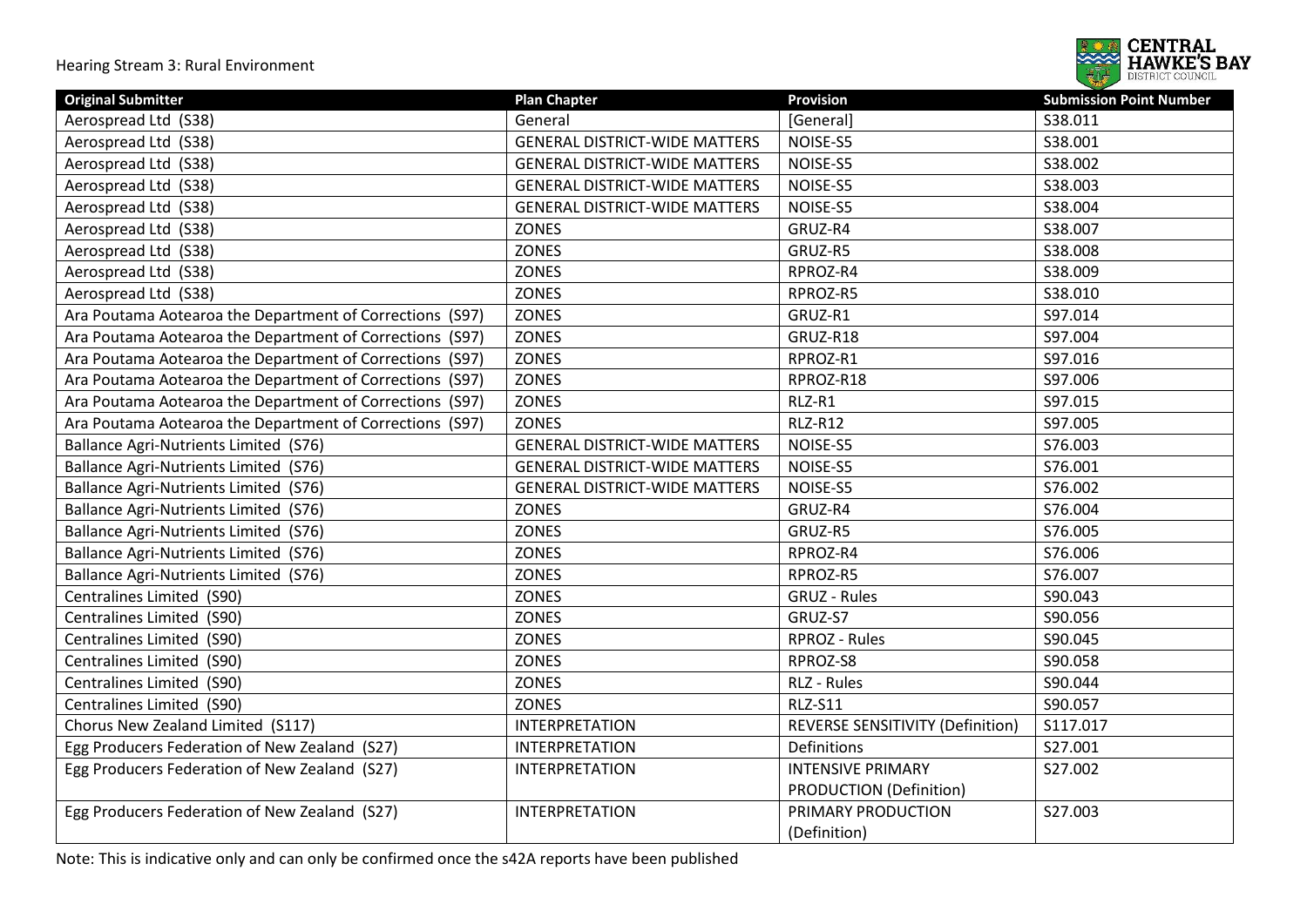

| <b>Original Submitter</b>                     | <b>Plan Chapter</b>                  | <b>Provision</b>                   | <b>Submission Point Number</b> |
|-----------------------------------------------|--------------------------------------|------------------------------------|--------------------------------|
| Egg Producers Federation of New Zealand (S27) | <b>INTERPRETATION</b>                | SENSITIVE ACTIVITY (Definition)    | S27.004                        |
| Egg Producers Federation of New Zealand (S27) | <b>GENERAL DISTRICT-WIDE MATTERS</b> | NOISE-S5                           | S27.028                        |
| Egg Producers Federation of New Zealand (S27) | <b>ZONES</b>                         | GRUZ-O1                            | S27.018                        |
| Egg Producers Federation of New Zealand (S27) | <b>ZONES</b>                         | GRUZ-O2                            | S27.019                        |
| Egg Producers Federation of New Zealand (S27) | <b>ZONES</b>                         | GRUZ-03                            | S27.020                        |
| Egg Producers Federation of New Zealand (S27) | <b>ZONES</b>                         | GRUZ-04                            | S27.021                        |
| Egg Producers Federation of New Zealand (S27) | <b>ZONES</b>                         | GRUZ-P2                            | S27.022                        |
| Egg Producers Federation of New Zealand (S27) | <b>ZONES</b>                         | GRUZ-P5                            | S27.023                        |
| Egg Producers Federation of New Zealand (S27) | <b>ZONES</b>                         | GRUZ-R3                            | S27.024                        |
| Egg Producers Federation of New Zealand (S27) | <b>ZONES</b>                         | GRUZ-R14                           | S27.025                        |
| Egg Producers Federation of New Zealand (S27) | <b>ZONES</b>                         | GRUZ-S5                            | S27.026                        |
| Egg Producers Federation of New Zealand (S27) | <b>ZONES</b>                         | GRUZ-S11                           | S27.027                        |
| Egg Producers Federation of New Zealand (S27) | <b>ZONES</b>                         | RPROZ-O1                           | S27.005                        |
| Egg Producers Federation of New Zealand (S27) | <b>ZONES</b>                         | RPROZ-O2                           | S27.006                        |
| Egg Producers Federation of New Zealand (S27) | ZONES                                | RPROZ-O3                           | S27.007                        |
| Egg Producers Federation of New Zealand (S27) | <b>ZONES</b>                         | RPROZ-O4                           | S27.008                        |
| Egg Producers Federation of New Zealand (S27) | <b>ZONES</b>                         | RPROZ-O5                           | S27.009                        |
| Egg Producers Federation of New Zealand (S27) | <b>ZONES</b>                         | RPROZ-O6                           | S27.010                        |
| Egg Producers Federation of New Zealand (S27) | <b>ZONES</b>                         | RPROZ-O7                           | S27.011                        |
| Egg Producers Federation of New Zealand (S27) | <b>ZONES</b>                         | RPROZ-P2                           | S27.012                        |
| Egg Producers Federation of New Zealand (S27) | <b>ZONES</b>                         | RPROZ-P5                           | S27.013                        |
| Egg Producers Federation of New Zealand (S27) | <b>ZONES</b>                         | RPROZ-R3                           | S27.014                        |
| Egg Producers Federation of New Zealand (S27) | <b>ZONES</b>                         | RPROZ-R14                          | S27.015                        |
| Egg Producers Federation of New Zealand (S27) | <b>ZONES</b>                         | RPROZ-S6                           | S27.016                        |
| Egg Producers Federation of New Zealand (S27) | <b>ZONES</b>                         | RPROZ-S12                          | S27.017                        |
| Federated Farmers of New Zealand (S121)       | <b>INTERPRETATION</b>                | <b>FARM QUARRY (Definition)</b>    | S121.244                       |
| Federated Farmers of New Zealand (S121)       | <b>INTERPRETATION</b>                | <b>FERTILISER (Definition)</b>     | S121.234                       |
| Federated Farmers of New Zealand (S121)       | <b>INTERPRETATION</b>                | <b>INTENSIVE PRIMARY</b>           | S121.238                       |
|                                               |                                      | <b>PRODUCTION (Definition)</b>     |                                |
| Federated Farmers of New Zealand (S121)       | <b>INTERPRETATION</b>                | PLANTATION FOREST /                | S121.243                       |
|                                               |                                      | PLANTATION FORESTRY                |                                |
|                                               |                                      | (Definition)                       |                                |
| Federated Farmers of New Zealand (S121)       | <b>INTERPRETATION</b>                | REVERSE SENSITIVITY (Definition)   | S121.247                       |
| Federated Farmers of New Zealand (S121)       | <b>INTERPRETATION</b>                | <b>RURAL AIRSTRIP (Definition)</b> | S121.248                       |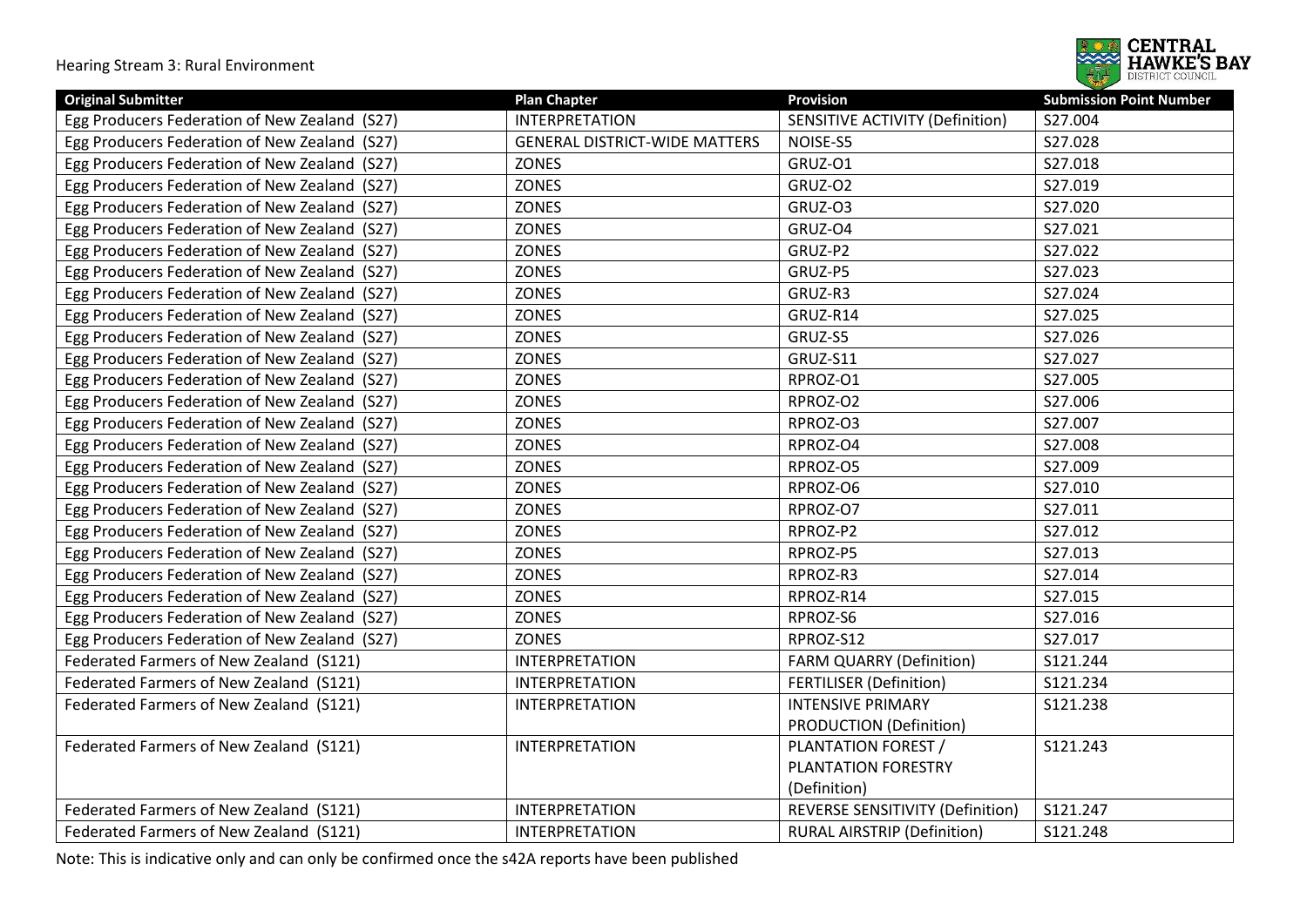

| <b>Original Submitter</b>               | <b>Plan Chapter</b>                  | <b>Provision</b>                       | <b>Submission Point Number</b> |
|-----------------------------------------|--------------------------------------|----------------------------------------|--------------------------------|
| Federated Farmers of New Zealand (S121) | <b>INTERPRETATION</b>                | <b>SENSITIVE ACTIVITY (Definition)</b> | S121.249                       |
| Federated Farmers of New Zealand (S121) | <b>STRATEGIC DIRECTION</b>           | $RLR-11$                               | S121.001                       |
| Federated Farmers of New Zealand (S121) | <b>STRATEGIC DIRECTION</b>           | <b>RLR-01</b>                          | S121.002                       |
| Federated Farmers of New Zealand (S121) | <b>STRATEGIC DIRECTION</b>           | <b>RLR-O2</b>                          | S121.003                       |
| Federated Farmers of New Zealand (S121) | <b>STRATEGIC DIRECTION</b>           | RLR-O3                                 | S121.004                       |
| Federated Farmers of New Zealand (S121) | <b>STRATEGIC DIRECTION</b>           | RLR-O4                                 | S121.005                       |
| Federated Farmers of New Zealand (S121) | <b>STRATEGIC DIRECTION</b>           | RLR-P1                                 | S121.006                       |
| Federated Farmers of New Zealand (S121) | <b>STRATEGIC DIRECTION</b>           | RLR-P2                                 | S121.007                       |
| Federated Farmers of New Zealand (S121) | <b>STRATEGIC DIRECTION</b>           | RLR-P3                                 | S121.008                       |
| Federated Farmers of New Zealand (S121) | <b>STRATEGIC DIRECTION</b>           | RLR-P4                                 | S121.009                       |
| Federated Farmers of New Zealand (S121) | <b>STRATEGIC DIRECTION</b>           | RLR-P5                                 | S121.010                       |
| Federated Farmers of New Zealand (S121) | <b>GENERAL DISTRICT-WIDE MATTERS</b> | NOISE-P3                               | S121.107                       |
| Federated Farmers of New Zealand (S121) | <b>GENERAL DISTRICT-WIDE MATTERS</b> | NOISE-S5                               | S121.109                       |
| Federated Farmers of New Zealand (S121) | <b>GENERAL DISTRICT-WIDE MATTERS</b> | NOISE-S5                               | S121.110                       |
| Federated Farmers of New Zealand (S121) | <b>GENERAL DISTRICT-WIDE MATTERS</b> | NOISE-S5                               | S121.111                       |
| Federated Farmers of New Zealand (S121) | <b>GENERAL DISTRICT-WIDE MATTERS</b> | NOISE-S5                               | S121.108                       |
| Federated Farmers of New Zealand (S121) | <b>ZONES</b>                         | GRUZ-01                                | S121.174                       |
| Federated Farmers of New Zealand (S121) | <b>ZONES</b>                         | GRUZ-O2                                | S121.175                       |
| Federated Farmers of New Zealand (S121) | <b>ZONES</b>                         | GRUZ-03                                | S121.176                       |
| Federated Farmers of New Zealand (S121) | <b>ZONES</b>                         | GRUZ-O4                                | S121.177                       |
| Federated Farmers of New Zealand (S121) | <b>ZONES</b>                         | GRUZ-P1                                | S121.178                       |
| Federated Farmers of New Zealand (S121) | ZONES                                | GRUZ-P2                                | S121.179                       |
| Federated Farmers of New Zealand (S121) | <b>ZONES</b>                         | GRUZ-P3                                | S121.180                       |
| Federated Farmers of New Zealand (S121) | <b>ZONES</b>                         | GRUZ-P4                                | S121.181                       |
| Federated Farmers of New Zealand (S121) | <b>ZONES</b>                         | GRUZ-P5                                | S121.182                       |
| Federated Farmers of New Zealand (S121) | <b>ZONES</b>                         | GRUZ-P6                                | S121.183                       |
| Federated Farmers of New Zealand (S121) | <b>ZONES</b>                         | GRUZ-P7                                | S121.184                       |
| Federated Farmers of New Zealand (S121) | <b>ZONES</b>                         | GRUZ-P8                                | S121.185                       |
| Federated Farmers of New Zealand (S121) | <b>ZONES</b>                         | GRUZ-P9                                | S121.186                       |
| Federated Farmers of New Zealand (S121) | <b>ZONES</b>                         | GRUZ-R1                                | S121.187                       |
| Federated Farmers of New Zealand (S121) | <b>ZONES</b>                         | GRUZ-R3                                | S121.188                       |
| Federated Farmers of New Zealand (S121) | <b>ZONES</b>                         | GRUZ-R4                                | S121.189                       |
| Federated Farmers of New Zealand (S121) | <b>ZONES</b>                         | GRUZ-R5                                | S121.190                       |
| Federated Farmers of New Zealand (S121) | <b>ZONES</b>                         | GRUZ-R9                                | S121.191                       |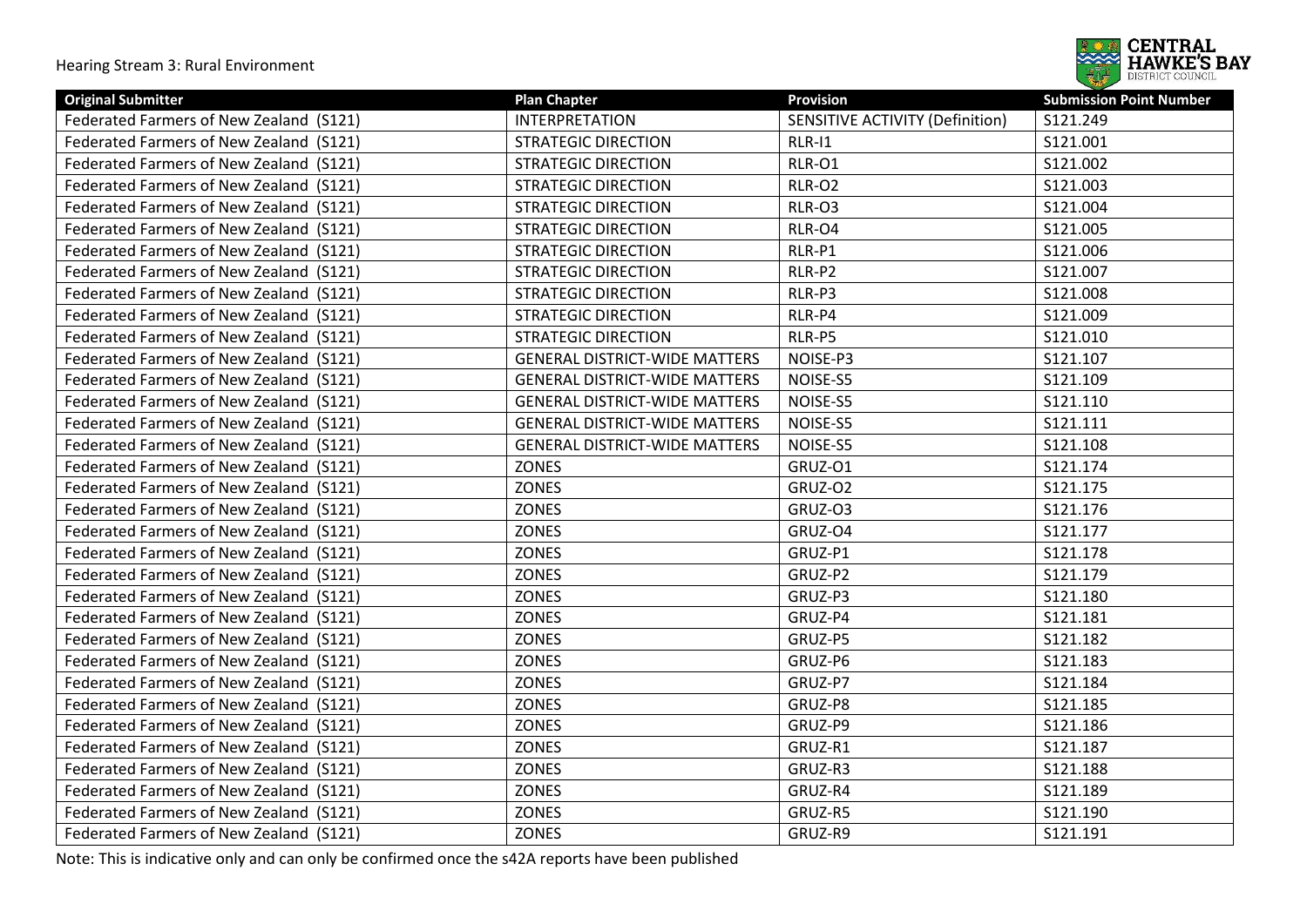

| <b>Original Submitter</b>               | <b>Plan Chapter</b> | Provision | <b>Submission Point Number</b> |
|-----------------------------------------|---------------------|-----------|--------------------------------|
| Federated Farmers of New Zealand (S121) | <b>ZONES</b>        | GRUZ-R14  | S121.192                       |
| Federated Farmers of New Zealand (S121) | <b>ZONES</b>        | GRUZ-S2   | S121.193                       |
| Federated Farmers of New Zealand (S121) | <b>ZONES</b>        | GRUZ-S4   | S121.194                       |
| Federated Farmers of New Zealand (S121) | <b>ZONES</b>        | GRUZ-S6   | S121.195                       |
| Federated Farmers of New Zealand (S121) | <b>ZONES</b>        | GRUZ-S7   | S121.196                       |
| Federated Farmers of New Zealand (S121) | <b>ZONES</b>        | GRUZ-S11  | S121.197                       |
| Federated Farmers of New Zealand (S121) | ZONES               | GRUZ-S12  | S121.198                       |
| Federated Farmers of New Zealand (S121) | <b>ZONES</b>        | GRUZ-S13  | S121.200                       |
| Federated Farmers of New Zealand (S121) | <b>ZONES</b>        | GRUZ-S13  | S121.199                       |
| Federated Farmers of New Zealand (S121) | ZONES               | RPROZ-O1  | S121.201                       |
| Federated Farmers of New Zealand (S121) | <b>ZONES</b>        | RPROZ-O2  | S121.202                       |
| Federated Farmers of New Zealand (S121) | <b>ZONES</b>        | RPROZ-O3  | S121.203                       |
| Federated Farmers of New Zealand (S121) | <b>ZONES</b>        | RPROZ-O4  | S121.204                       |
| Federated Farmers of New Zealand (S121) | <b>ZONES</b>        | RPROZ-O5  | S121.205                       |
| Federated Farmers of New Zealand (S121) | <b>ZONES</b>        | RPROZ-O6  | S121.206                       |
| Federated Farmers of New Zealand (S121) | <b>ZONES</b>        | RPROZ-P1  | S121.207                       |
| Federated Farmers of New Zealand (S121) | <b>ZONES</b>        | RPROZ-P2  | S121.208                       |
| Federated Farmers of New Zealand (S121) | <b>ZONES</b>        | RPROZ-P3  | S121.209                       |
| Federated Farmers of New Zealand (S121) | <b>ZONES</b>        | RPROZ-P4  | S121.210                       |
| Federated Farmers of New Zealand (S121) | <b>ZONES</b>        | RPROZ-P5  | S121.211                       |
| Federated Farmers of New Zealand (S121) | <b>ZONES</b>        | RPROZ-P6  | S121.212                       |
| Federated Farmers of New Zealand (S121) | ZONES               | RPROZ-P7  | S121.213                       |
| Federated Farmers of New Zealand (S121) | ZONES               | RPROZ-P8  | S121.214                       |
| Federated Farmers of New Zealand (S121) | <b>ZONES</b>        | RPROZ-P9  | S121.215                       |
| Federated Farmers of New Zealand (S121) | ZONES               | RPROZ-R1  | S121.216                       |
| Federated Farmers of New Zealand (S121) | ZONES               | RPROZ-R3  | S121.217                       |
| Federated Farmers of New Zealand (S121) | <b>ZONES</b>        | RPROZ-R4  | S121.218                       |
| Federated Farmers of New Zealand (S121) | <b>ZONES</b>        | RPROZ-R14 | S121.219                       |
| Federated Farmers of New Zealand (S121) | ZONES               | RPROZ-S1  | S121.220                       |
| Federated Farmers of New Zealand (S121) | ZONES               | RPROZ-S2  | S121.221                       |
| Federated Farmers of New Zealand (S121) | <b>ZONES</b>        | RPROZ-S3  | S121.222                       |
| Federated Farmers of New Zealand (S121) | <b>ZONES</b>        | RPROZ-S5  | S121.223                       |
| Federated Farmers of New Zealand (S121) | <b>ZONES</b>        | RPROZ-S6  | S121.224                       |
| Federated Farmers of New Zealand (S121) | <b>ZONES</b>        | RPROZ-S7  | S121.225                       |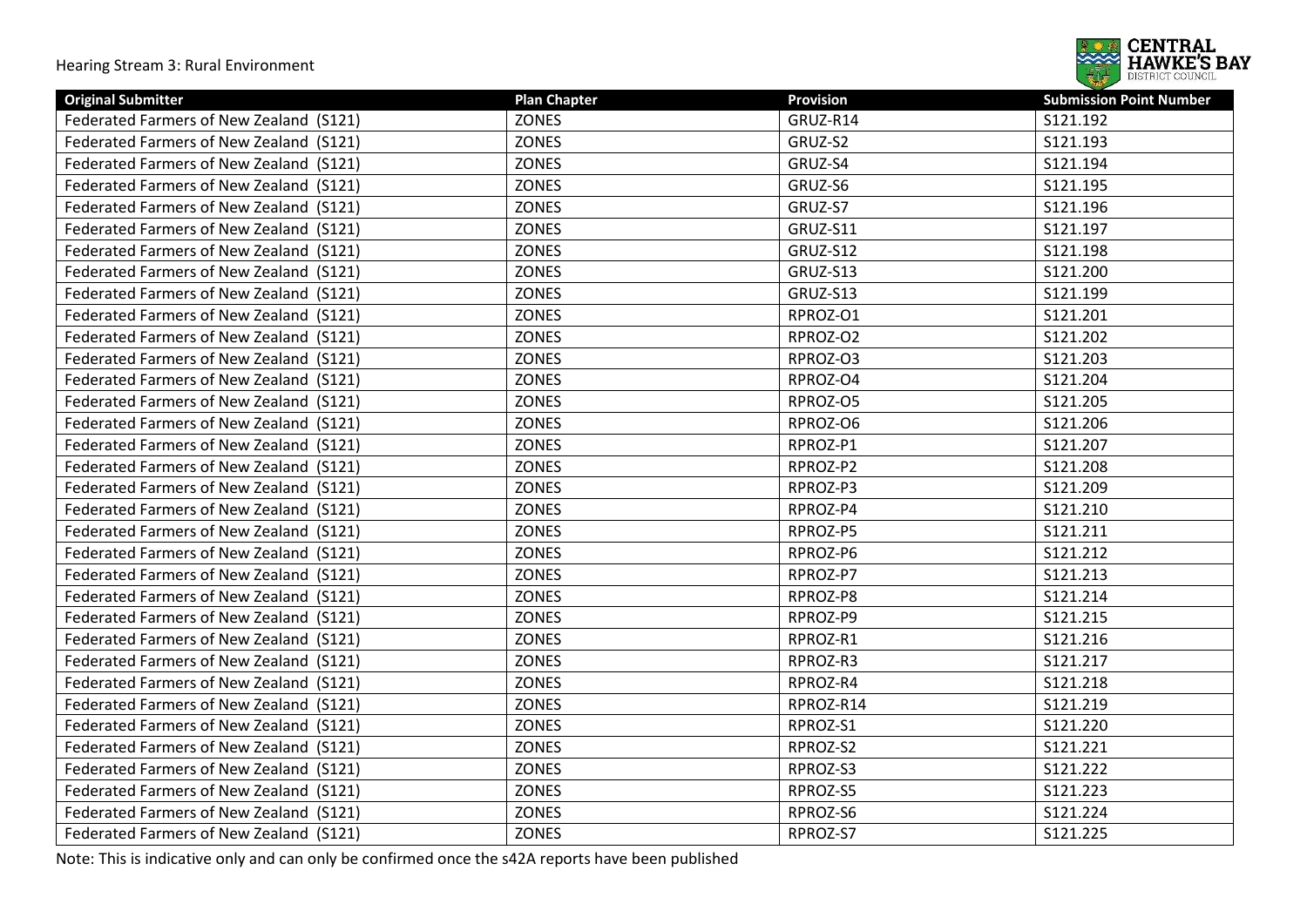

| <b>Original Submitter</b>               | <b>Plan Chapter</b>        | <b>Provision</b>          | <b>Submission Point Number</b> |
|-----------------------------------------|----------------------------|---------------------------|--------------------------------|
| Federated Farmers of New Zealand (S121) | <b>ZONES</b>               | RPROZ-S8                  | S121.226                       |
| Federated Farmers of New Zealand (S121) | <b>ZONES</b>               | RPROZ-S12                 | S121.227                       |
| Federated Farmers of New Zealand (S121) | <b>ZONES</b>               | RPROZ-S14                 | S121.228                       |
| Federated Farmers of New Zealand (S121) | <b>ZONES</b>               | RPROZ-S15                 | S121.230                       |
| Federated Farmers of New Zealand (S121) | <b>ZONES</b>               | RPROZ-S15                 | S121.229                       |
| Fire and Emergency New Zealand (S57)    | <b>STRATEGIC DIRECTION</b> | RLR-P4                    | S57.013                        |
| Fire and Emergency New Zealand (S57)    | <b>ZONES</b>               | GRUZ-PXX (new policy)     | S57.139                        |
| Fire and Emergency New Zealand (S57)    | ZONES                      | GRUZ-P2                   | S57.138                        |
| Fire and Emergency New Zealand (S57)    | <b>ZONES</b>               | GRUZ-R1                   | S57.140                        |
| Fire and Emergency New Zealand (S57)    | <b>ZONES</b>               | GRUZ-R2                   | S57.141                        |
| Fire and Emergency New Zealand (S57)    | <b>ZONES</b>               | GRUZ-R3                   | S57.142                        |
| Fire and Emergency New Zealand (S57)    | <b>ZONES</b>               | GRUZ-R6                   | S57.143                        |
| Fire and Emergency New Zealand (S57)    | <b>ZONES</b>               | GRUZ-R8                   | S57.144                        |
| Fire and Emergency New Zealand (S57)    | <b>ZONES</b>               | GRUZ-R9                   | S57.264                        |
| Fire and Emergency New Zealand (S57)    | <b>ZONES</b>               | GRUZ-R10                  | S57.145                        |
| Fire and Emergency New Zealand (S57)    | ZONES                      | GRUZ-R11                  | S57.146                        |
| Fire and Emergency New Zealand (S57)    | <b>ZONES</b>               | GRUZ-R12                  | S57.147                        |
| Fire and Emergency New Zealand (S57)    | <b>ZONES</b>               | GRUZ-R12                  | S57.148                        |
| Fire and Emergency New Zealand (S57)    | <b>ZONES</b>               | GRUZ-R14                  | S57.149                        |
| Fire and Emergency New Zealand (S57)    | <b>ZONES</b>               | GRUZ-SXX (new standard)   | S57.155                        |
| Fire and Emergency New Zealand (S57)    | <b>ZONES</b>               | GRUZ-S2                   | S57.150                        |
| Fire and Emergency New Zealand (S57)    | <b>ZONES</b>               | GRUZ-S3                   | S57.151                        |
| Fire and Emergency New Zealand (S57)    | <b>ZONES</b>               | GRUZ-S4                   | S57.152                        |
| Fire and Emergency New Zealand (S57)    | <b>ZONES</b>               | GRUZ-S5                   | S57.153                        |
| Fire and Emergency New Zealand (S57)    | <b>ZONES</b>               | GRUZ-S8                   | S57.154                        |
| Fire and Emergency New Zealand (S57)    | <b>ZONES</b>               | GRUZ-AMXX (new assessment | S57.156                        |
|                                         |                            | matter)                   |                                |
| Fire and Emergency New Zealand (S57)    | ZONES                      | RPROZ-PXX (new policy)    | S57.177                        |
| Fire and Emergency New Zealand (S57)    | <b>ZONES</b>               | RPROZ-P2                  | S57.176                        |
| Fire and Emergency New Zealand (S57)    | <b>ZONES</b>               | RPROZ-R1                  | S57.178                        |
| Fire and Emergency New Zealand (S57)    | <b>ZONES</b>               | RPROZ-R2                  | S57.179                        |
| Fire and Emergency New Zealand (S57)    | <b>ZONES</b>               | RPROZ-R3                  | S57.180                        |
| Fire and Emergency New Zealand (S57)    | <b>ZONES</b>               | RPROZ-R6                  | S57.181                        |
| Fire and Emergency New Zealand (S57)    | <b>ZONES</b>               | RPROZ-R8                  | S57.182                        |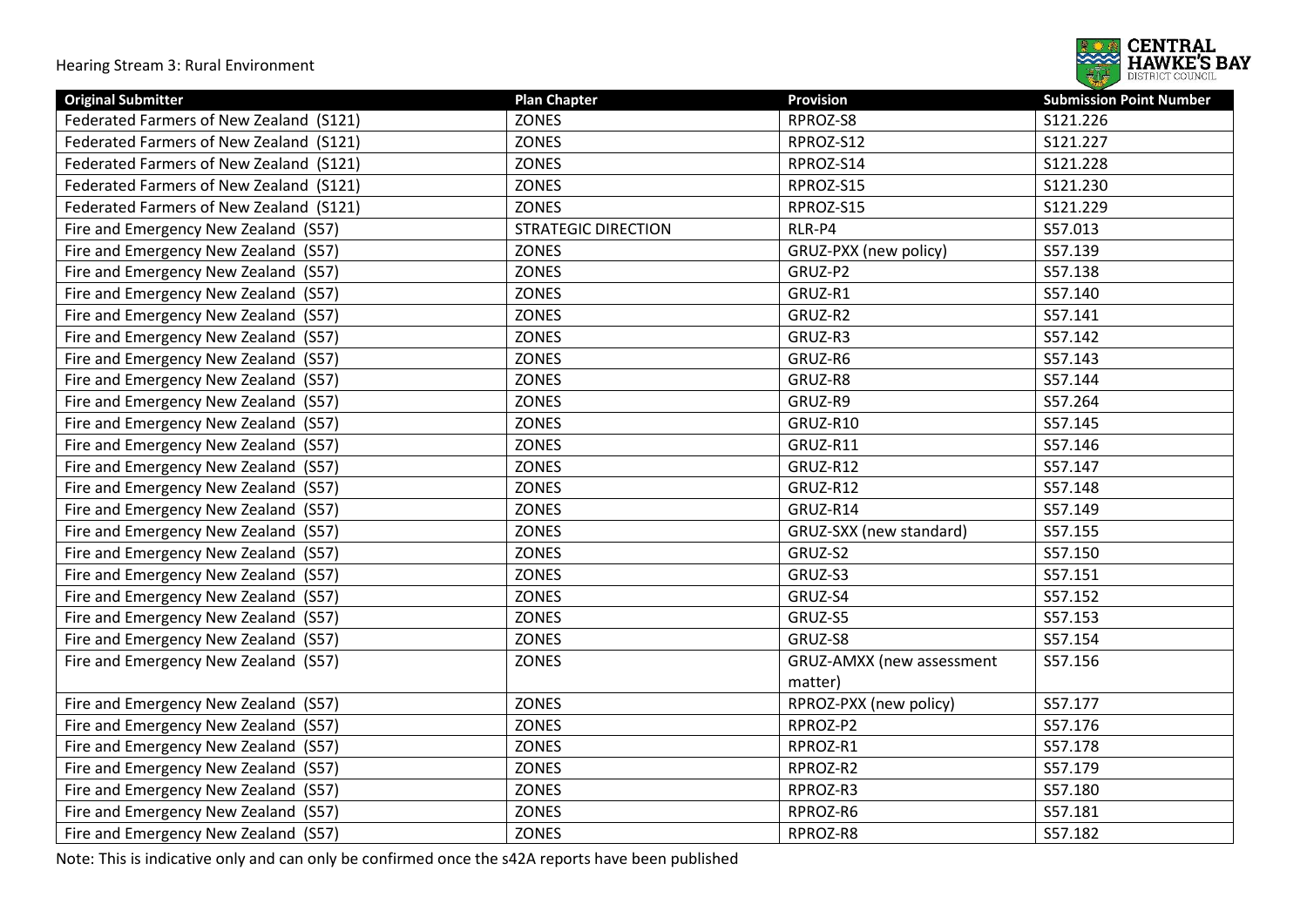

| <b>Original Submitter</b>            | <b>Plan Chapter</b> | <b>Provision</b>           | <b>Submission Point Number</b> |
|--------------------------------------|---------------------|----------------------------|--------------------------------|
| Fire and Emergency New Zealand (S57) | <b>ZONES</b>        | RPROZ-R9                   | S57.183                        |
| Fire and Emergency New Zealand (S57) | <b>ZONES</b>        | RPROZ-R10                  | S57.184                        |
| Fire and Emergency New Zealand (S57) | ZONES               | RPROZ-R11                  | S57.185                        |
| Fire and Emergency New Zealand (S57) | <b>ZONES</b>        | RPROZ-R12                  | S57.187                        |
| Fire and Emergency New Zealand (S57) | <b>ZONES</b>        | RPROZ-R12                  | S57.186                        |
| Fire and Emergency New Zealand (S57) | <b>ZONES</b>        | RPROZ-R14                  | S57.188                        |
| Fire and Emergency New Zealand (S57) | <b>ZONES</b>        | RPROZ-SXX (new standard)   | S57.194                        |
| Fire and Emergency New Zealand (S57) | <b>ZONES</b>        | RPROZ-S3                   | S57.189                        |
| Fire and Emergency New Zealand (S57) | <b>ZONES</b>        | RPROZ-S4                   | S57.190                        |
| Fire and Emergency New Zealand (S57) | ZONES               | RPROZ-S5                   | S57.191                        |
| Fire and Emergency New Zealand (S57) | <b>ZONES</b>        | RPROZ-S6                   | S57.192                        |
| Fire and Emergency New Zealand (S57) | ZONES               | RPROZ-S9                   | S57.193                        |
| Fire and Emergency New Zealand (S57) | <b>ZONES</b>        | RPROZ-AMXX (new assessment | S57.195                        |
|                                      |                     | matter)                    |                                |
| Fire and Emergency New Zealand (S57) | ZONES               | RLZ-P3                     | S57.157                        |
| Fire and Emergency New Zealand (S57) | ZONES               | RLZ-P4                     | S57.158                        |
| Fire and Emergency New Zealand (S57) | ZONES               | RLZ-R1                     | S57.159                        |
| Fire and Emergency New Zealand (S57) | ZONES               | RLZ-R2                     | S57.160                        |
| Fire and Emergency New Zealand (S57) | ZONES               | RLZ-R4                     | S57.161                        |
| Fire and Emergency New Zealand (S57) | ZONES               | RLZ-R5                     | S57.162                        |
| Fire and Emergency New Zealand (S57) | ZONES               | RLZ-R6                     | S57.163                        |
| Fire and Emergency New Zealand (S57) | ZONES               | RLZ-R7                     | S57.164                        |
| Fire and Emergency New Zealand (S57) | <b>ZONES</b>        | RLZ-R8                     | S57.166                        |
| Fire and Emergency New Zealand (S57) | ZONES               | RLZ-R8                     | S57.165                        |
| Fire and Emergency New Zealand (S57) | <b>ZONES</b>        | RLZ-SXX (new standard)     | S57.174                        |
| Fire and Emergency New Zealand (S57) | ZONES               | RLZ-S2                     | S57.167                        |
| Fire and Emergency New Zealand (S57) | ZONES               | RLZ-S3                     | S57.168                        |
| Fire and Emergency New Zealand (S57) | <b>ZONES</b>        | RLZ-S5                     | S57.170                        |
| Fire and Emergency New Zealand (S57) | ZONES               | RLZ-S8                     | S57.171                        |
| Fire and Emergency New Zealand (S57) | <b>ZONES</b>        | <b>RLZ-S10</b>             | S57.172                        |
| Fire and Emergency New Zealand (S57) | ZONES               | <b>RLZ-S12</b>             | S57.173                        |
| Fire and Emergency New Zealand (S57) | ZONES               | RLZ-AMXX (new assessment   | S57.175                        |
|                                      |                     | matter)                    |                                |
| Gerard Pain (S28)                    | SUBDIVISION         | SUB-Subdivision            | S28.002                        |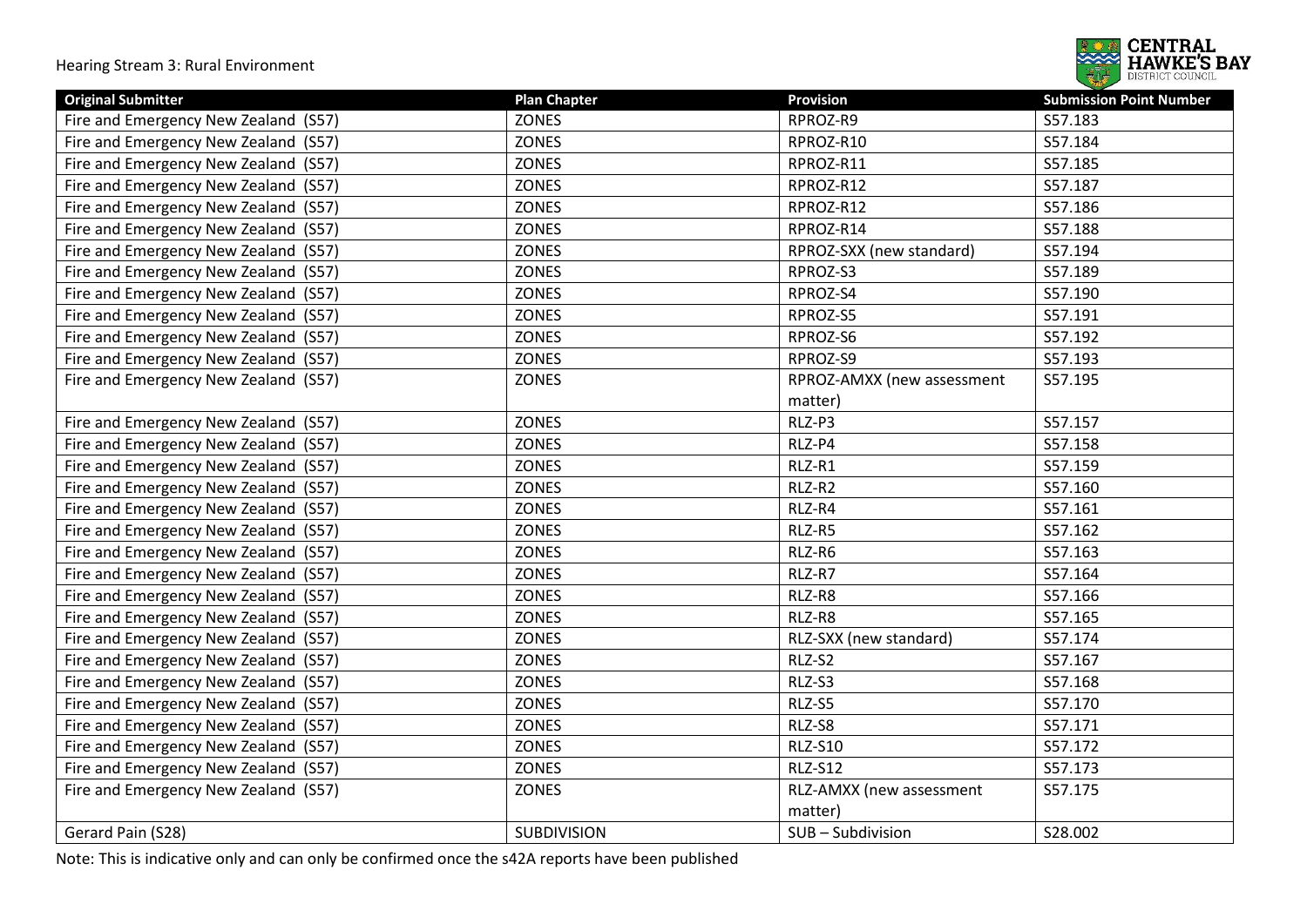

| <b>Original Submitter</b>                  | <b>Plan Chapter</b>        | <b>Provision</b>                        | <b>Submission Point Number</b> |
|--------------------------------------------|----------------------------|-----------------------------------------|--------------------------------|
| Gerard Pain (S28)                          | <b>SUBDIVISION</b>         | SUB-Subdivision                         | S28.001                        |
| Hatuma Lime Co Ltd (S98)                   | <b>INTERPRETATION</b>      | <b>REVERSE SENSITIVITY (Definition)</b> | S98.004                        |
| Hatuma Lime Co Ltd (S98)                   | <b>INTERPRETATION</b>      | <b>SENSITIVE ACTIVITY (Definition)</b>  | S98.005                        |
| Hatuma Lime Co Ltd (S98)                   | <b>STRATEGIC DIRECTION</b> | $RLR-11$                                | S98.006                        |
| Hatuma Lime Co Ltd (S98)                   | <b>STRATEGIC DIRECTION</b> | <b>RLR-O2</b>                           | S98.007                        |
| Hatuma Lime Co Ltd (S98)                   | <b>STRATEGIC DIRECTION</b> | RLR-O3                                  | S98.008                        |
| Hatuma Lime Co Ltd (S98)                   | <b>STRATEGIC DIRECTION</b> | RLR-O4                                  | S98.009                        |
| Hatuma Lime Co Ltd (S98)                   | <b>STRATEGIC DIRECTION</b> | RLR-P5                                  | S98.010                        |
| Hatuma Lime Co Ltd (S98)                   | <b>ZONES</b>               | GRUZ-I1                                 | S98.011                        |
| Hatuma Lime Co Ltd (S98)                   | <b>ZONES</b>               | GRUZ-O1                                 | S98.012                        |
| Hatuma Lime Co Ltd (S98)                   | <b>ZONES</b>               | GRUZ-O4                                 | S98.013                        |
| Hatuma Lime Co Ltd (S98)                   | <b>ZONES</b>               | GRUZ-P1                                 | S98.014                        |
| Hatuma Lime Co Ltd (S98)                   | <b>ZONES</b>               | GRUZ-P5                                 | S98.015                        |
| Hatuma Lime Co Ltd (S98)                   | <b>ZONES</b>               | GRUZ-P7                                 | S98.016                        |
| Hatuma Lime Co Ltd (S98)                   | <b>ZONES</b>               | GRUZ-P8                                 | S98.017                        |
| Hawke's Bay Regional Council (S11)         | <b>STRATEGIC DIRECTION</b> | RLR - Rural Land Resource               | S11.001                        |
| Hawke's Bay Regional Council (S11)         | <b>ZONES</b>               | <b>GRUZ</b> - General Rural Zone        | S11.034                        |
| Hawke's Bay Regional Council (S11)         | <b>ZONES</b>               | RPROZ - Introduction                    | S11.035                        |
| Heretaunga Tamatea Settlement Trust (S120) | <b>STRATEGIC DIRECTION</b> | RLR-PXX (new policy)                    | S120.010                       |
| Heretaunga Tamatea Settlement Trust (S120) | <b>SUBDIVISION</b>         | SUB-S1                                  | S120.023                       |
| Heretaunga Tamatea Settlement Trust (S120) | <b>ZONES</b>               | GRUZ-R10                                | S120.025                       |
| Heritage New Zealand Pouhere Taonga (S55)  | <b>SUBDIVISION</b>         | SUB-R5                                  | S55.061                        |
| Horticulture New Zealand (S81)             | <b>INTERPRETATION</b>      | Definitions                             | S81.030                        |
| Horticulture New Zealand (S81)             | <b>INTERPRETATION</b>      | Definitions                             | S81.032                        |
| Horticulture New Zealand (S81)             | <b>INTERPRETATION</b>      | Definitions                             | S81.033                        |
| Horticulture New Zealand (S81)             | <b>INTERPRETATION</b>      | Definitions                             | S81.026                        |
| Horticulture New Zealand (S81)             | <b>INTERPRETATION</b>      | <b>ACCESSORY BUILDING (Definition)</b>  | S81.004                        |
| Horticulture New Zealand (S81)             | <b>INTERPRETATION</b>      | <b>AGRICULTURAL AVIATION</b>            | S81.005                        |
|                                            |                            | <b>MOVEMENTS (Definition)</b>           |                                |
| Horticulture New Zealand (S81)             | <b>INTERPRETATION</b>      | ANCILLARY BUILDINGS AND                 | S81.006                        |
|                                            |                            | <b>STRUCTURES (PRIMARY</b>              |                                |
|                                            |                            | PRODUCTION) (Definition)                |                                |
| Horticulture New Zealand (S81)             | <b>INTERPRETATION</b>      | <b>ARTIFICIAL CROP PROTECTION</b>       | S81.008                        |
|                                            |                            | <b>STRUCTURES (Definition)</b>          |                                |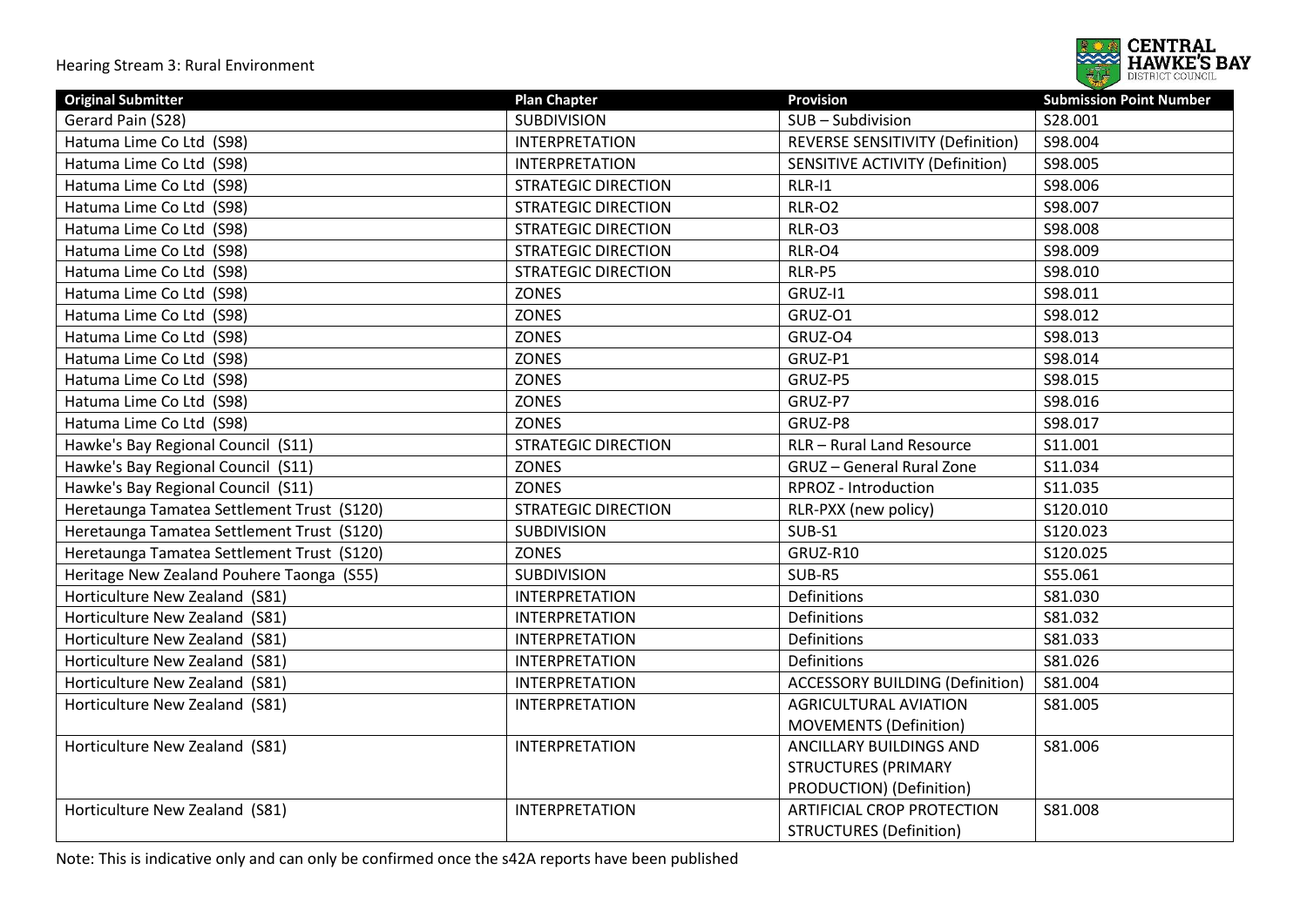

| <b>Original Submitter</b>      | <b>Plan Chapter</b>        | <b>Provision</b>                        | <b>Submission Point Number</b> |
|--------------------------------|----------------------------|-----------------------------------------|--------------------------------|
| Horticulture New Zealand (S81) | <b>INTERPRETATION</b>      | <b>AUDIBLE BIRD SCARING DEVICE</b>      | S81.009                        |
|                                |                            | (Definition)                            |                                |
| Horticulture New Zealand (S81) | <b>INTERPRETATION</b>      | <b>CROP SUPPORT STRUCTURES</b>          | S81.011                        |
|                                |                            | (Definition)                            |                                |
| Horticulture New Zealand (S81) | <b>INTERPRETATION</b>      | <b>FROST FANS (Definition)</b>          | S81.013                        |
| Horticulture New Zealand (S81) | <b>INTERPRETATION</b>      | <b>GREENHOUSE (Definition)</b>          | S81.014                        |
| Horticulture New Zealand (S81) | <b>INTERPRETATION</b>      | HELICOPTER LANDING AREA                 | S81.015                        |
|                                |                            | (Definition)                            |                                |
| Horticulture New Zealand (S81) | <b>INTERPRETATION</b>      | <b>INTENSIVE PRIMARY</b>                | S81.018                        |
|                                |                            | <b>PRODUCTION (Definition)</b>          |                                |
| Horticulture New Zealand (S81) | <b>INTERPRETATION</b>      | NOISE SENSITIVE ACTIVITY                | S81.022                        |
|                                |                            | (Definition)                            |                                |
| Horticulture New Zealand (S81) | <b>INTERPRETATION</b>      | POST-HARVEST FACILITY                   | S81.023                        |
|                                |                            | (Definition)                            |                                |
| Horticulture New Zealand (S81) | <b>INTERPRETATION</b>      | PRIMARY PRODUCTION                      | S81.024                        |
|                                |                            | (Definition)                            |                                |
| Horticulture New Zealand (S81) | <b>INTERPRETATION</b>      | <b>REVERSE SENSITIVITY (Definition)</b> | S81.025                        |
| Horticulture New Zealand (S81) | <b>INTERPRETATION</b>      | <b>SEASONAL WORKERS</b>                 | S81.027                        |
|                                |                            | <b>ACCOMMODATION (Definition)</b>       |                                |
| Horticulture New Zealand (S81) | <b>INTERPRETATION</b>      | <b>SENSITIVE ACTIVITY (Definition)</b>  | S81.028                        |
| Horticulture New Zealand (S81) | <b>INTERPRETATION</b>      | <b>SHELTER BELT (Definition)</b>        | S81.029                        |
| Horticulture New Zealand (S81) | <b>STRATEGIC DIRECTION</b> | <b>RLR- Rural Land Resource</b>         | S81.001                        |
| Horticulture New Zealand (S81) | <b>STRATEGIC DIRECTION</b> | $RLR-11$                                | S81.034                        |
| Horticulture New Zealand (S81) | <b>STRATEGIC DIRECTION</b> | RLR-O1                                  | S81.035                        |
| Horticulture New Zealand (S81) | <b>STRATEGIC DIRECTION</b> | RLR-O2                                  | S81.036                        |
| Horticulture New Zealand (S81) | <b>STRATEGIC DIRECTION</b> | RLR-O3                                  | S81.037                        |
| Horticulture New Zealand (S81) | <b>STRATEGIC DIRECTION</b> | RLR-O4                                  | S81.038                        |
| Horticulture New Zealand (S81) | <b>STRATEGIC DIRECTION</b> | RLR-P1                                  | S81.039                        |
| Horticulture New Zealand (S81) | <b>STRATEGIC DIRECTION</b> | RLR-P2                                  | S81.040                        |
| Horticulture New Zealand (S81) | <b>STRATEGIC DIRECTION</b> | RLR-P3                                  | S81.041                        |
| Horticulture New Zealand (S81) | <b>STRATEGIC DIRECTION</b> | RLR-P4                                  | S81.042                        |
| Horticulture New Zealand (S81) | <b>STRATEGIC DIRECTION</b> | RLR-P5                                  | S81.043                        |
| Horticulture New Zealand (S81) | <b>STRATEGIC DIRECTION</b> | <b>RLR - Principal Reasons</b>          | S81.044                        |
| Horticulture New Zealand (S81) | <b>STRATEGIC DIRECTION</b> | RLR-AER4                                | S81.045                        |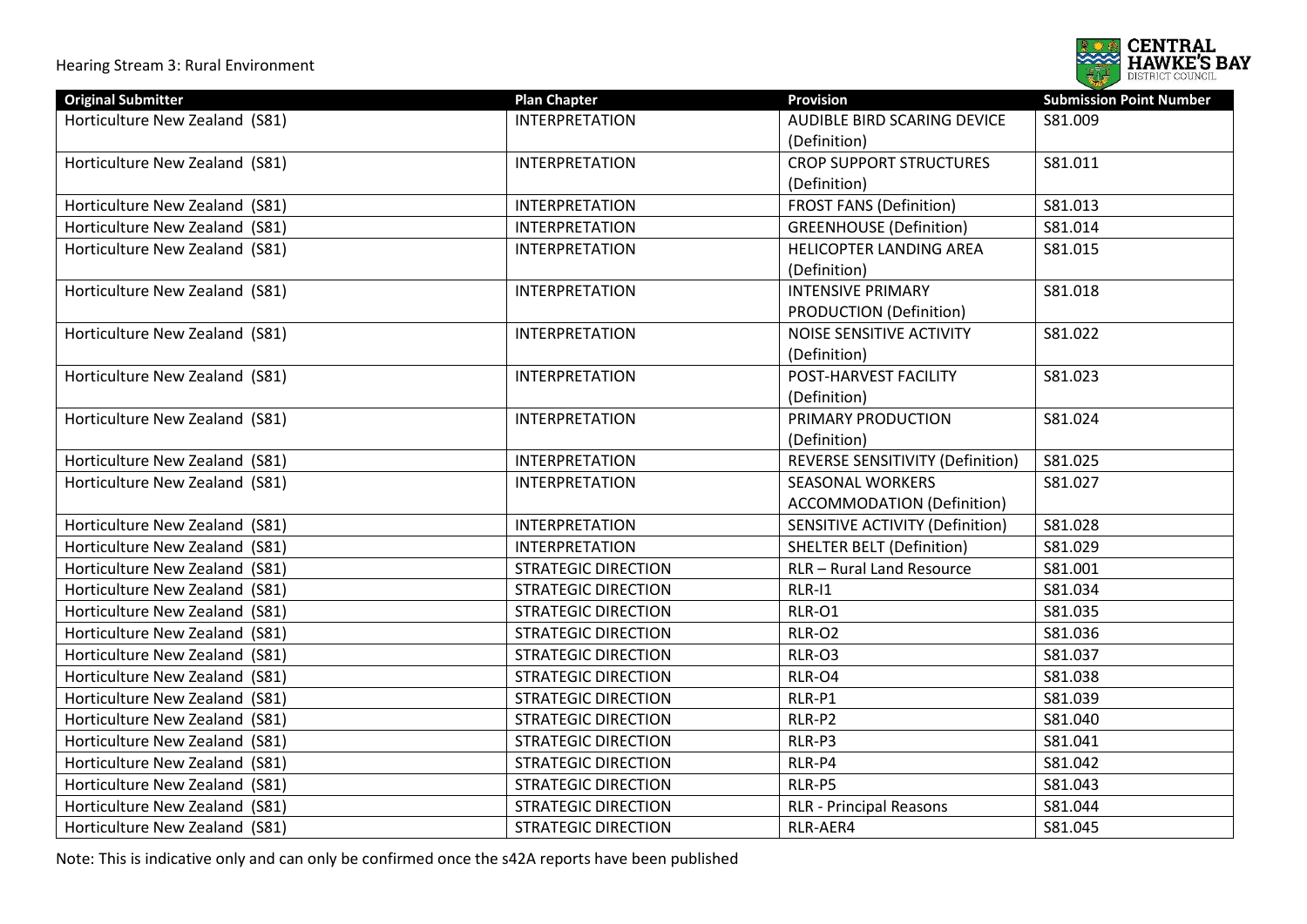

| <b>Original Submitter</b>         | <b>Plan Chapter</b>                  | <b>Provision</b> | <b>Submission Point Number</b> |
|-----------------------------------|--------------------------------------|------------------|--------------------------------|
| Horticulture New Zealand (S81)    | <b>SUBDIVISION</b>                   | SUB-R5           | S81.081                        |
| Horticulture New Zealand (S81)    | <b>SUBDIVISION</b>                   | SUB-S4           | S81.082                        |
| Horticulture New Zealand (S81)    | <b>SUBDIVISION</b>                   | SUB-AM11         | S81.083                        |
| Horticulture New Zealand (S81)    | <b>SUBDIVISION</b>                   | SUB-AM12         | S81.084                        |
| Horticulture New Zealand<br>(S81) | <b>SUBDIVISION</b>                   | SUB-AM13         | S81.085                        |
| Horticulture New Zealand (S81)    | <b>GENERAL DISTRICT-WIDE MATTERS</b> | NOISE-S5         | S81.103                        |
| Horticulture New Zealand (S81)    | <b>GENERAL DISTRICT-WIDE MATTERS</b> | NOISE-S5         | S81.102                        |
| Horticulture New Zealand (S81)    | <b>GENERAL DISTRICT-WIDE MATTERS</b> | NOISE-S5         | S81.101                        |
| Horticulture New Zealand (S81)    | <b>GENERAL DISTRICT-WIDE MATTERS</b> | NOISE-S5         | S81.100                        |
| Horticulture New Zealand (S81)    | <b>GENERAL DISTRICT-WIDE MATTERS</b> | NOISE-S5         | S81.099                        |
| Horticulture New Zealand (S81)    | <b>GENERAL DISTRICT-WIDE MATTERS</b> | NOISE-S5         | S81.104                        |
| Horticulture New Zealand (S81)    | ZONES                                | GRUZ-O2          | S81.105                        |
| Horticulture New Zealand (S81)    | <b>ZONES</b>                         | GRUZ-O4          | S81.106                        |
| Horticulture New Zealand (S81)    | ZONES                                | GRUZ-P1          | S81.107                        |
| Horticulture New Zealand (S81)    | <b>ZONES</b>                         | GRUZ-P3          | S81.108                        |
| Horticulture New Zealand (S81)    | <b>ZONES</b>                         | GRUZ-P5          | S81.109                        |
| Horticulture New Zealand (S81)    | <b>ZONES</b>                         | GRUZ-P6          | S81.110                        |
| Horticulture New Zealand (S81)    | <b>ZONES</b>                         | GRUZ-P7          | S81.111                        |
| Horticulture New Zealand (S81)    | <b>ZONES</b>                         | GRUZ-R1          | S81.112                        |
| Horticulture New Zealand<br>(S81) | <b>ZONES</b>                         | GRUZ-R2          | S81.113                        |
| Horticulture New Zealand (S81)    | <b>ZONES</b>                         | GRUZ-R3          | S81.114                        |
| Horticulture New Zealand (S81)    | ZONES                                | GRUZ-R4          | S81.115                        |
| Horticulture New Zealand (S81)    | ZONES                                | GRUZ-R6          | S81.116                        |
| Horticulture New Zealand (S81)    | <b>ZONES</b>                         | GRUZ-R8          | S81.117                        |
| Horticulture New Zealand (S81)    | ZONES                                | GRUZ-R9          | S81.118                        |
| Horticulture New Zealand (S81)    | ZONES                                | GRUZ-R10         | S81.119                        |
| Horticulture New Zealand (S81)    | <b>ZONES</b>                         | GRUZ-R11         | S81.120                        |
| Horticulture New Zealand (S81)    | <b>ZONES</b>                         | GRUZ-R14         | S81.121                        |
| Horticulture New Zealand (S81)    | ZONES                                | GRUZ-R16         | S81.122                        |
| Horticulture New Zealand (S81)    | <b>ZONES</b>                         | GRUZ-S1          | S81.123                        |
| Horticulture New Zealand (S81)    | <b>ZONES</b>                         | GRUZ-S2          | S81.124                        |
| Horticulture New Zealand (S81)    | <b>ZONES</b>                         | GRUZ-S3          | S81.125                        |
| Horticulture New Zealand (S81)    | <b>ZONES</b>                         | GRUZ-S4          | S81.126                        |
| Horticulture New Zealand (S81)    | <b>ZONES</b>                         | GRUZ-S5          | S81.127                        |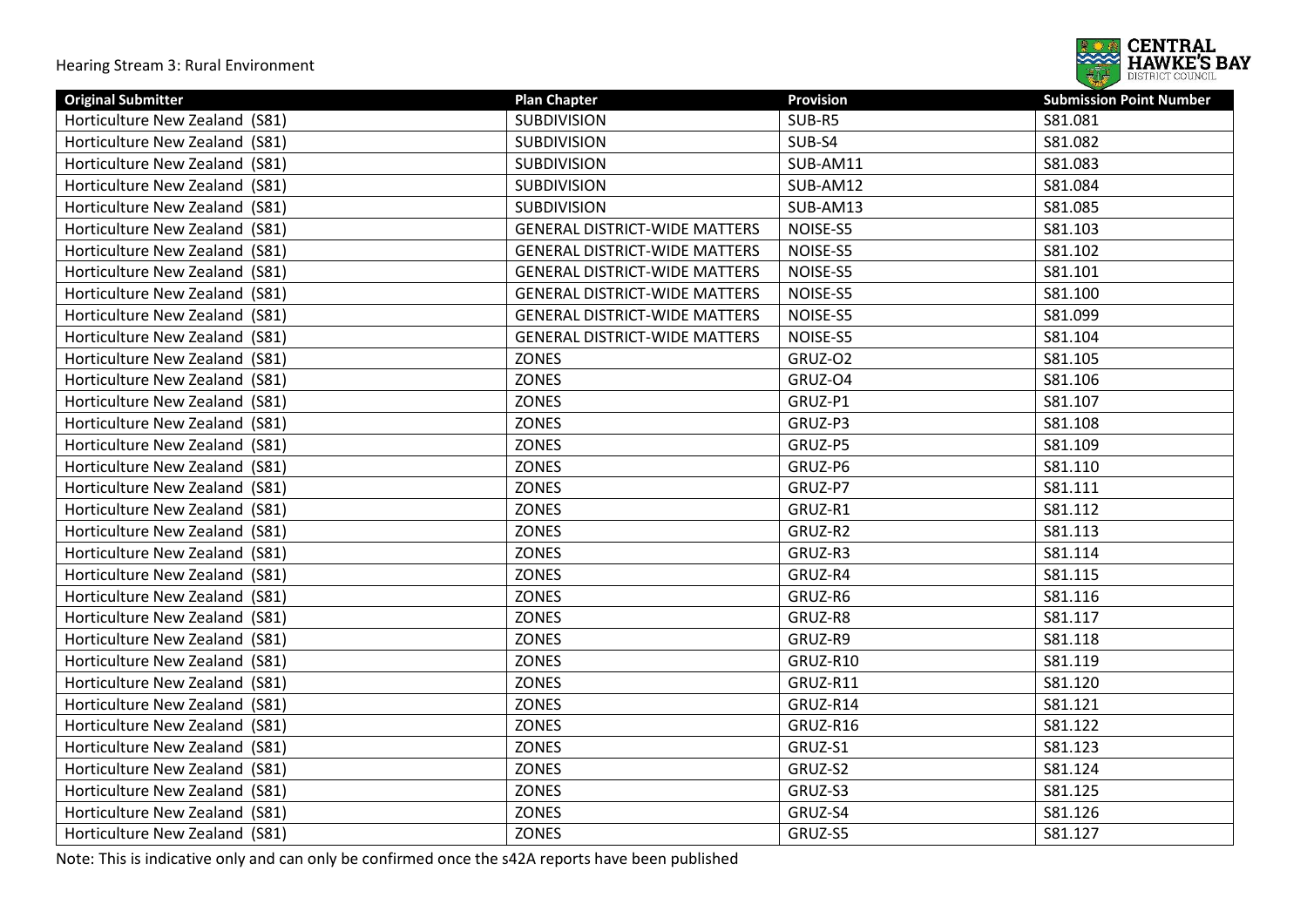

| <b>Original Submitter</b>      | <b>Plan Chapter</b> | <b>Provision</b>                     | <b>Submission Point Number</b> |
|--------------------------------|---------------------|--------------------------------------|--------------------------------|
| Horticulture New Zealand (S81) | <b>ZONES</b>        | GRUZ-S6                              | S81.128                        |
| Horticulture New Zealand (S81) | <b>ZONES</b>        | GRUZ-S13                             | S81.129                        |
| Horticulture New Zealand (S81) | <b>ZONES</b>        | GRUZ-AM1                             | S81.131                        |
| Horticulture New Zealand (S81) | ZONES               | GRUZ-AM5                             | S81.132                        |
| Horticulture New Zealand (S81) | <b>ZONES</b>        | GRUZ-AM7                             | S81.133                        |
| Horticulture New Zealand (S81) | <b>ZONES</b>        | GRUZ-AM7                             | S81.130                        |
| Horticulture New Zealand (S81) | ZONES               | GRUZ-AM8                             | S81.134                        |
| Horticulture New Zealand (S81) | <b>ZONES</b>        | GRUZ-AM9                             | S81.137                        |
| Horticulture New Zealand (S81) | <b>ZONES</b>        | GRUZ-AM11                            | S81.135                        |
| Horticulture New Zealand (S81) | ZONES               | GRUZ-AM13                            | S81.136                        |
| Horticulture New Zealand (S81) | ZONES               | <b>RPROZ - Rural Production Zone</b> | S81.002                        |
| Horticulture New Zealand (S81) | ZONES               | RPROZ - Introduction                 | S81.139                        |
| Horticulture New Zealand (S81) | ZONES               | RPROZ-O1                             | S81.140                        |
| Horticulture New Zealand (S81) | ZONES               | RPROZ-O2                             | S81.141                        |
| Horticulture New Zealand (S81) | ZONES               | RPROZ-O3                             | S81.142                        |
| Horticulture New Zealand (S81) | <b>ZONES</b>        | RPROZ-O4                             | S81.143                        |
| Horticulture New Zealand (S81) | <b>ZONES</b>        | RPROZ-O5                             | S81.144                        |
| Horticulture New Zealand (S81) | <b>ZONES</b>        | RPROZ-O6                             | S81.145                        |
| Horticulture New Zealand (S81) | <b>ZONES</b>        | RPROZ-P1                             | S81.146                        |
| Horticulture New Zealand (S81) | ZONES               | RPROZ-P2                             | S81.147                        |
| Horticulture New Zealand (S81) | ZONES               | RPROZ-P3                             | S81.148                        |
| Horticulture New Zealand (S81) | <b>ZONES</b>        | RPROZ-P4                             | S81.149                        |
| Horticulture New Zealand (S81) | <b>ZONES</b>        | RPROZ-P5                             | S81.150                        |
| Horticulture New Zealand (S81) | <b>ZONES</b>        | RPROZ-P6                             | S81.151                        |
| Horticulture New Zealand (S81) | <b>ZONES</b>        | RPROZ-P7                             | S81.152                        |
| Horticulture New Zealand (S81) | <b>ZONES</b>        | RPROZ-P8                             | S81.153                        |
| Horticulture New Zealand (S81) | <b>ZONES</b>        | RPROZ-P9                             | S81.154                        |
| Horticulture New Zealand (S81) | ZONES               | RPROZ-R1                             | S81.155                        |
| Horticulture New Zealand (S81) | <b>ZONES</b>        | RPROZ-R2                             | S81.156                        |
| Horticulture New Zealand (S81) | <b>ZONES</b>        | RPROZ-R3                             | S81.157                        |
| Horticulture New Zealand (S81) | <b>ZONES</b>        | RPROZ-R4                             | S81.158                        |
| Horticulture New Zealand (S81) | <b>ZONES</b>        | RPROZ-R6                             | S81.159                        |
| Horticulture New Zealand (S81) | <b>ZONES</b>        | RPROZ-R7                             | S81.160                        |
| Horticulture New Zealand (S81) | ZONES               | RPROZ-R8                             | S81.161                        |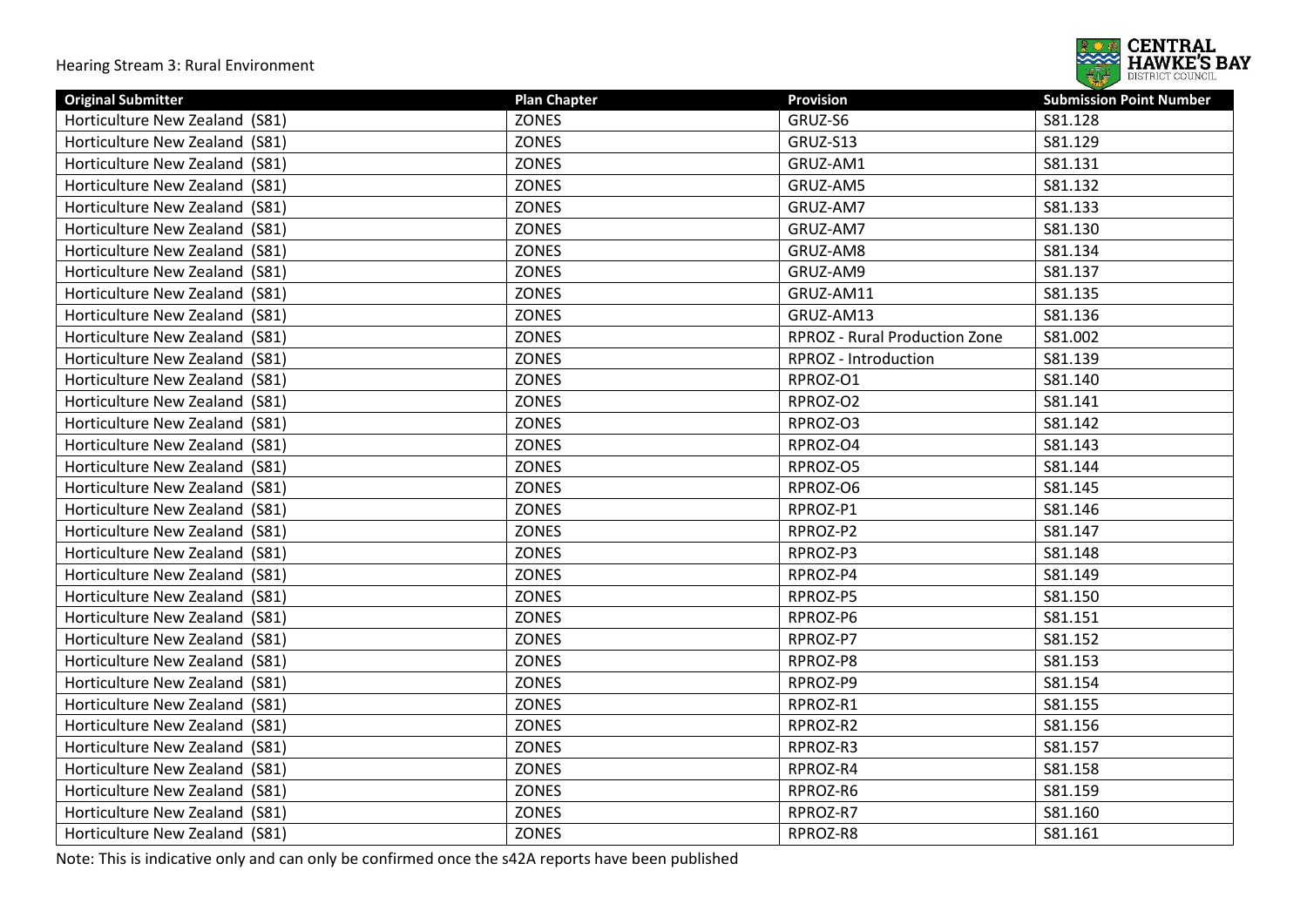

| <b>Original Submitter</b>      | <b>Plan Chapter</b>                  | <b>Provision</b>                   | <b>Submission Point Number</b> |
|--------------------------------|--------------------------------------|------------------------------------|--------------------------------|
| Horticulture New Zealand (S81) | <b>ZONES</b>                         | RPROZ-R9                           | S81.162                        |
| Horticulture New Zealand (S81) | <b>ZONES</b>                         | RPROZ-R10                          | S81.163                        |
| Horticulture New Zealand (S81) | <b>ZONES</b>                         | RPROZ-R11                          | S81.164                        |
| Horticulture New Zealand (S81) | <b>ZONES</b>                         | RPROZ-R14                          | S81.165                        |
| Horticulture New Zealand (S81) | <b>ZONES</b>                         | RPROZ-R16                          | S81.166                        |
| Horticulture New Zealand (S81) | <b>ZONES</b>                         | RPROZ-S1                           | S81.167                        |
| Horticulture New Zealand (S81) | <b>ZONES</b>                         | RPROZ-S2                           | S81.168                        |
| Horticulture New Zealand (S81) | ZONES                                | RPROZ-S3                           | S81.169                        |
| Horticulture New Zealand (S81) | <b>ZONES</b>                         | RPROZ-S4                           | S81.170                        |
| Horticulture New Zealand (S81) | <b>ZONES</b>                         | RPROZ-S5                           | S81.171                        |
| Horticulture New Zealand (S81) | <b>ZONES</b>                         | RPROZ-S6                           | S81.172                        |
| Horticulture New Zealand (S81) | <b>ZONES</b>                         | RPROZ-S7                           | S81.173                        |
| Horticulture New Zealand (S81) | ZONES                                | RPROZ-S15                          | S81.174                        |
| Horticulture New Zealand (S81) | <b>ZONES</b>                         | RPROZ-AM1                          | S81.175                        |
| Horticulture New Zealand (S81) | <b>ZONES</b>                         | RPROZ-AM6                          | S81.176                        |
| Horticulture New Zealand (S81) | <b>ZONES</b>                         | RPROZ-AM8                          | S81.177                        |
| Horticulture New Zealand (S81) | <b>ZONES</b>                         | RPROZ-AM9                          | S81.178                        |
| Horticulture New Zealand (S81) | <b>ZONES</b>                         | RPROZ-AM12                         | S81.179                        |
| Horticulture New Zealand (S81) | ZONES                                | RPROZ-AM14                         | S81.180                        |
| Horticulture New Zealand (S81) | <b>ZONES</b>                         | RLZ - Rural Lifestyle Zone         | S81.003                        |
| Horticulture New Zealand (S81) | <b>ZONES</b>                         | RLZ-S5                             | S81.138                        |
| IA & PD Waldrom (S6)           | <b>SUBDIVISION</b>                   | SUB-R5                             | S6.002                         |
| James Bridge (S105)            | <b>STRATEGIC DIRECTION</b>           | RLR-P3                             | S105.003                       |
| James Bridge (S105)            | <b>STRATEGIC DIRECTION</b>           | RLR-P4                             | S105.004                       |
| James Bridge (S105)            | <b>SUBDIVISION</b>                   | SUB-S2                             | S105.022                       |
| James Bridge (S105)            | <b>ZONES</b>                         | GRUZ-S5                            | S105.023                       |
| Jill Fraser (S41)              | ZONES                                | RPROZ-R1                           | S41.001                        |
| Jill Fraser (S41)              | <b>ZONES</b>                         | RPROZ-R5                           | S41.002                        |
| Jill Fraser (S41)              | <b>ZONES</b>                         | RPROZ-R5                           | S41.003                        |
| Josh and Suzie Calder (S58)    | <b>INTERPRETATION</b>                | <b>RURAL AIRSTRIP (Definition)</b> | S58.004                        |
| Josh and Suzie Calder (S58)    | <b>GENERAL DISTRICT-WIDE MATTERS</b> | NOISE-S5                           | S58.003                        |
| Josh and Suzie Calder (S58)    | <b>ZONES</b>                         | GRUZ-R5                            | S58.001                        |
| Josh and Suzie Calder (S58)    | <b>ZONES</b>                         | RPROZ-R5                           | S58.002                        |
| Karen Middelberg (S36)         | <b>GENERAL DISTRICT-WIDE MATTERS</b> | NOISE-S5                           | S36.001                        |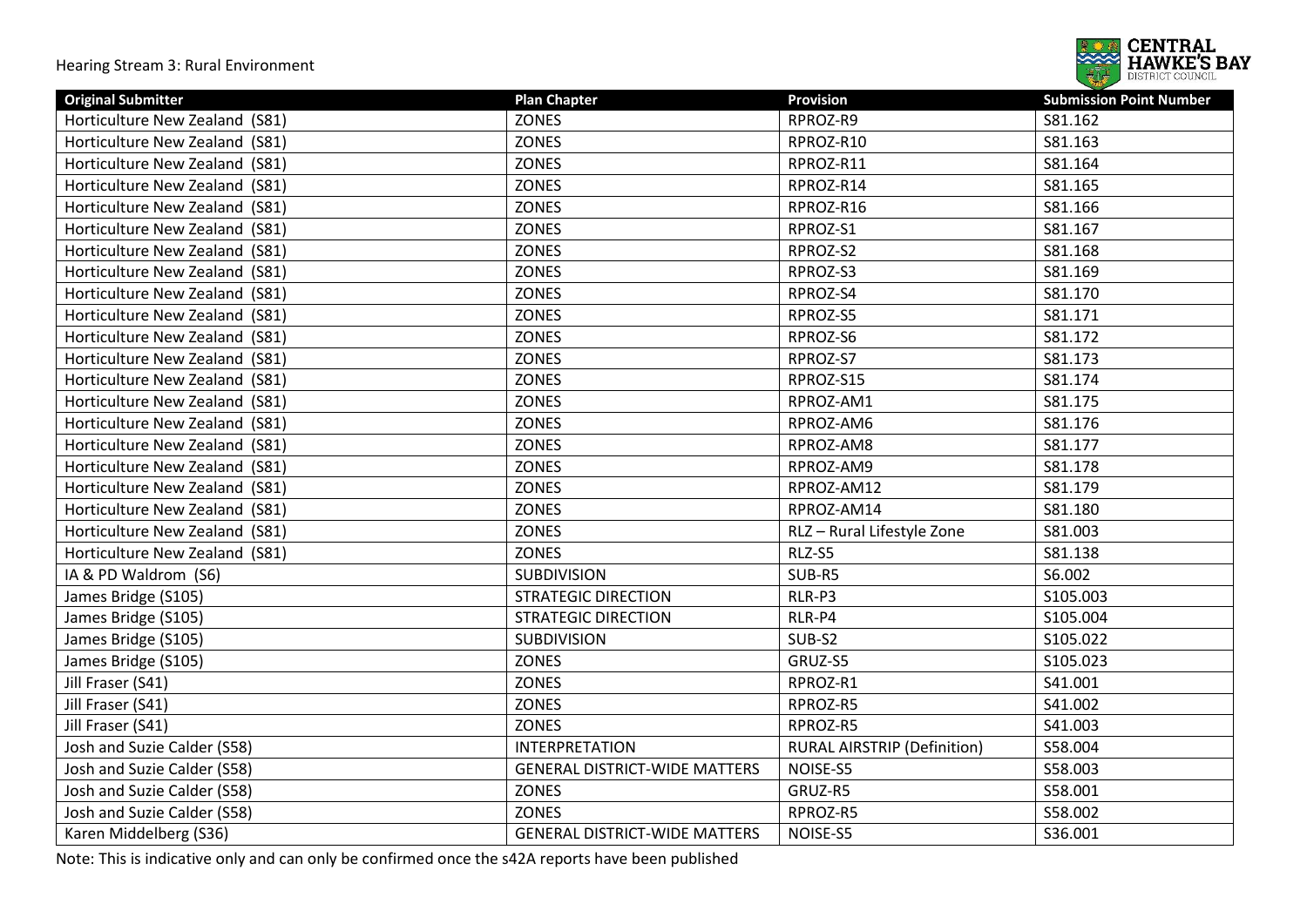

| <b>Original Submitter</b>                              | <b>Plan Chapter</b>                  | <b>Provision</b>                 | <b>Submission Point Number</b> |
|--------------------------------------------------------|--------------------------------------|----------------------------------|--------------------------------|
| Kenneth (John) Maclennan (S12)                         | <b>SUBDIVISION</b>                   | SUB-S1                           | S12.001                        |
| Kevin Williams (S13)                                   | <b>SUBDIVISION</b>                   | SUB-S1                           | S13.001                        |
| Kāinga Ora - Homes and Communities (Kainga Ora) (S129) | <b>INTERPRETATION</b>                | REVERSE SENSITIVITY (Definition) | S129.006                       |
| Livingston Properties Limited (S127)                   | <b>SUBDIVISION</b>                   | SUB-S1                           | S127.003                       |
| Ministry of Education (S73)                            | <b>INTERPRETATION</b>                | NOISE SENSITIVE ACTIVITY         | S73.005                        |
|                                                        |                                      | (Definition)                     |                                |
| Ministry of Education<br>(S73)                         | <b>INTERPRETATION</b>                | SENSITIVE ACTIVITY (Definition)  | S73.006                        |
| Ministry of Education<br>(S73)                         | ZONES                                | GRUZ-O2                          | S73.018                        |
| Ministry of Education<br>(S73)                         | ZONES                                | GRUZ-P2                          | S73.019                        |
| Ministry of Education<br>(S73)                         | ZONES                                | GRUZ-R11                         | S73.020                        |
| Ministry of Education<br>(S73)                         | ZONES                                | GRUZ-AM8                         | S73.035                        |
| Ministry of Education<br>(S73)                         | ZONES                                | RPROZ-O4                         | S73.024                        |
| Ministry of Education<br>(S73)                         | ZONES                                | RPROZ-R11                        | S73.025                        |
| Ministry of Education<br>(S73)                         | ZONES                                | RPROZ-AM9                        | S73.036                        |
| Ministry of Education<br>(S73)                         | <b>ZONES</b>                         | RLZ-P3                           | S73.021                        |
| Ministry of Education<br>(S73)                         | ZONES                                | RLZ-P7                           | S73.022                        |
| Ministry of Education<br>(S73)                         | ZONES                                | RLZ-R7                           | S73.023                        |
| Ministry of Education (S73)                            | <b>ZONES</b>                         | RLZ-AM9                          | S73.037                        |
| New Zealand Agricultural Aviation Association (S43)    | <b>INTERPRETATION</b>                | <b>HELICOPTER LANDING AREA</b>   | S43.009                        |
|                                                        |                                      | (Definition)                     |                                |
| New Zealand Agricultural Aviation Association (S43)    | <b>GENERAL DISTRICT-WIDE MATTERS</b> | NOISE-S4                         | S43.010                        |
| New Zealand Agricultural Aviation Association (S43)    | <b>GENERAL DISTRICT-WIDE MATTERS</b> | NOISE-S5                         | S43.004                        |
| New Zealand Agricultural Aviation Association (S43)    | <b>GENERAL DISTRICT-WIDE MATTERS</b> | NOISE-S5                         | S43.003                        |
| New Zealand Agricultural Aviation Association (S43)    | <b>GENERAL DISTRICT-WIDE MATTERS</b> | NOISE-S5                         | S43.001                        |
| New Zealand Agricultural Aviation Association (S43)    | <b>GENERAL DISTRICT-WIDE MATTERS</b> | NOISE-S5                         | S43.002                        |
| New Zealand Agricultural Aviation Association (S43)    | <b>ZONES</b>                         | GRUZ-R4                          | S43.005                        |
| New Zealand Agricultural Aviation Association (S43)    | <b>ZONES</b>                         | GRUZ-R5                          | S43.006                        |
| New Zealand Agricultural Aviation Association (S43)    | <b>ZONES</b>                         | RPROZ-R4                         | S43.007                        |
| New Zealand Agricultural Aviation Association (S43)    | <b>ZONES</b>                         | RPROZ-R5                         | S43.008                        |
| New Zealand Motor Caravan Association (S101)           | General                              | [General]                        | S101.008                       |
| New Zealand Motor Caravan Association (S101)           | ZONES                                | GRUZ-R16                         | S101.003                       |
| New Zealand Motor Caravan Association (S101)           | <b>ZONES</b>                         | RPROZ-R16                        | S101.005                       |
| New Zealand Pork Industry Board (S42)                  | <b>INTERPRETATION</b>                | Definitions                      | S42.006                        |
| New Zealand Pork Industry Board (S42)                  | <b>INTERPRETATION</b>                | Definitions                      | S42.005                        |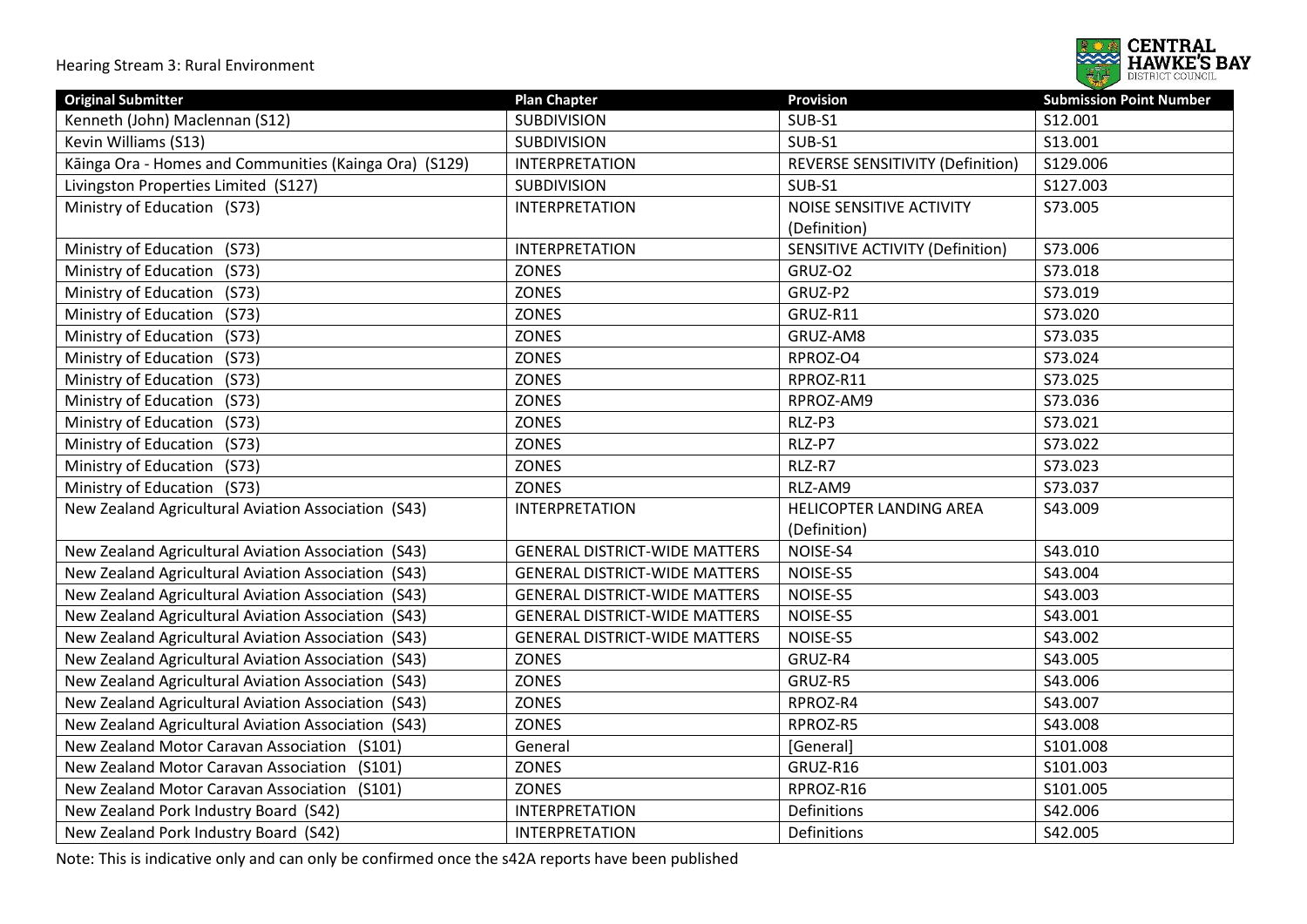

| <b>Original Submitter</b>             | <b>Plan Chapter</b>                  | <b>Provision</b>                 | <b>Submission Point Number</b> |
|---------------------------------------|--------------------------------------|----------------------------------|--------------------------------|
| New Zealand Pork Industry Board (S42) | <b>INTERPRETATION</b>                | Definitions                      | S42.004                        |
| New Zealand Pork Industry Board (S42) | <b>INTERPRETATION</b>                | Definitions                      | S42.010                        |
| New Zealand Pork Industry Board (S42) | <b>INTERPRETATION</b>                | ANCILLARY BUILDINGS AND          | S42.001                        |
|                                       |                                      | <b>STRUCTURES (PRIMARY</b>       |                                |
|                                       |                                      | PRODUCTION) (Definition)         |                                |
| New Zealand Pork Industry Board (S42) | <b>INTERPRETATION</b>                | <b>INTENSIVE PRIMARY</b>         | S42.003                        |
|                                       |                                      | PRODUCTION (Definition)          |                                |
| New Zealand Pork Industry Board (S42) | <b>INTERPRETATION</b>                | REVERSE SENSITIVITY (Definition) | S42.007                        |
| New Zealand Pork Industry Board (S42) | <b>INTERPRETATION</b>                | SENSITIVE ACTIVITY (Definition)  | S42.008                        |
| New Zealand Pork Industry Board (S42) | <b>STRATEGIC DIRECTION</b>           | RLR - Introduction               | S42.011                        |
| New Zealand Pork Industry Board (S42) | <b>STRATEGIC DIRECTION</b>           | <b>RLR-O2</b>                    | S42.012                        |
| New Zealand Pork Industry Board (S42) | <b>STRATEGIC DIRECTION</b>           | RLR-P5                           | S42.013                        |
| New Zealand Pork Industry Board (S42) | <b>STRATEGIC DIRECTION</b>           | RLR-M1                           | S42.014                        |
| New Zealand Pork Industry Board (S42) | <b>STRATEGIC DIRECTION</b>           | <b>RLR - Principal Reasons</b>   | S42.015                        |
| New Zealand Pork Industry Board (S42) | <b>STRATEGIC DIRECTION</b>           | RLR-AER4                         | S42.016                        |
| New Zealand Pork Industry Board (S42) | <b>SUBDIVISION</b>                   | SUB-S4                           | S42.024                        |
| New Zealand Pork Industry Board (S42) | <b>SUBDIVISION</b>                   | SUB-AM11                         | S42.025                        |
| New Zealand Pork Industry Board (S42) | <b>SUBDIVISION</b>                   | SUB-AM12                         | S42.026                        |
| New Zealand Pork Industry Board (S42) | <b>SUBDIVISION</b>                   | SUB-AM13                         | S42.027                        |
| New Zealand Pork Industry Board (S42) | <b>GENERAL DISTRICT-WIDE MATTERS</b> | NOISE-P3                         | S42.037                        |
| New Zealand Pork Industry Board (S42) | <b>GENERAL DISTRICT-WIDE MATTERS</b> | NOISE-S5                         | S42.038                        |
| New Zealand Pork Industry Board (S42) | <b>ZONES</b>                         | <b>GRUZ</b> - Introduction       | S42.039                        |
| New Zealand Pork Industry Board (S42) | <b>ZONES</b>                         | GRUZ-I2                          | S42.087                        |
| New Zealand Pork Industry Board (S42) | ZONES                                | GRUZ-I2                          | S42.041                        |
| New Zealand Pork Industry Board (S42) | <b>ZONES</b>                         | GRUZ-I2                          | S42.040                        |
| New Zealand Pork Industry Board (S42) | <b>ZONES</b>                         | GRUZ-O1                          | S42.042                        |
| New Zealand Pork Industry Board (S42) | <b>ZONES</b>                         | GRUZ-P1                          | S42.043                        |
| New Zealand Pork Industry Board (S42) | <b>ZONES</b>                         | GRUZ-P5                          | S42.044                        |
| New Zealand Pork Industry Board (S42) | <b>ZONES</b>                         | GRUZ-P7                          | S42.045                        |
| New Zealand Pork Industry Board (S42) | ZONES                                | GRUZ-R1                          | S42.046                        |
| New Zealand Pork Industry Board (S42) | <b>ZONES</b>                         | GRUZ-R3                          | S42.047                        |
| New Zealand Pork Industry Board (S42) | ZONES                                | GRUZ-R8                          | S42.048                        |
| New Zealand Pork Industry Board (S42) | ZONES                                | GRUZ-R9                          | S42.049                        |
| New Zealand Pork Industry Board (S42) | ZONES                                | GRUZ-R10                         | S42.050                        |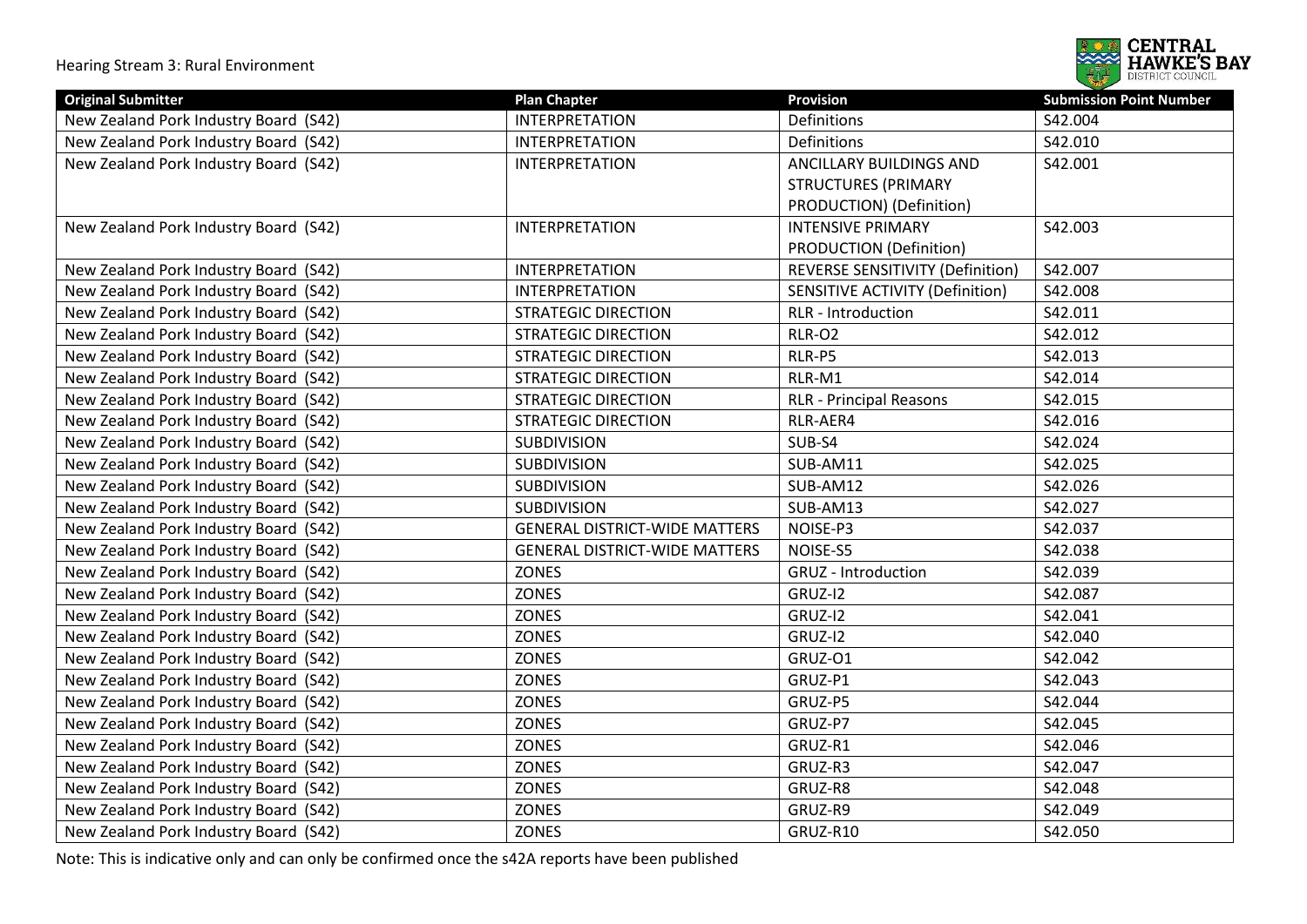

| <b>Original Submitter</b>             | <b>Plan Chapter</b> | <b>Provision</b>                | <b>Submission Point Number</b> |
|---------------------------------------|---------------------|---------------------------------|--------------------------------|
| New Zealand Pork Industry Board (S42) | <b>ZONES</b>        | GRUZ-R11                        | S42.051                        |
| New Zealand Pork Industry Board (S42) | <b>ZONES</b>        | GRUZ-R14                        | S42.053                        |
| New Zealand Pork Industry Board (S42) | <b>ZONES</b>        | GRUZ-R14                        | S42.052                        |
| New Zealand Pork Industry Board (S42) | ZONES               | GRUZ-R16                        | S42.054                        |
| New Zealand Pork Industry Board (S42) | <b>ZONES</b>        | GRUZ-S1                         | S42.055                        |
| New Zealand Pork Industry Board (S42) | <b>ZONES</b>        | GRUZ-S6                         | S42.056                        |
| New Zealand Pork Industry Board (S42) | <b>ZONES</b>        | GRUZ-S11                        | S42.057                        |
| New Zealand Pork Industry Board (S42) | <b>ZONES</b>        | GRUZ-AM2                        | S42.058                        |
| New Zealand Pork Industry Board (S42) | <b>ZONES</b>        | GRUZ-AM3                        | S42.059                        |
| New Zealand Pork Industry Board (S42) | <b>ZONES</b>        | GRUZ-AM9                        | S42.060                        |
| New Zealand Pork Industry Board (S42) | <b>ZONES</b>        | GRUZ-M3                         | S42.061                        |
| New Zealand Pork Industry Board (S42) | <b>ZONES</b>        | <b>GRUZ</b> - Principal Reasons | S42.062                        |
| New Zealand Pork Industry Board (S42) | <b>ZONES</b>        | RPROZ - Introduction            | S42.065                        |
| New Zealand Pork Industry Board (S42) | <b>ZONES</b>        | RPROZ-O1                        | S42.066                        |
| New Zealand Pork Industry Board (S42) | <b>ZONES</b>        | RPROZ-P1                        | S42.067                        |
| New Zealand Pork Industry Board (S42) | <b>ZONES</b>        | RPROZ-P5                        | S42.068                        |
| New Zealand Pork Industry Board (S42) | <b>ZONES</b>        | RPROZ-P7                        | S42.069                        |
| New Zealand Pork Industry Board (S42) | <b>ZONES</b>        | RPROZ-R1                        | S42.070                        |
| New Zealand Pork Industry Board (S42) | <b>ZONES</b>        | RPROZ-R3                        | S42.071                        |
| New Zealand Pork Industry Board (S42) | ZONES               | RPROZ-R8                        | S42.072                        |
| New Zealand Pork Industry Board (S42) | <b>ZONES</b>        | RPROZ-R9                        | S42.073                        |
| New Zealand Pork Industry Board (S42) | <b>ZONES</b>        | RPROZ-R10                       | S42.074                        |
| New Zealand Pork Industry Board (S42) | <b>ZONES</b>        | RPROZ-R11                       | S42.075                        |
| New Zealand Pork Industry Board (S42) | <b>ZONES</b>        | RPROZ-R14                       | S42.077                        |
| New Zealand Pork Industry Board (S42) | <b>ZONES</b>        | RPROZ-R14                       | S42.076                        |
| New Zealand Pork Industry Board (S42) | <b>ZONES</b>        | RPROZ-R16                       | S42.088                        |
| New Zealand Pork Industry Board (S42) | <b>ZONES</b>        | RPROZ-S1                        | S42.078                        |
| New Zealand Pork Industry Board (S42) | ZONES               | RPROZ-S2                        | S42.079                        |
| New Zealand Pork Industry Board (S42) | <b>ZONES</b>        | RPROZ-S7                        | S42.080                        |
| New Zealand Pork Industry Board (S42) | <b>ZONES</b>        | RPROZ-S12                       | S42.081                        |
| New Zealand Pork Industry Board (S42) | <b>ZONES</b>        | RPROZ-AM2                       | S42.082                        |
| New Zealand Pork Industry Board (S42) | <b>ZONES</b>        | RPROZ-AM3                       | S42.083                        |
| New Zealand Pork Industry Board (S42) | ZONES               | RPROZ-AM10                      | S42.084                        |
| New Zealand Pork Industry Board (S42) | ZONES               | RPROZ-M3                        | S42.085                        |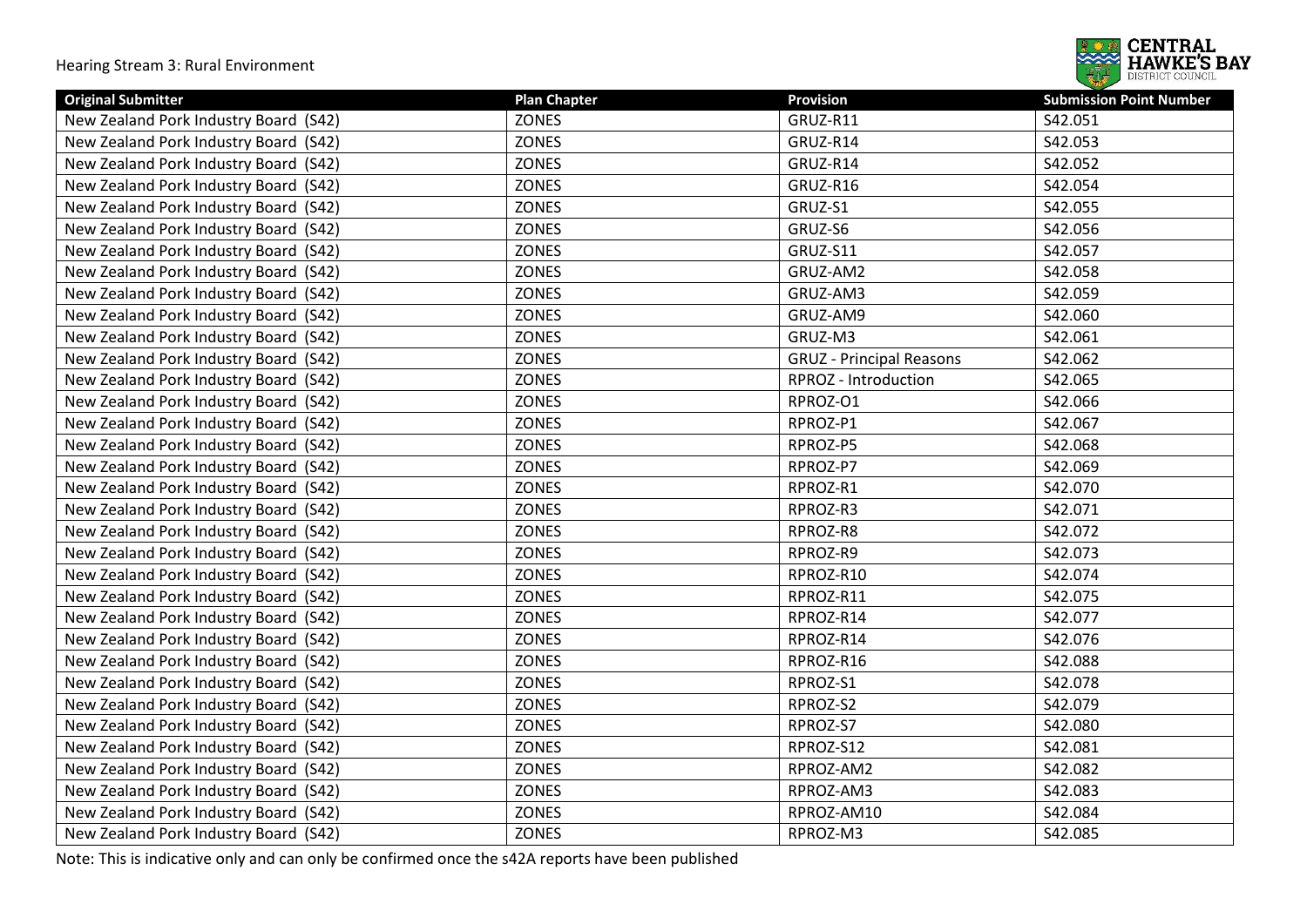

| <b>Original Submitter</b>             | <b>Plan Chapter</b>        | <b>Provision</b>                 | <b>Submission Point Number</b> |
|---------------------------------------|----------------------------|----------------------------------|--------------------------------|
| New Zealand Pork Industry Board (S42) | <b>ZONES</b>               | <b>RPROZ</b> - Principal Reasons | S42.086                        |
| New Zealand Pork Industry Board (S42) | <b>ZONES</b>               | RLZ-S6                           | S42.064                        |
| Regeneration Holdings Ltd (S124)      | <b>SUBDIVISION</b>         | SUB-R5                           | S124.002                       |
| Regeneration Holdings Ltd (S124)      | SUBDIVISION                | SUB-S1                           | S124.001                       |
| Regeneration Holdings Ltd (S124)      | <b>SUBDIVISION</b>         | SUB-AM13                         | S124.003                       |
| Riverfield Holdings Ltd (S123)        | <b>SUBDIVISION</b>         | SUB-S1                           | S123.001                       |
| Silver Fern Farms Limited (S116)      | <b>INTERPRETATION</b>      | Definitions                      | S116.004                       |
| Silver Fern Farms Limited (S116)      | <b>INTERPRETATION</b>      | REVERSE SENSITIVITY (Definition) | S116.003                       |
| Silver Fern Farms Limited (S116)      | <b>STRATEGIC DIRECTION</b> | <b>RLR-01</b>                    | S116.005                       |
| Silver Fern Farms Limited (S116)      | <b>STRATEGIC DIRECTION</b> | <b>RLR-O2</b>                    | S116.006                       |
| Silver Fern Farms Limited (S116)      | <b>STRATEGIC DIRECTION</b> | RLR-O3                           | S116.007                       |
| Silver Fern Farms Limited (S116)      | <b>STRATEGIC DIRECTION</b> | RLR-O4                           | S116.008                       |
| Silver Fern Farms Limited (S116)      | <b>STRATEGIC DIRECTION</b> | RLR-P1                           | S116.009                       |
| Silver Fern Farms Limited (S116)      | <b>STRATEGIC DIRECTION</b> | RLR-P2                           | S116.010                       |
| Silver Fern Farms Limited (S116)      | <b>STRATEGIC DIRECTION</b> | RLR-P3                           | S116.011                       |
| Silver Fern Farms Limited (S116)      | <b>STRATEGIC DIRECTION</b> | RLR-P4                           | S116.012                       |
| Silver Fern Farms Limited (S116)      | <b>STRATEGIC DIRECTION</b> | RLR-P5                           | S116.013                       |
| Silver Fern Farms Limited (S116)      | <b>STRATEGIC DIRECTION</b> | RLR-M3                           | S116.014                       |
| Silver Fern Farms Limited (S116)      | <b>STRATEGIC DIRECTION</b> | <b>RLR - Principal Reasons</b>   | S116.015                       |
| Silver Fern Farms Limited (S116)      | <b>SUBDIVISION</b>         | SUB-R5                           | S116.023                       |
| Silver Fern Farms Limited (S116)      | <b>SUBDIVISION</b>         | SUB-AM11                         | S116.024                       |
| Silver Fern Farms Limited (S116)      | <b>SUBDIVISION</b>         | SUB-AM12                         | S116.025                       |
| Silver Fern Farms Limited (S116)      | <b>SUBDIVISION</b>         | SUB-AM13                         | S116.026                       |
| Silver Fern Farms Limited (S116)      | <b>ZONES</b>               | RPROZ-O1                         | S116.028                       |
| Silver Fern Farms Limited (S116)      | <b>ZONES</b>               | RPROZ-O2                         | S116.029                       |
| Silver Fern Farms Limited (S116)      | <b>ZONES</b>               | RPROZ-O3                         | S116.030                       |
| Silver Fern Farms Limited (S116)      | <b>ZONES</b>               | RPROZ-O4                         | S116.031                       |
| Silver Fern Farms Limited (S116)      | <b>ZONES</b>               | RPROZ-O6                         | S116.032                       |
| Silver Fern Farms Limited (S116)      | <b>ZONES</b>               | RPROZ-P1                         | S116.033                       |
| Silver Fern Farms Limited (S116)      | <b>ZONES</b>               | RPROZ-P5                         | S116.034                       |
| Silver Fern Farms Limited (S116)      | <b>ZONES</b>               | RPROZ-P7                         | S116.035                       |
| Silver Fern Farms Limited (S116)      | <b>ZONES</b>               | RPROZ-P8                         | S116.036                       |
| Silver Fern Farms Limited (S116)      | <b>ZONES</b>               | RPROZ-P9                         | S116.037                       |
| Silver Fern Farms Limited (S116)      | <b>ZONES</b>               | RPROZ-RXX (new rule)             | S116.039                       |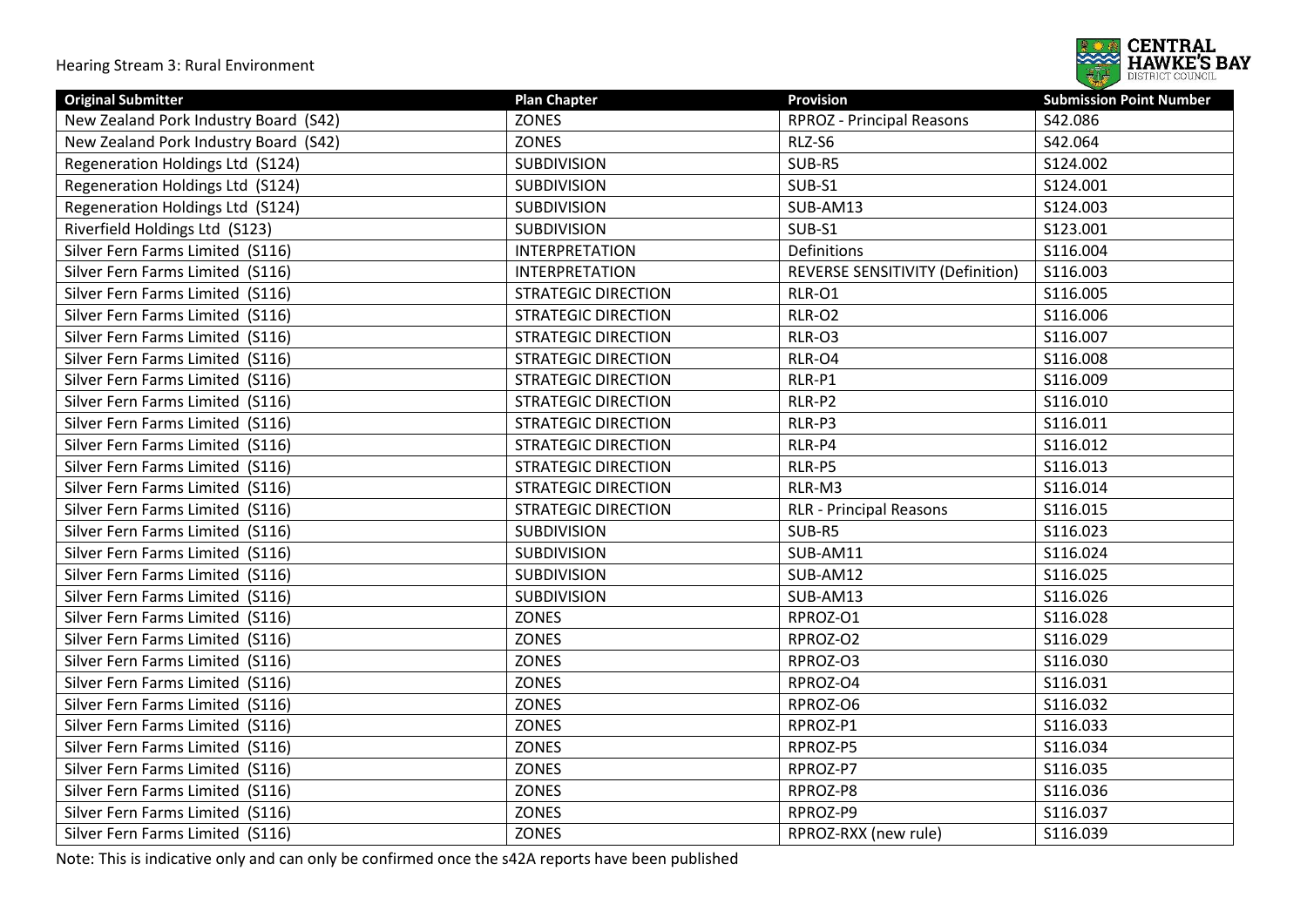

| <b>Original Submitter</b>                        | <b>Plan Chapter</b>        | <b>Provision</b>                     | <b>Submission Point Number</b> |
|--------------------------------------------------|----------------------------|--------------------------------------|--------------------------------|
| Silver Fern Farms Limited (S116)                 | <b>ZONES</b>               | RPROZ-R2                             | S116.038                       |
| Silver Fern Farms Limited (S116)                 | ZONES                      | RPROZ-AMXX (new assessment           | S116.040                       |
|                                                  |                            | matter)                              |                                |
| Spark New Zealand Trading Limited (S118)         | <b>INTERPRETATION</b>      | REVERSE SENSITIVITY (Definition)     | S118.017                       |
| Surveying the Bay Ltd (S128)                     | <b>SUBDIVISION</b>         | SUB-Subdivision                      | S128.001                       |
| Surveying the Bay Ltd (S128)                     | ZONES                      | [General]                            | S128.002                       |
| Surveying the Bay Ltd (S94)                      | <b>SUBDIVISION</b>         | SUB - Rules                          | S94.005                        |
| Surveying the Bay Ltd (S94)                      | <b>SUBDIVISION</b>         | SUB-R5                               | S94.003                        |
| Te Mata Mushrooms Land Company Limited (S102)    | <b>INTERPRETATION</b>      | <b>INTENSIVE PRIMARY</b>             | S102.006                       |
|                                                  |                            | <b>PRODUCTION (Definition)</b>       |                                |
| Te Mata Mushrooms Land Company Limited (S102)    | <b>INTERPRETATION</b>      | POST-HARVEST FACILITY                | S102.008                       |
|                                                  |                            | (Definition)                         |                                |
| Te Mata Mushrooms Land Company Limited (S102)    | <b>INTERPRETATION</b>      | PRIMARY PRODUCTION                   | S102.005                       |
|                                                  |                            | (Definition)                         |                                |
| Te Mata Mushrooms Land Company Limited (S102)    | <b>INTERPRETATION</b>      | <b>SERVICE ACTIVITY (Definition)</b> | S102.007                       |
| Te Mata Mushrooms Land Company Limited (S102)    | <b>STRATEGIC DIRECTION</b> | RLR-I1                               | S102.011                       |
| Te Mata Mushrooms Land Company Limited<br>(S102) | <b>STRATEGIC DIRECTION</b> | RLR-O1                               | S102.012                       |
| Te Mata Mushrooms Land Company Limited<br>(S102) | <b>STRATEGIC DIRECTION</b> | <b>RLR-O2</b>                        | S102.013                       |
| Te Mata Mushrooms Land Company Limited<br>(S102) | <b>STRATEGIC DIRECTION</b> | RLR-O3                               | S102.014                       |
| Te Mata Mushrooms Land Company Limited<br>(S102) | <b>STRATEGIC DIRECTION</b> | RLR-O4                               | S102.015                       |
| Te Mata Mushrooms Land Company Limited<br>(S102) | <b>STRATEGIC DIRECTION</b> | RLR-P1                               | S102.016                       |
| Te Mata Mushrooms Land Company Limited<br>(S102) | <b>STRATEGIC DIRECTION</b> | RLR-P2                               | S102.017                       |
| Te Mata Mushrooms Land Company Limited<br>(S102) | <b>STRATEGIC DIRECTION</b> | RLR-P3                               | S102.018                       |
| Te Mata Mushrooms Land Company Limited<br>(S102) | <b>STRATEGIC DIRECTION</b> | RLR-P4                               | S102.019                       |
| Te Mata Mushrooms Land Company Limited<br>(S102) | <b>STRATEGIC DIRECTION</b> | RLR-P5                               | S102.020                       |
| Te Mata Mushrooms Land Company Limited<br>(S102) | <b>STRATEGIC DIRECTION</b> | RLR-M1                               | S102.021                       |
| Te Mata Mushrooms Land Company Limited<br>(S102) | ZONES                      | GRUZ-I1                              | S102.035                       |
| Te Mata Mushrooms Land Company Limited<br>(S102) | <b>ZONES</b>               | GRUZ-I2                              | S102.036                       |
| Te Mata Mushrooms Land Company Limited<br>(S102) | <b>ZONES</b>               | GRUZ-OXX (new objective)             | S102.038                       |
| Te Mata Mushrooms Land Company Limited<br>(S102) | ZONES                      | GRUZ-O1                              | S102.037                       |
| Te Mata Mushrooms Land Company Limited<br>(S102) | ZONES                      | GRUZ-O2                              | S102.087                       |
| Te Mata Mushrooms Land Company Limited<br>(S102) | ZONES                      | GRUZ-O3                              | S102.039                       |
| Te Mata Mushrooms Land Company Limited<br>(5102) | ZONES                      | GRUZ-O4                              | S102.040                       |
| Te Mata Mushrooms Land Company Limited<br>(S102) | ZONES                      | GRUZ-PXX (new policy)                | S102.051                       |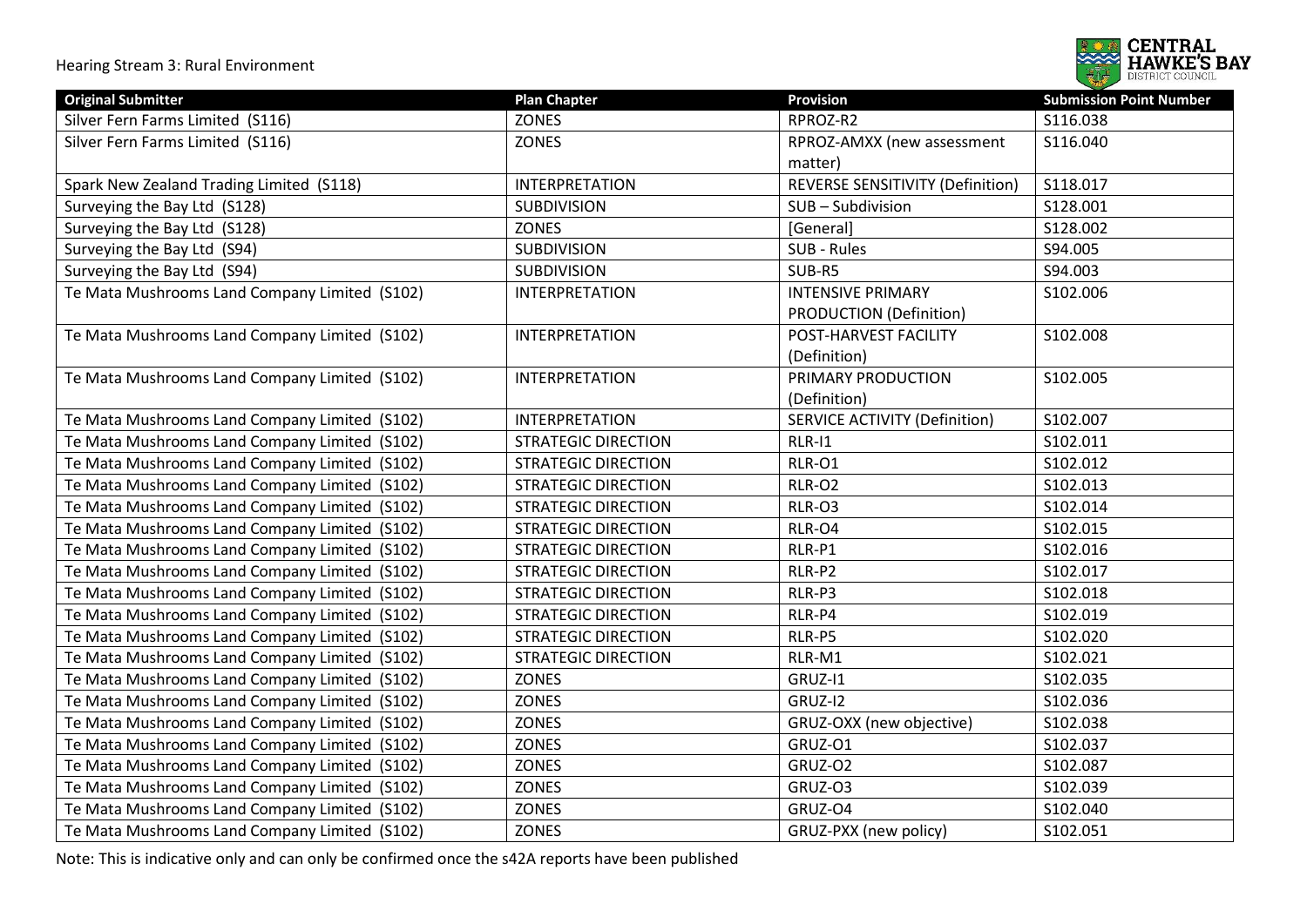

| <b>Original Submitter</b>                        | <b>Plan Chapter</b> | <b>Provision</b>          | <b>Submission Point Number</b> |
|--------------------------------------------------|---------------------|---------------------------|--------------------------------|
| Te Mata Mushrooms Land Company Limited (S102)    | <b>ZONES</b>        | GRUZ-PXX (new policy)     | S102.050                       |
| Te Mata Mushrooms Land Company Limited (S102)    | <b>ZONES</b>        | GRUZ-P1                   | S102.041                       |
| Te Mata Mushrooms Land Company Limited (S102)    | <b>ZONES</b>        | GRUZ-P2                   | S102.042                       |
| Te Mata Mushrooms Land Company Limited (S102)    | <b>ZONES</b>        | GRUZ-P3                   | S102.043                       |
| Te Mata Mushrooms Land Company Limited<br>(S102) | <b>ZONES</b>        | GRUZ-P4                   | S102.044                       |
| Te Mata Mushrooms Land Company Limited (S102)    | <b>ZONES</b>        | GRUZ-P5                   | S102.045                       |
| Te Mata Mushrooms Land Company Limited (S102)    | <b>ZONES</b>        | GRUZ-P6                   | S102.046                       |
| Te Mata Mushrooms Land Company Limited (S102)    | <b>ZONES</b>        | GRUZ-P7                   | S102.047                       |
| Te Mata Mushrooms Land Company Limited (S102)    | <b>ZONES</b>        | GRUZ-P8                   | S102.048                       |
| Te Mata Mushrooms Land Company Limited<br>(S102) | <b>ZONES</b>        | GRUZ-P9                   | S102.049                       |
| Te Mata Mushrooms Land Company Limited<br>(S102) | <b>ZONES</b>        | GRUZ-RXX (new rule)       | S102.059                       |
| Te Mata Mushrooms Land Company Limited<br>(S102) | <b>ZONES</b>        | GRUZ-R3                   | S102.052                       |
| Te Mata Mushrooms Land Company Limited (S102)    | <b>ZONES</b>        | GRUZ-R3                   | S102.053                       |
| Te Mata Mushrooms Land Company Limited (S102)    | <b>ZONES</b>        | GRUZ-R14                  | S102.057                       |
| Te Mata Mushrooms Land Company Limited (S102)    | <b>ZONES</b>        | GRUZ-R14                  | S102.056                       |
| Te Mata Mushrooms Land Company Limited (S102)    | <b>ZONES</b>        | GRUZ-R14                  | S102.055                       |
| Te Mata Mushrooms Land Company Limited (S102)    | <b>ZONES</b>        | GRUZ-R14                  | S102.054                       |
| Te Mata Mushrooms Land Company Limited (S102)    | <b>ZONES</b>        | GRUZ-R19                  | S102.058                       |
| Te Mata Mushrooms Land Company Limited (S102)    | <b>ZONES</b>        | RPROZ-OXX (new objective) | S102.063                       |
| Te Mata Mushrooms Land Company Limited<br>(S102) | <b>ZONES</b>        | RPROZ-O1                  | S102.060                       |
| Te Mata Mushrooms Land Company Limited (S102)    | <b>ZONES</b>        | RPROZ-O3                  | S102.062                       |
| Te Mata Mushrooms Land Company Limited (S102)    | <b>ZONES</b>        | RPROZ-O4                  | S102.088                       |
| Te Mata Mushrooms Land Company Limited (S102)    | <b>ZONES</b>        | RPROZ-O5                  | S102.064                       |
| Te Mata Mushrooms Land Company Limited (S102)    | <b>ZONES</b>        | RPROZ-O6                  | S102.065                       |
| Te Mata Mushrooms Land Company Limited<br>(S102) | <b>ZONES</b>        | RPROZ-PXX (new policy)    | S102.074                       |
| Te Mata Mushrooms Land Company Limited (S102)    | <b>ZONES</b>        | RPROZ-PXX (new policy)    | S102.075                       |
| Te Mata Mushrooms Land Company Limited<br>(S102) | <b>ZONES</b>        | RPROZ-P1                  | S102.066                       |
| Te Mata Mushrooms Land Company Limited (S102)    | <b>ZONES</b>        | RPROZ-P2                  | S102.067                       |
| Te Mata Mushrooms Land Company Limited (S102)    | <b>ZONES</b>        | RPROZ-P3                  | S102.068                       |
| Te Mata Mushrooms Land Company Limited (S102)    | <b>ZONES</b>        | RPROZ-P4                  | S102.069                       |
| Te Mata Mushrooms Land Company Limited (S102)    | <b>ZONES</b>        | RPROZ-P5                  | S102.070                       |
| Te Mata Mushrooms Land Company Limited (S102)    | <b>ZONES</b>        | RPROZ-P7                  | S102.071                       |
| Te Mata Mushrooms Land Company Limited (S102)    | <b>ZONES</b>        | RPROZ-P8                  | S102.072                       |
| Te Mata Mushrooms Land Company Limited (S102)    | <b>ZONES</b>        | RPROZ-RXX (new rule)      | S102.084                       |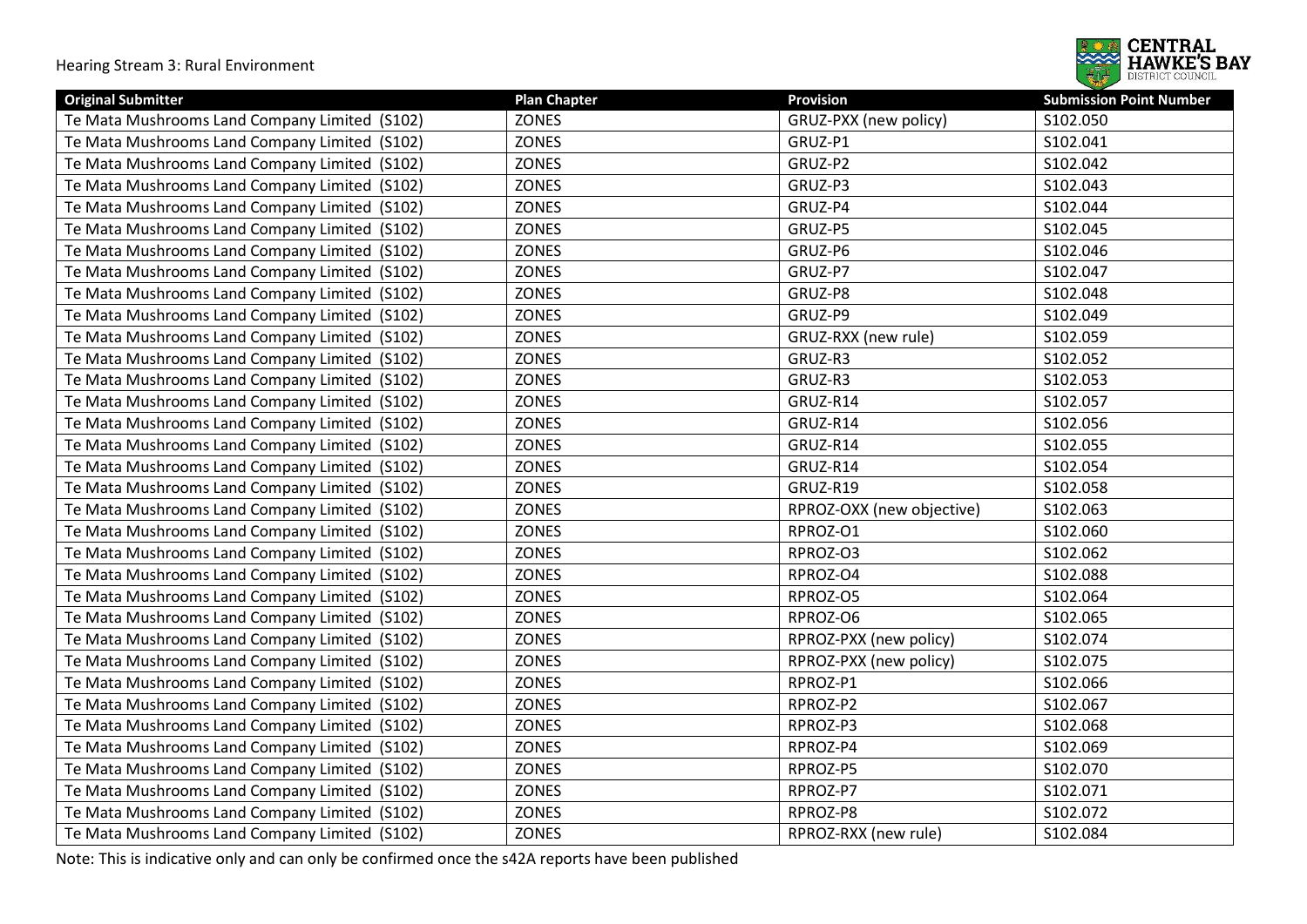

| <b>Original Submitter</b>                     | <b>Plan Chapter</b>        | <b>Provision</b>                       | <b>Submission Point Number</b> |
|-----------------------------------------------|----------------------------|----------------------------------------|--------------------------------|
| Te Mata Mushrooms Land Company Limited (S102) | <b>ZONES</b>               | RPROZ-R3                               | S102.076                       |
| Te Mata Mushrooms Land Company Limited (S102) | <b>ZONES</b>               | RPROZ-R3                               | S102.077                       |
| Te Mata Mushrooms Land Company Limited (S102) | ZONES                      | RPROZ-R6                               | S102.078                       |
| Te Mata Mushrooms Land Company Limited (S102) | ZONES                      | RPROZ-R14                              | S102.080                       |
| Te Mata Mushrooms Land Company Limited (S102) | ZONES                      | RPROZ-R14                              | S102.079                       |
| Te Mata Mushrooms Land Company Limited (S102) | ZONES                      | RPROZ-R14                              | S102.082                       |
| Te Mata Mushrooms Land Company Limited (S102) | <b>ZONES</b>               | RPROZ-R14                              | S102.081                       |
| Te Mata Mushrooms Land Company Limited (S102) | <b>ZONES</b>               | RPROZ-R19                              | S102.083                       |
| Te Mata Mushrooms Land Company Limited (S102) | <b>ZONES</b>               | RPROZ-S12                              | S102.086                       |
| The Surveying Company (HB) Ltd (S50)          | <b>SUBDIVISION</b>         | SUB - Rules                            | S50.009                        |
| The Surveying Company (HB) Ltd (S50)          | <b>SUBDIVISION</b>         | SUB-R5                                 | S50.007                        |
| The Surveying Company (HB) Ltd (S50)          | <b>SUBDIVISION</b>         | SUB-R5                                 | S50.008                        |
| The Surveying Company (HB) Ltd (S50)          | <b>SUBDIVISION</b>         | SUB-S2                                 | S50.030                        |
| The Surveying Company (HB) Ltd (S50)          | SUBDIVISION                | SUB-S2                                 | S50.013                        |
| The Surveying Company (HB) Ltd (S50)          | ZONES                      | [General]                              | S50.029                        |
| The Surveying Company (HB) Ltd (S50)          | ZONES                      | GRUZ-S5                                | S50.014                        |
| The Surveying Company (HB) Ltd (S50)          | <b>ZONES</b>               | RPROZ-S6                               | S50.016                        |
| The Surveying Company (HB) Ltd (S50)          | ZONES                      | RLZ-S5                                 | S50.015                        |
| Thomas Collier (S107)                         | <b>SUBDIVISION</b>         | SUB-R5                                 | S107.002                       |
| Transpower New Zealand Ltd (S79)              | <b>INTERPRETATION</b>      | <b>SENSITIVE ACTIVITY (Definition)</b> | S79.013                        |
| Transpower New Zealand Ltd (S79)              | <b>STRATEGIC DIRECTION</b> | RLR-P4                                 | S79.016                        |
| Transpower New Zealand Ltd (S79)              | ZONES                      | [General]                              | S79.125                        |
| Transpower New Zealand Ltd (S79)              | ZONES                      | <b>GRUZ</b> - General Rural Zone       | S79.095                        |
| Transpower New Zealand Ltd (S79)              | ZONES                      | GRUZ-P2                                | S79.096                        |
| Transpower New Zealand Ltd (S79)              | ZONES                      | <b>GRUZ - Rules</b>                    | S79.097                        |
| Transpower New Zealand Ltd (S79)              | ZONES                      | GRUZ-R1                                | S79.098                        |
| Transpower New Zealand Ltd (S79)              | ZONES                      | GRUZ-R2                                | S79.099                        |
| Transpower New Zealand Ltd (S79)              | ZONES                      | GRUZ-R3                                | S79.100                        |
| Transpower New Zealand Ltd (S79)              | <b>ZONES</b>               | GRUZ-R5                                | S79.101                        |
| Transpower New Zealand Ltd (S79)              | <b>ZONES</b>               | GRUZ-R6                                | S79.102                        |
| Transpower New Zealand Ltd (S79)              | <b>ZONES</b>               | GRUZ-R7                                | S79.103                        |
| Transpower New Zealand Ltd (S79)              | <b>ZONES</b>               | GRUZ-R8                                | S79.104                        |
| Transpower New Zealand Ltd (S79)              | <b>ZONES</b>               | GRUZ-R9                                | S79.105                        |
| Transpower New Zealand Ltd (S79)              | ZONES                      | GRUZ-R10                               | S79.106                        |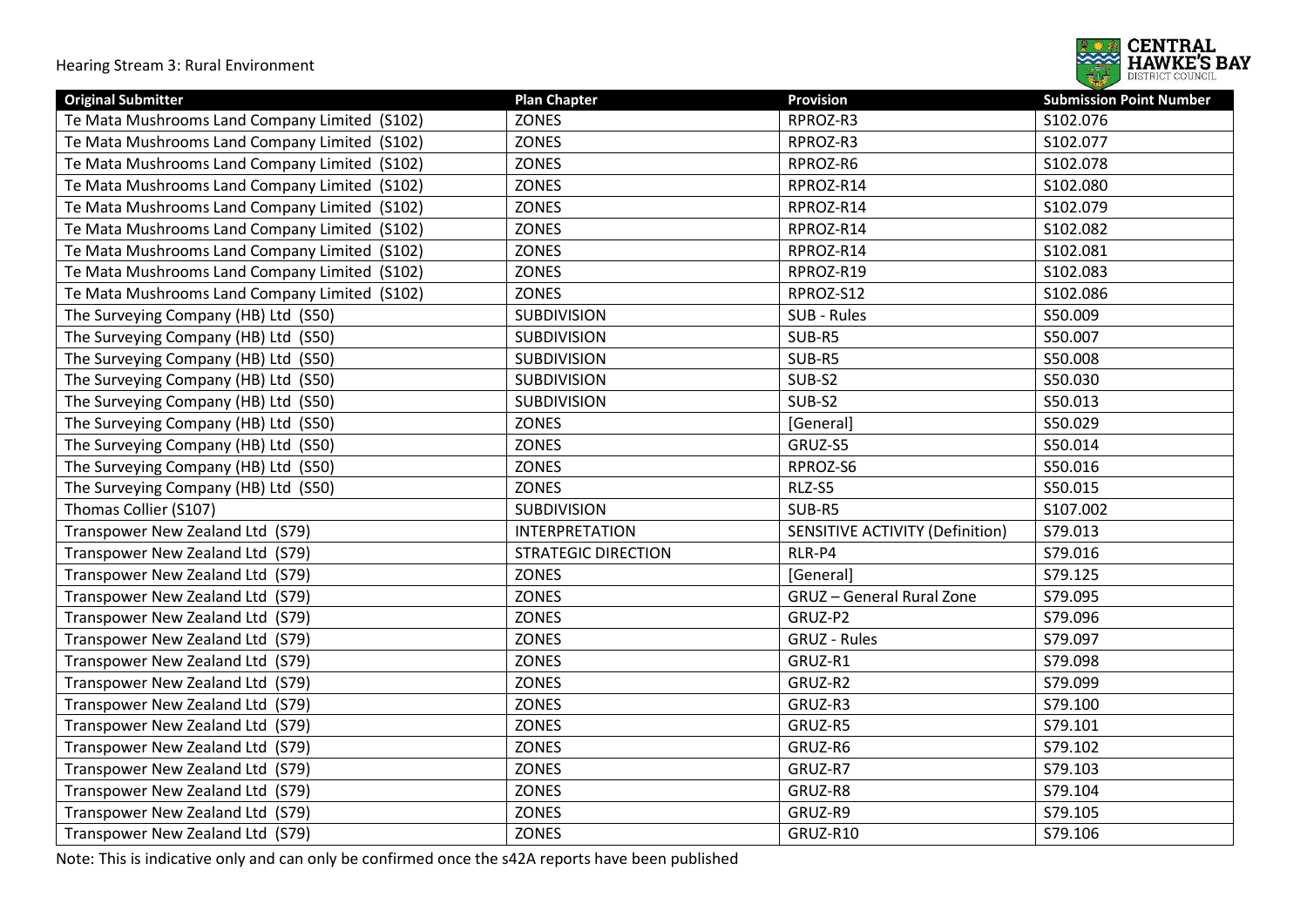

| <b>Original Submitter</b>             | <b>Plan Chapter</b>   | <b>Provision</b>                        | <b>Submission Point Number</b> |
|---------------------------------------|-----------------------|-----------------------------------------|--------------------------------|
| Transpower New Zealand Ltd (S79)      | <b>ZONES</b>          | GRUZ-R11                                | S79.107                        |
| Transpower New Zealand Ltd (S79)      | ZONES                 | GRUZ-R12                                | S79.108                        |
| Transpower New Zealand Ltd (S79)      | <b>ZONES</b>          | GRUZ-R14                                | S79.109                        |
| Transpower New Zealand Ltd (S79)      | ZONES                 | GRUZ-S13                                | S79.110                        |
| Transpower New Zealand Ltd (S79)      | <b>ZONES</b>          | <b>RPROZ</b> - Rural Production Zone    | S79.111                        |
| Transpower New Zealand Ltd (S79)      | ZONES                 | RPROZ-P2                                | S79.112                        |
| Transpower New Zealand Ltd (S79)      | <b>ZONES</b>          | RPROZ - Rules                           | S79.113                        |
| Transpower New Zealand Ltd (S79)      | <b>ZONES</b>          | RPROZ-R1                                | S79.114                        |
| Transpower New Zealand Ltd (S79)      | ZONES                 | RPROZ-R2                                | S79.115                        |
| Transpower New Zealand Ltd (S79)      | <b>ZONES</b>          | RPROZ-R3                                | S79.116                        |
| Transpower New Zealand Ltd (S79)      | <b>ZONES</b>          | RPROZ-R5                                | S79.117                        |
| Transpower New Zealand Ltd (S79)      | ZONES                 | RPROZ-R6                                | S79.118                        |
| Transpower New Zealand Ltd (S79)      | ZONES                 | RPROZ-R7                                | S79.119                        |
| Transpower New Zealand Ltd (S79)      | ZONES                 | RPROZ-R8                                | S79.120                        |
| Transpower New Zealand Ltd (S79)      | ZONES                 | RPROZ-R9                                | S79.121                        |
| Transpower New Zealand Ltd (S79)      | <b>ZONES</b>          | RPROZ-R10                               | S79.122                        |
| Transpower New Zealand Ltd (S79)      | <b>ZONES</b>          | RPROZ-R11                               | S79.123                        |
| Transpower New Zealand Ltd (S79)      | ZONES                 | RPROZ-R12                               | S79.124                        |
| Transpower New Zealand Ltd (S79)      | ZONES                 | RPROZ-S15                               | S79.126                        |
| Vodafone New Zealand Limited (S119)   | <b>INTERPRETATION</b> | <b>REVERSE SENSITIVITY (Definition)</b> | S119.017                       |
| Waka Kotahi NZ Transport Agency (S78) | <b>INTERPRETATION</b> | NOISE SENSITIVE ACTIVITY                | S78.004                        |
|                                       |                       | (Definition)                            |                                |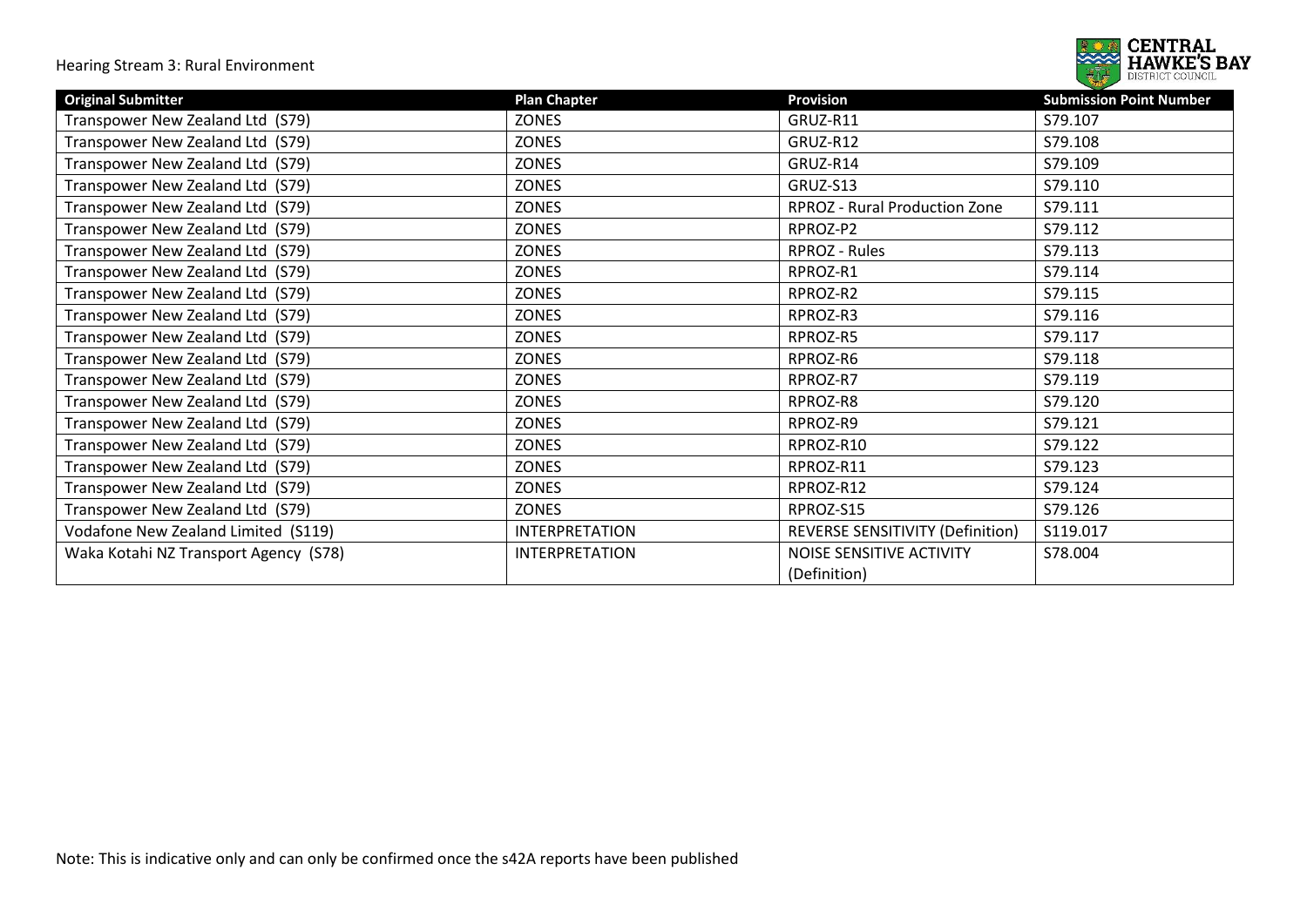

| <b>Further Submitter</b>              | <b>Chapter</b>             | <b>Provision</b>                       |
|---------------------------------------|----------------------------|----------------------------------------|
| FS1 - Tukituki Water Security Project | <b>STRATEGIC DIRECTION</b> | RLR-PXX (new policy)                   |
| FS2 - Jill Fraser                     | <b>ZONES</b>               | RPROZ-R5                               |
| FS3 - First Gas Limited               | <b>ZONES</b>               | RPROZ-R3                               |
| FS3 - First Gas Limited               | <b>ZONES</b>               | <b>GRUZ-S12</b>                        |
| FS3 - First Gas Limited               | <b>ZONES</b>               | RPROZ-S14                              |
| FS3 - First Gas Limited               | ZONES                      | GRUZ-R11                               |
| FS3 - First Gas Limited               | ZONES                      | GRUZ-R3                                |
| FS3 - First Gas Limited               | <b>ZONES</b>               | GRUZ-R6                                |
| FS3 - First Gas Limited               | ZONES                      | RPROZ-R14                              |
| FS3 - First Gas Limited               | <b>ZONES</b>               | RPROZ-R3                               |
| FS3 - First Gas Limited               | <b>ZONES</b>               | RPROZ-R6                               |
| FS3 - First Gas Limited               | <b>ZONES</b>               | GRUZ-R14                               |
| FS3 - First Gas Limited               | <b>ZONES</b>               | RPROZ-R9                               |
| FS3 - First Gas Limited               | <b>ZONES</b>               | RPROZ-R10                              |
| FS3 - First Gas Limited               | <b>ZONES</b>               | RPROZ-R11                              |
| FS3 - First Gas Limited               | <b>ZONES</b>               | GRUZ-R11                               |
| FS3 - First Gas Limited               | <b>ZONES</b>               | GRUZ-R10                               |
| FS3 - First Gas Limited               | <b>ZONES</b>               | GRUZ-R9                                |
| FS4 - James Bridge                    | <b>SUBDIVISION</b>         | SUB-R5                                 |
| FS4 - James Bridge                    | SUBDIVISION                | SUB - Rules                            |
| FS4 - James Bridge                    | <b>SUBDIVISION</b>         | SUB-Subdivision                        |
| FS5 - Ngā hapū me ngā marae o Tamatea | <b>SUBDIVISION</b>         | SUB-S1                                 |
| FS6 - NZ Pork Industry Board          | <b>ZONES</b>               | GRUZ-R14                               |
| FS6 - NZ Pork Industry Board          | <b>ZONES</b>               | GRUZ-R14                               |
| FS6 - NZ Pork Industry Board          | <b>INTERPRETATION</b>      | <b>SENSITIVE ACTIVITY (Definition)</b> |
| FS6 - NZ Pork Industry Board          | <b>ZONES</b>               | RPROZ-R14                              |
| FS6 - NZ Pork Industry Board          | <b>ZONES</b>               | RPROZ-R14                              |
| FS6 - NZ Pork Industry Board          | <b>INTERPRETATION</b>      | SENSITIVE ACTIVITY (Definition)        |
| FS6 - NZ Pork Industry Board          | ZONES                      | GRUZ-S6                                |
| FS6 - NZ Pork Industry Board          | ZONES                      | RPROZ-S7                               |
| FS6 - NZ Pork Industry Board          | <b>INTERPRETATION</b>      | <b>SENSITIVE ACTIVITY (Definition)</b> |
| FS6 - NZ Pork Industry Board          | <b>ZONES</b>               | GRUZ-S11                               |
| FS6 - NZ Pork Industry Board          | <b>ZONES</b>               | RPROZ-S12                              |
| FS6 - NZ Pork Industry Board          | <b>INTERPRETATION</b>      | <b>SENSITIVE ACTIVITY (Definition)</b> |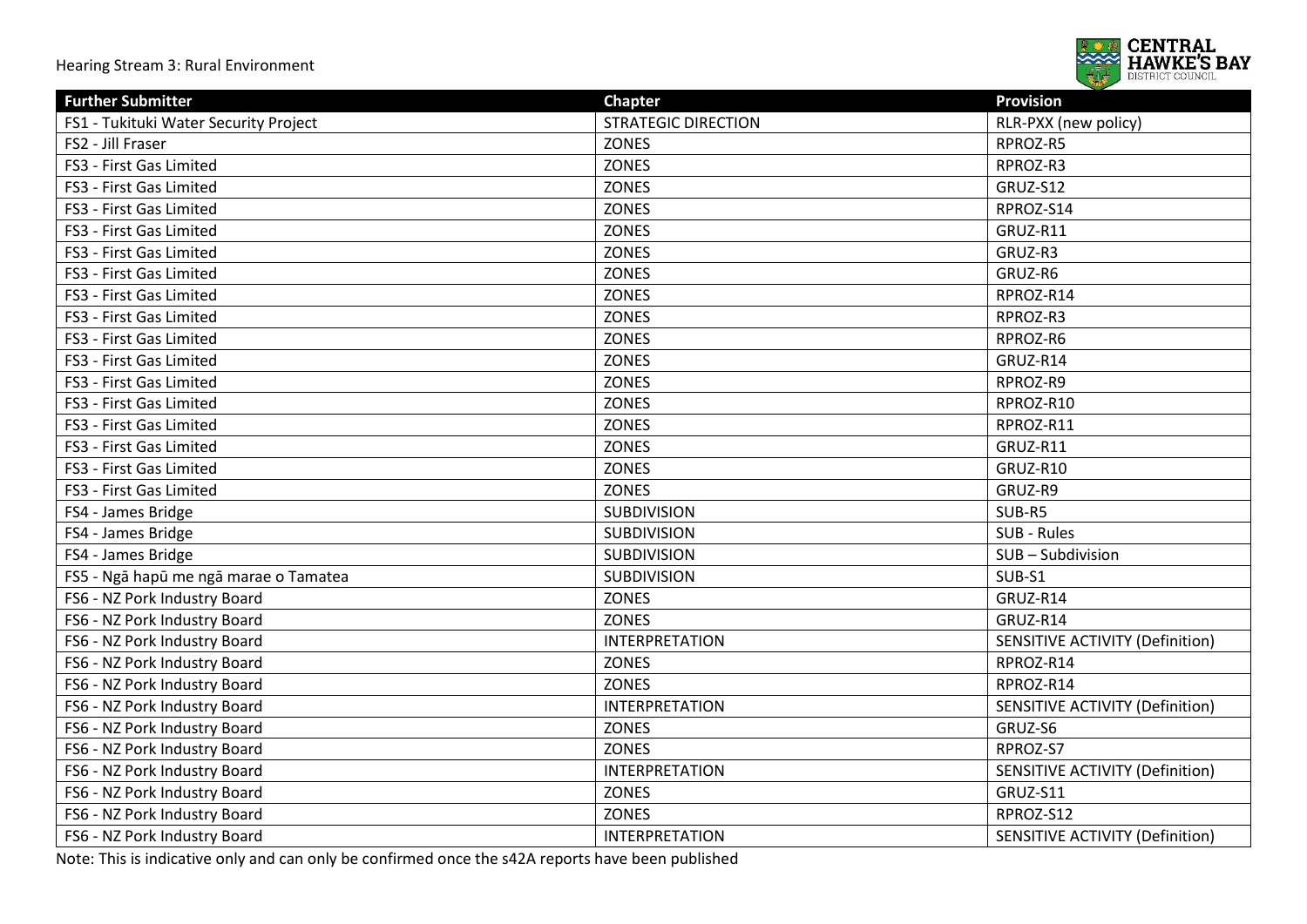

| <b>Further Submitter</b>        | <b>Chapter</b>             | <b>Provision</b>             |
|---------------------------------|----------------------------|------------------------------|
| FS8 - Silver Fern Farms Limited | <b>ZONES</b>               | RPROZ-OXX (new objective)    |
| FS8 - Silver Fern Farms Limited | <b>STRATEGIC DIRECTION</b> | RLR-O1                       |
| FS8 - Silver Fern Farms Limited | <b>STRATEGIC DIRECTION</b> | RLR-O2                       |
| FS8 - Silver Fern Farms Limited | <b>STRATEGIC DIRECTION</b> | RLR-P2                       |
| FS8 - Silver Fern Farms Limited | <b>STRATEGIC DIRECTION</b> | RLR-P4                       |
| FS8 - Silver Fern Farms Limited | <b>STRATEGIC DIRECTION</b> | RLR-M1                       |
| FS8 - Silver Fern Farms Limited | <b>ZONES</b>               | GRUZ-I2                      |
| FS8 - Silver Fern Farms Limited | <b>ZONES</b>               | GRUZ-PXX (new policy)        |
| FS8 - Silver Fern Farms Limited | <b>ZONES</b>               | RPROZ-PXX (new policy)       |
| FS8 - Silver Fern Farms Limited | <b>ZONES</b>               | RPROZ-O1                     |
| FS8 - Silver Fern Farms Limited | <b>ZONES</b>               | RPROZ-R16                    |
| FS8 - Silver Fern Farms Limited | <b>ZONES</b>               | GRUZ-PXX (new policy)        |
| FS8 - Silver Fern Farms Limited | <b>ZONES</b>               | RPROZ-PXX (new policy)       |
| FS8 - Silver Fern Farms Limited | <b>SUBDIVISION</b>         | SUB-R5                       |
| FS8 - Silver Fern Farms Limited | <b>ZONES</b>               | RPROZ-RXX (new rule)         |
| FS8 - Silver Fern Farms Limited | <b>STRATEGIC DIRECTION</b> | RLR-PXX (new policy)         |
| FS8 - Silver Fern Farms Limited | <b>ZONES</b>               | RPROZ-R3                     |
| FS8 - Silver Fern Farms Limited | <b>INTERPRETATION</b>      | INTENSIVE PRIMARY PRODUCTION |
|                                 |                            | (Definition)                 |
| FS8 - Silver Fern Farms Limited | <b>ZONES</b>               | RPROZ-R9                     |
| FS8 - Silver Fern Farms Limited | <b>ZONES</b>               | RPROZ-R10                    |
| FS8 - Silver Fern Farms Limited | ZONES                      | GRUZ-P3                      |
| FS8 - Silver Fern Farms Limited | <b>ZONES</b>               | RPROZ-P3                     |
| FS8 - Silver Fern Farms Limited | <b>ZONES</b>               | RPROZ-R11                    |
| FS8 - Silver Fern Farms Limited | <b>ZONES</b>               | RPROZ-S1                     |
| FS8 - Silver Fern Farms Limited | <b>ZONES</b>               | RPROZ-R11                    |
| FS8 - Silver Fern Farms Limited | <b>STRATEGIC DIRECTION</b> | RLR - Rural Land Resource    |
| FS8 - Silver Fern Farms Limited | <b>INTERPRETATION</b>      | Definitions                  |
| FS8 - Silver Fern Farms Limited | <b>STRATEGIC DIRECTION</b> | $RLR-11$                     |
| FS8 - Silver Fern Farms Limited | <b>ZONES</b>               | RPROZ-R8                     |
| FS8 - Silver Fern Farms Limited | <b>ZONES</b>               | RPROZ-AM8                    |
| FS8 - Silver Fern Farms Limited | <b>STRATEGIC DIRECTION</b> | RLR-P2                       |
| FS8 - Silver Fern Farms Limited | <b>STRATEGIC DIRECTION</b> | RLR-AER4                     |
| FS8 - Silver Fern Farms Limited | <b>SUBDIVISION</b>         | SUB-R5                       |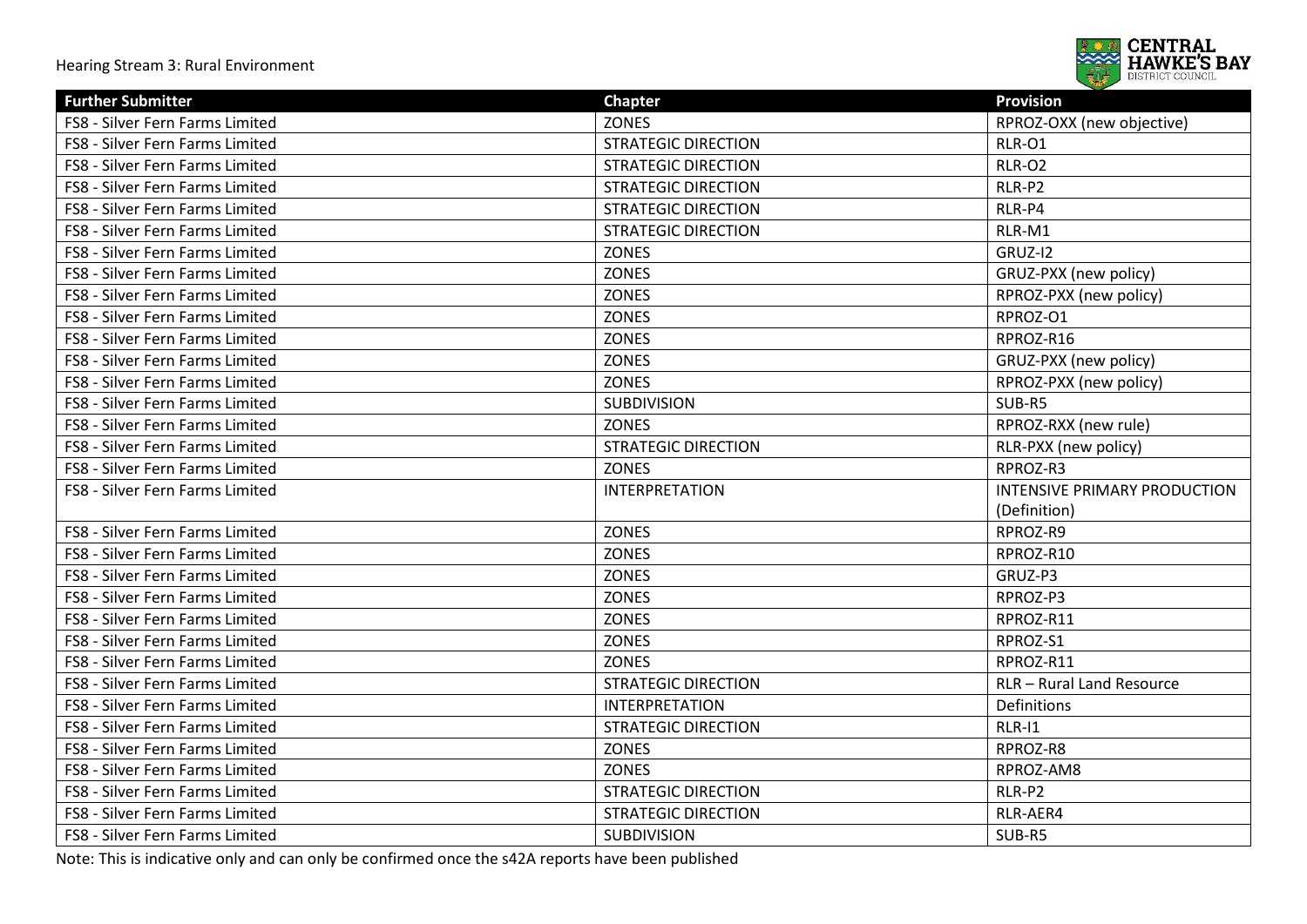

| <b>Further Submitter</b>                                                   | <b>Chapter</b>                       | <b>Provision</b>                 |
|----------------------------------------------------------------------------|--------------------------------------|----------------------------------|
| FS8 - Silver Fern Farms Limited                                            | <b>ZONES</b>                         | GRUZ-P3                          |
| FS8 - Silver Fern Farms Limited                                            | ZONES                                | RPROZ-P2                         |
| FS8 - Silver Fern Farms Limited                                            | ZONES                                | RPROZ-O4                         |
| FS9 - Royal Forest and Bird Protection Society of New Zealand Incorporated | <b>GENERAL DISTRICT-WIDE MATTERS</b> | NOISE-S5                         |
| FS9 - Royal Forest and Bird Protection Society of New Zealand Incorporated | <b>GENERAL DISTRICT-WIDE MATTERS</b> | NOISE-S5                         |
| FS9 - Royal Forest and Bird Protection Society of New Zealand Incorporated | <b>ZONES</b>                         | GRUZ-R1                          |
| FS9 - Royal Forest and Bird Protection Society of New Zealand Incorporated | ZONES                                | GRUZ-P8                          |
| FS9 - Royal Forest and Bird Protection Society of New Zealand Incorporated | <b>ZONES</b>                         | GRUZ-P9                          |
| FS9 - Royal Forest and Bird Protection Society of New Zealand Incorporated | <b>ZONES</b>                         | RPROZ-O2                         |
| FS9 - Royal Forest and Bird Protection Society of New Zealand Incorporated | ZONES                                | RPROZ-O1                         |
| FS9 - Royal Forest and Bird Protection Society of New Zealand Incorporated | ZONES                                | RPROZ-O3                         |
| FS9 - Royal Forest and Bird Protection Society of New Zealand Incorporated | ZONES                                | RPROZ-O4                         |
| FS9 - Royal Forest and Bird Protection Society of New Zealand Incorporated | ZONES                                | RPROZ-S2                         |
| FS9 - Royal Forest and Bird Protection Society of New Zealand Incorporated | ZONES                                | RPROZ-S3                         |
| FS9 - Royal Forest and Bird Protection Society of New Zealand Incorporated | <b>ZONES</b>                         | RPROZ-S5                         |
| FS9 - Royal Forest and Bird Protection Society of New Zealand Incorporated | <b>ZONES</b>                         | RPROZ-S6                         |
| FS9 - Royal Forest and Bird Protection Society of New Zealand Incorporated | <b>STRATEGIC DIRECTION</b>           | RLR-O1                           |
| FS9 - Royal Forest and Bird Protection Society of New Zealand Incorporated | <b>STRATEGIC DIRECTION</b>           | RLR-I1                           |
| FS9 - Royal Forest and Bird Protection Society of New Zealand Incorporated | <b>STRATEGIC DIRECTION</b>           | <b>RLR-O2</b>                    |
| FS9 - Royal Forest and Bird Protection Society of New Zealand Incorporated | <b>STRATEGIC DIRECTION</b>           | RLR-P5                           |
| FS9 - Royal Forest and Bird Protection Society of New Zealand Incorporated | <b>STRATEGIC DIRECTION</b>           | RLR-P3                           |
| FS9 - Royal Forest and Bird Protection Society of New Zealand Incorporated | <b>STRATEGIC DIRECTION</b>           | RLR-P4                           |
| FS9 - Royal Forest and Bird Protection Society of New Zealand Incorporated | <b>INTERPRETATION</b>                | REVERSE SENSITIVITY (Definition) |
| FS9 - Royal Forest and Bird Protection Society of New Zealand Incorporated | <b>STRATEGIC DIRECTION</b>           | RLR-O4                           |
| FS9 - Royal Forest and Bird Protection Society of New Zealand Incorporated | <b>STRATEGIC DIRECTION</b>           | RLR-P2                           |
| FS9 - Royal Forest and Bird Protection Society of New Zealand Incorporated | <b>STRATEGIC DIRECTION</b>           | RLR-O3                           |
| FS9 - Royal Forest and Bird Protection Society of New Zealand Incorporated | <b>STRATEGIC DIRECTION</b>           | RLR-P1                           |
| FS9 - Royal Forest and Bird Protection Society of New Zealand Incorporated | <b>ZONES</b>                         | GRUZ-O1                          |
| FS9 - Royal Forest and Bird Protection Society of New Zealand Incorporated | <b>ZONES</b>                         | GRUZ-R14                         |
| FS9 - Royal Forest and Bird Protection Society of New Zealand Incorporated | <b>ZONES</b>                         | GRUZ-S2                          |
| FS9 - Royal Forest and Bird Protection Society of New Zealand Incorporated | ZONES                                | GRUZ-R5                          |
| FS9 - Royal Forest and Bird Protection Society of New Zealand Incorporated | ZONES                                | GRUZ-R9                          |
| FS9 - Royal Forest and Bird Protection Society of New Zealand Incorporated | <b>ZONES</b>                         | RPROZ-R3                         |
| FS9 - Royal Forest and Bird Protection Society of New Zealand Incorporated | ZONES                                | RPROZ-R1                         |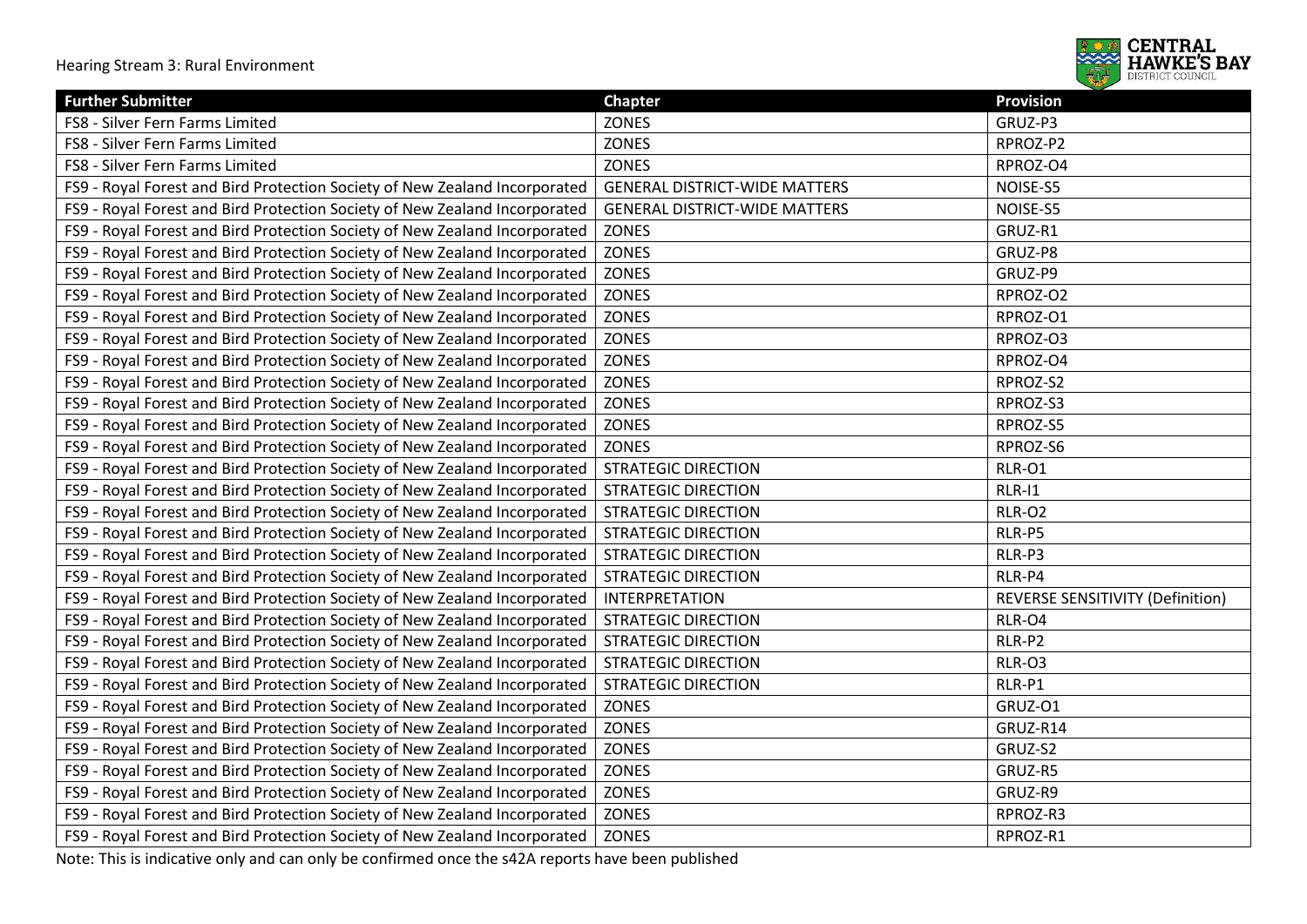

| <b>Further Submitter</b>                                                   | <b>Chapter</b>                       | <b>Provision</b>                       |
|----------------------------------------------------------------------------|--------------------------------------|----------------------------------------|
| FS9 - Royal Forest and Bird Protection Society of New Zealand Incorporated | <b>GENERAL DISTRICT-WIDE MATTERS</b> | NOISE-P3                               |
| FS9 - Royal Forest and Bird Protection Society of New Zealand Incorporated | <b>ZONES</b>                         | GRUZ-S4                                |
| FS9 - Royal Forest and Bird Protection Society of New Zealand Incorporated | <b>ZONES</b>                         | GRUZ-S6                                |
| FS9 - Royal Forest and Bird Protection Society of New Zealand Incorporated | <b>ZONES</b>                         | RPROZ-P8                               |
| FS9 - Royal Forest and Bird Protection Society of New Zealand Incorporated | <b>ZONES</b>                         | RPROZ-P6                               |
| FS9 - Royal Forest and Bird Protection Society of New Zealand Incorporated | <b>ZONES</b>                         | RPROZ-P7                               |
| FS9 - Royal Forest and Bird Protection Society of New Zealand Incorporated | <b>ZONES</b>                         | RPROZ-P9                               |
| FS9 - Royal Forest and Bird Protection Society of New Zealand Incorporated | <b>ZONES</b>                         | RPROZ-S15                              |
| FS9 - Royal Forest and Bird Protection Society of New Zealand Incorporated | <b>ZONES</b>                         | RPROZ-S15                              |
| FS9 - Royal Forest and Bird Protection Society of New Zealand Incorporated | <b>INTERPRETATION</b>                | <b>SENSITIVE ACTIVITY (Definition)</b> |
| FS9 - Royal Forest and Bird Protection Society of New Zealand Incorporated | <b>INTERPRETATION</b>                | <b>RURAL AIRSTRIP (Definition)</b>     |
| FS9 - Royal Forest and Bird Protection Society of New Zealand Incorporated | <b>ZONES</b>                         | GRUZ-O2                                |
| FS9 - Royal Forest and Bird Protection Society of New Zealand Incorporated | <b>ZONES</b>                         | GRUZ-03                                |
| FS9 - Royal Forest and Bird Protection Society of New Zealand Incorporated | <b>ZONES</b>                         | GRUZ-O4                                |
| FS9 - Royal Forest and Bird Protection Society of New Zealand Incorporated | <b>ZONES</b>                         | GRUZ-S11                               |
| FS9 - Royal Forest and Bird Protection Society of New Zealand Incorporated | <b>ZONES</b>                         | GRUZ-S12                               |
| FS9 - Royal Forest and Bird Protection Society of New Zealand Incorporated | <b>ZONES</b>                         | GRUZ-S7                                |
| FS9 - Royal Forest and Bird Protection Society of New Zealand Incorporated | <b>ZONES</b>                         | RPROZ-R14                              |
| FS9 - Royal Forest and Bird Protection Society of New Zealand Incorporated | <b>ZONES</b>                         | RPROZ-R4                               |
| FS9 - Royal Forest and Bird Protection Society of New Zealand Incorporated | <b>ZONES</b>                         | RPROZ-S1                               |
| FS9 - Royal Forest and Bird Protection Society of New Zealand Incorporated | <b>INTERPRETATION</b>                | <b>FERTILISER (Definition)</b>         |
| FS9 - Royal Forest and Bird Protection Society of New Zealand Incorporated | ZONES                                | GRUZ-P3                                |
| FS9 - Royal Forest and Bird Protection Society of New Zealand Incorporated | <b>ZONES</b>                         | GRUZ-P1                                |
| FS9 - Royal Forest and Bird Protection Society of New Zealand Incorporated | <b>ZONES</b>                         | GRUZ-P2                                |
| FS9 - Royal Forest and Bird Protection Society of New Zealand Incorporated | <b>ZONES</b>                         | RPROZ-O5                               |
| FS9 - Royal Forest and Bird Protection Society of New Zealand Incorporated | ZONES                                | RPROZ-P1                               |
| FS9 - Royal Forest and Bird Protection Society of New Zealand Incorporated | ZONES                                | RPROZ-P2                               |
| FS9 - Royal Forest and Bird Protection Society of New Zealand Incorporated | <b>ZONES</b>                         | RPROZ-O6                               |
| FS9 - Royal Forest and Bird Protection Society of New Zealand Incorporated | ZONES                                | RPROZ-S8                               |
| FS9 - Royal Forest and Bird Protection Society of New Zealand Incorporated | <b>ZONES</b>                         | RPROZ-S7                               |
| FS9 - Royal Forest and Bird Protection Society of New Zealand Incorporated | <b>INTERPRETATION</b>                | INTENSIVE PRIMARY PRODUCTION           |
|                                                                            |                                      | (Definition)                           |
| FS9 - Royal Forest and Bird Protection Society of New Zealand Incorporated | <b>GENERAL DISTRICT-WIDE MATTERS</b> | NOISE-S5                               |
| FS9 - Royal Forest and Bird Protection Society of New Zealand Incorporated | <b>GENERAL DISTRICT-WIDE MATTERS</b> | NOISE-S5                               |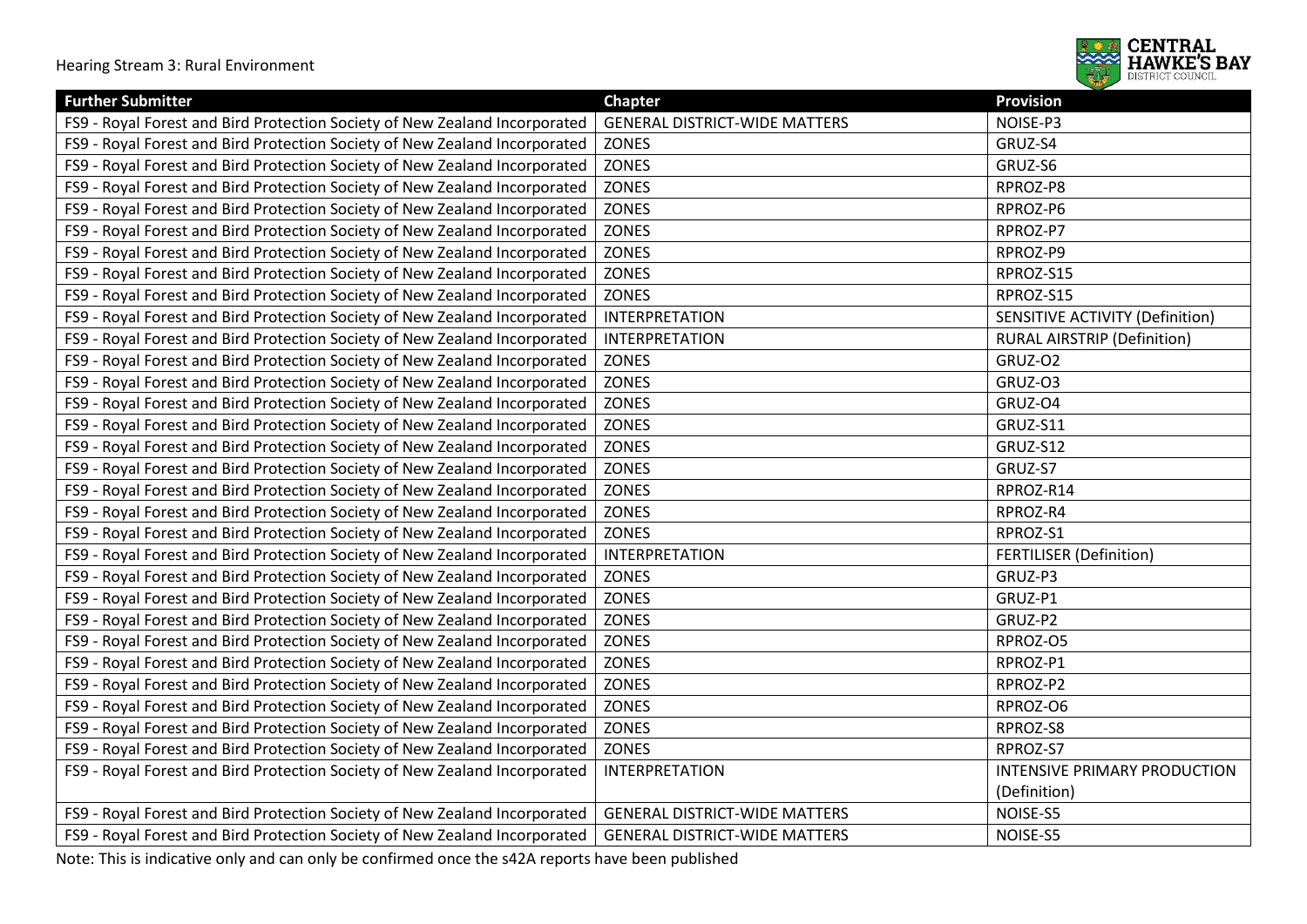

| <b>Further Submitter</b>                                                   | <b>Chapter</b>        |                                      | <b>Provision</b>                   |
|----------------------------------------------------------------------------|-----------------------|--------------------------------------|------------------------------------|
| FS9 - Royal Forest and Bird Protection Society of New Zealand Incorporated | <b>ZONES</b>          |                                      | GRUZ-R4                            |
| FS9 - Royal Forest and Bird Protection Society of New Zealand Incorporated | <b>ZONES</b>          |                                      | GRUZ-R3                            |
| FS9 - Royal Forest and Bird Protection Society of New Zealand Incorporated | <b>ZONES</b>          |                                      | RPROZ-P5                           |
| FS9 - Royal Forest and Bird Protection Society of New Zealand Incorporated | <b>ZONES</b>          |                                      | RPROZ-P3                           |
| FS9 - Royal Forest and Bird Protection Society of New Zealand Incorporated | <b>ZONES</b>          |                                      | RPROZ-P4                           |
| FS9 - Royal Forest and Bird Protection Society of New Zealand Incorporated | <b>INTERPRETATION</b> |                                      | REVERSE SENSITIVITY (Definition)   |
| FS9 - Royal Forest and Bird Protection Society of New Zealand Incorporated | <b>INTERPRETATION</b> |                                      | <b>FARM QUARRY (Definition)</b>    |
| FS9 - Royal Forest and Bird Protection Society of New Zealand Incorporated | <b>ZONES</b>          |                                      | GRUZ-P5                            |
| FS9 - Royal Forest and Bird Protection Society of New Zealand Incorporated | <b>ZONES</b>          |                                      | GRUZ-P6                            |
| FS9 - Royal Forest and Bird Protection Society of New Zealand Incorporated | ZONES                 |                                      | GRUZ-P7                            |
| FS9 - Royal Forest and Bird Protection Society of New Zealand Incorporated | <b>ZONES</b>          |                                      | GRUZ-P4                            |
| FS9 - Royal Forest and Bird Protection Society of New Zealand Incorporated | ZONES                 |                                      | GRUZ-S13                           |
| FS9 - Royal Forest and Bird Protection Society of New Zealand Incorporated | ZONES                 |                                      | GRUZ-S13                           |
| FS9 - Royal Forest and Bird Protection Society of New Zealand Incorporated | ZONES                 |                                      | RPROZ-S12                          |
| FS9 - Royal Forest and Bird Protection Society of New Zealand Incorporated | <b>ZONES</b>          |                                      | RPROZ-S14                          |
| FS9 - Royal Forest and Bird Protection Society of New Zealand Incorporated | <b>INTERPRETATION</b> |                                      | PLANTATION FOREST /                |
|                                                                            |                       |                                      | PLANTATION FORESTRY                |
|                                                                            |                       |                                      | (Definition)                       |
| FS10 - Aerospread Ltd                                                      |                       | <b>GENERAL DISTRICT-WIDE MATTERS</b> | NOISE-S5                           |
| FS10 - Aerospread Ltd                                                      |                       | <b>GENERAL DISTRICT-WIDE MATTERS</b> | NOISE-S5                           |
| FS10 - Aerospread Ltd                                                      |                       | <b>GENERAL DISTRICT-WIDE MATTERS</b> | NOISE-S5                           |
| FS10 - Aerospread Ltd                                                      |                       | <b>GENERAL DISTRICT-WIDE MATTERS</b> | NOISE-S5                           |
| FS10 - Aerospread Ltd                                                      |                       | <b>ZONES</b>                         | RPROZ-R5                           |
| FS10 - Aerospread Ltd                                                      |                       | <b>ZONES</b>                         | GRUZ-R5                            |
| FS10 - Aerospread Ltd                                                      |                       | <b>GENERAL DISTRICT-WIDE MATTERS</b> | NOISE-S5                           |
| FS10 - Aerospread Ltd                                                      |                       | <b>ZONES</b>                         | RPROZ-R5                           |
| FS10 - Aerospread Ltd                                                      |                       | <b>ZONES</b>                         | GRUZ-R5                            |
| FS10 - Aerospread Ltd                                                      |                       | <b>GENERAL DISTRICT-WIDE MATTERS</b> | NOISE-S5                           |
| FS10 - Aerospread Ltd                                                      |                       | <b>INTERPRETATION</b>                | <b>RURAL AIRSTRIP (Definition)</b> |
| FS10 - Aerospread Ltd                                                      |                       | <b>ZONES</b>                         | GRUZ-R5                            |
| FS10 - Aerospread Ltd                                                      |                       | <b>GENERAL DISTRICT-WIDE MATTERS</b> | NOISE-S4                           |
| FS10 - Aerospread Ltd                                                      |                       | <b>INTERPRETATION</b>                | HELICOPTER LANDING AREA            |
|                                                                            |                       |                                      | (Definition)                       |
| FS10 - Aerospread Ltd                                                      |                       | <b>INTERPRETATION</b>                | <b>RURAL AIRSTRIP (Definition)</b> |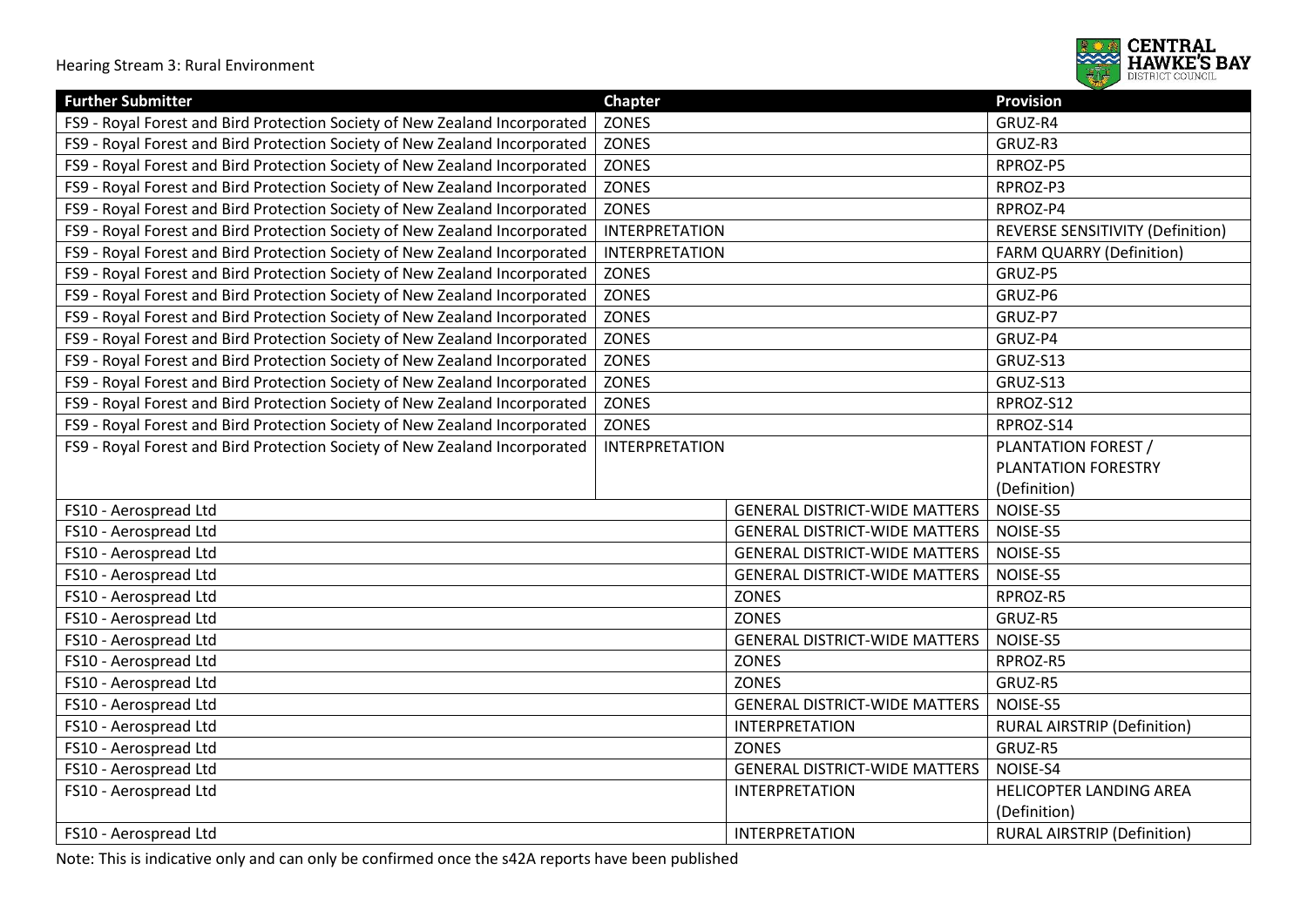

| <b>Further Submitter</b><br><b>Chapter</b>  |                                      | <b>Provision</b>         |
|---------------------------------------------|--------------------------------------|--------------------------|
| FS10 - Aerospread Ltd                       | ZONES                                | RPROZ-R5                 |
| FS10 - Aerospread Ltd                       | <b>ZONES</b>                         | GRUZ-R5                  |
| FS10 - Aerospread Ltd                       | <b>ZONES</b>                         | RPROZ-R4                 |
| FS10 - Aerospread Ltd                       | <b>GENERAL DISTRICT-WIDE MATTERS</b> | NOISE-S5                 |
| FS10 - Aerospread Ltd                       | <b>GENERAL DISTRICT-WIDE MATTERS</b> | NOISE-S5                 |
| FS10 - Aerospread Ltd                       | <b>GENERAL DISTRICT-WIDE MATTERS</b> | NOISE-S5                 |
| FS10 - Aerospread Ltd                       | <b>ZONES</b>                         | RPROZ-R5                 |
| FS10 - Aerospread Ltd                       | <b>GENERAL DISTRICT-WIDE MATTERS</b> | NOISE-S5                 |
| FS10 - Aerospread Ltd                       | <b>GENERAL DISTRICT-WIDE MATTERS</b> | NOISE-S5                 |
| FS10 - Aerospread Ltd                       | <b>ZONES</b>                         | RPROZ-R5                 |
| FS10 - Aerospread Ltd                       | <b>GENERAL DISTRICT-WIDE MATTERS</b> | NOISE-S5                 |
| FS10 - Aerospread Ltd                       | <b>ZONES</b>                         | GRUZ-R4                  |
| FS10 - Aerospread Ltd                       | <b>GENERAL DISTRICT-WIDE MATTERS</b> | NOISE-S5                 |
| FS10 - Aerospread Ltd                       | <b>GENERAL DISTRICT-WIDE MATTERS</b> | NOISE-S5                 |
| FS10 - Aerospread Ltd                       | <b>GENERAL DISTRICT-WIDE MATTERS</b> | NOISE-S5                 |
| FS11 - The Ministry of Education            | ZONES                                | RPROZ-O4                 |
| FS11 - The Ministry of Education            | <b>ZONES</b>                         | RPROZ-O4                 |
| FS11 - The Ministry of Education            | <b>ZONES</b>                         | GRUZ-O2                  |
| FS11 - The Ministry of Education            | <b>INTERPRETATION</b>                | NOISE SENSITIVE ACTIVITY |
|                                             |                                      | (Definition)             |
| FS11 - The Ministry of Education            | <b>ZONES</b>                         | GRUZ-O2                  |
| FS11 - The Ministry of Education            | <b>ZONES</b>                         | GRUZ-O2                  |
| FS11 - The Ministry of Education            | <b>ZONES</b>                         | RPROZ-O4                 |
| FS11 - The Ministry of Education            | <b>INTERPRETATION</b>                | NOISE SENSITIVE ACTIVITY |
|                                             |                                      | (Definition)             |
| FS13 - Heretaunga Tamatea Settlement Trust  | <b>ZONES</b>                         | GRUZ-R11                 |
| FS13 - Heretaunga Tamatea Settlement Trust  | <b>ZONES</b>                         | GRUZ-R11                 |
| FS14 - NZ Agricultural Aviation Association | <b>GENERAL DISTRICT-WIDE MATTERS</b> | NOISE-S5                 |
| FS14 - NZ Agricultural Aviation Association | <b>GENERAL DISTRICT-WIDE MATTERS</b> | NOISE-S5                 |
| FS14 - NZ Agricultural Aviation Association | <b>GENERAL DISTRICT-WIDE MATTERS</b> | NOISE-S5                 |
| FS14 - NZ Agricultural Aviation Association | <b>ZONES</b>                         | RPROZ-R5                 |
| FS14 - NZ Agricultural Aviation Association | <b>ZONES</b>                         | GRUZ-R5                  |
| FS14 - NZ Agricultural Aviation Association | <b>GENERAL DISTRICT-WIDE MATTERS</b> | NOISE-S5                 |
| FS14 - NZ Agricultural Aviation Association | ZONES                                | RPROZ-R5                 |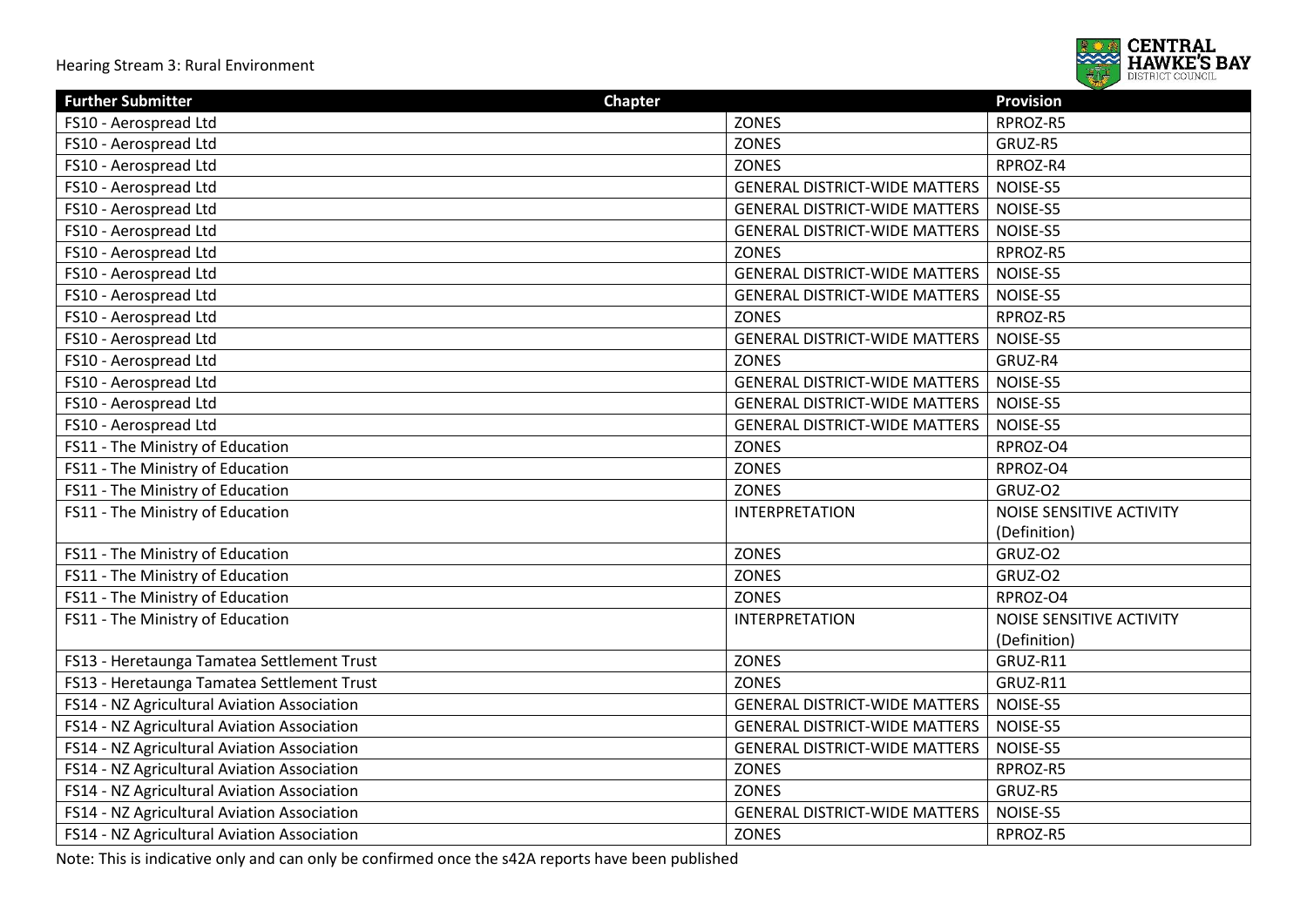

| <b>Further Submitter</b>                    | <b>Chapter</b>                       | <b>Provision</b>                   |
|---------------------------------------------|--------------------------------------|------------------------------------|
| FS14 - NZ Agricultural Aviation Association | <b>GENERAL DISTRICT-WIDE MATTERS</b> | NOISE-S5                           |
| FS14 - NZ Agricultural Aviation Association | <b>INTERPRETATION</b>                | <b>RURAL AIRSTRIP (Definition)</b> |
| FS14 - NZ Agricultural Aviation Association | <b>GENERAL DISTRICT-WIDE MATTERS</b> | NOISE-S4                           |
| FS14 - NZ Agricultural Aviation Association | <b>INTERPRETATION</b>                | HELICOPTER LANDING AREA            |
|                                             |                                      | (Definition)                       |
| FS14 - NZ Agricultural Aviation Association | INTERPRETATION                       | <b>RURAL AIRSTRIP (Definition)</b> |
| FS14 - NZ Agricultural Aviation Association | ZONES                                | RPROZ-R5                           |
| FS14 - NZ Agricultural Aviation Association | ZONES                                | GRUZ-R5                            |
| FS14 - NZ Agricultural Aviation Association | <b>ZONES</b>                         | RPROZ-R4                           |
| FS14 - NZ Agricultural Aviation Association | <b>GENERAL DISTRICT-WIDE MATTERS</b> | NOISE-S5                           |
| FS14 - NZ Agricultural Aviation Association | <b>GENERAL DISTRICT-WIDE MATTERS</b> | NOISE-S5                           |
| FS14 - NZ Agricultural Aviation Association | <b>GENERAL DISTRICT-WIDE MATTERS</b> | NOISE-S5                           |
| FS14 - NZ Agricultural Aviation Association | <b>GENERAL DISTRICT-WIDE MATTERS</b> | NOISE-S5                           |
| FS14 - NZ Agricultural Aviation Association | <b>ZONES</b>                         | RPROZ-R5                           |
| FS14 - NZ Agricultural Aviation Association | ZONES                                | GRUZ-R5                            |
| FS14 - NZ Agricultural Aviation Association | <b>ZONES</b>                         | RPROZ-R5                           |
| FS14 - NZ Agricultural Aviation Association | <b>GENERAL DISTRICT-WIDE MATTERS</b> | NOISE-S5                           |
| FS14 - NZ Agricultural Aviation Association | <b>GENERAL DISTRICT-WIDE MATTERS</b> | NOISE-S5                           |
| FS14 - NZ Agricultural Aviation Association | <b>GENERAL DISTRICT-WIDE MATTERS</b> | NOISE-S5                           |
| FS14 - NZ Agricultural Aviation Association | <b>GENERAL DISTRICT-WIDE MATTERS</b> | NOISE-S5                           |
| FS14 - NZ Agricultural Aviation Association | <b>ZONES</b>                         | RPROZ-R5                           |
| FS14 - NZ Agricultural Aviation Association | <b>GENERAL DISTRICT-WIDE MATTERS</b> | NOISE-S5                           |
| FS14 - NZ Agricultural Aviation Association | <b>GENERAL DISTRICT-WIDE MATTERS</b> | NOISE-S5                           |
| FS14 - NZ Agricultural Aviation Association | <b>ZONES</b>                         | GRUZ-R5                            |
| FS14 - NZ Agricultural Aviation Association | <b>ZONES</b>                         | GRUZ-R4                            |
| FS14 - NZ Agricultural Aviation Association | <b>GENERAL DISTRICT-WIDE MATTERS</b> | NOISE-S5                           |
| FS14 - NZ Agricultural Aviation Association | <b>ZONES</b>                         | GRUZ-R5                            |
| FS14 - NZ Agricultural Aviation Association | <b>GENERAL DISTRICT-WIDE MATTERS</b> | NOISE-S5                           |
| FS14 - NZ Agricultural Aviation Association | <b>GENERAL DISTRICT-WIDE MATTERS</b> | NOISE-S5                           |
| FS14 - NZ Agricultural Aviation Association | <b>GENERAL DISTRICT-WIDE MATTERS</b> | NOISE-S5                           |
| FS16 - Waka Kotahi NZ Transport Agency      | <b>INTERPRETATION</b>                | NOISE SENSITIVE ACTIVITY           |
|                                             |                                      | (Definition)                       |
| FS17 - Horticulture New Zealand             | <b>INTERPRETATION</b>                | INTENSIVE PRIMARY PRODUCTION       |
|                                             |                                      | (Definition)                       |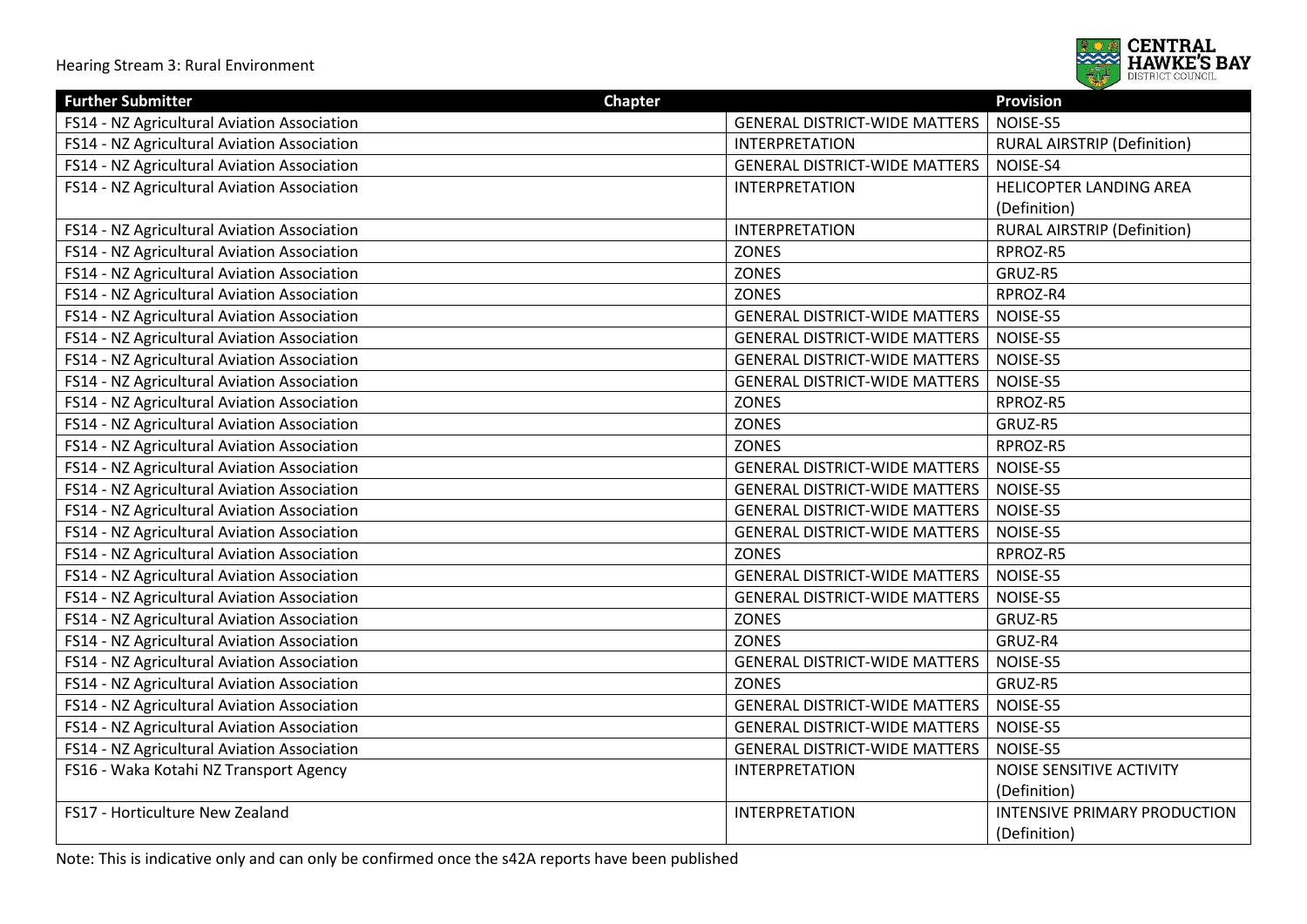

| <b>Further Submitter</b>        | <b>Chapter</b>             | <b>Provision</b>                       |
|---------------------------------|----------------------------|----------------------------------------|
| FS17 - Horticulture New Zealand | <b>INTERPRETATION</b>      | POST-HARVEST FACILITY                  |
|                                 |                            | (Definition)                           |
| FS17 - Horticulture New Zealand | <b>ZONES</b>               | RPROZ-OXX (new objective)              |
| FS17 - Horticulture New Zealand | <b>STRATEGIC DIRECTION</b> | <b>RLR-O2</b>                          |
| FS17 - Horticulture New Zealand | <b>STRATEGIC DIRECTION</b> | RLR-M1                                 |
| FS17 - Horticulture New Zealand | <b>ZONES</b>               | GRUZ-OXX (new objective)               |
| FS17 - Horticulture New Zealand | <b>ZONES</b>               | GRUZ-O1                                |
| FS17 - Horticulture New Zealand | <b>ZONES</b>               | GRUZ-PXX (new policy)                  |
| FS17 - Horticulture New Zealand | <b>ZONES</b>               | RPROZ-PXX (new policy)                 |
| FS17 - Horticulture New Zealand | <b>ZONES</b>               | GRUZ-RXX (new rule)                    |
| FS17 - Horticulture New Zealand | <b>ZONES</b>               | GRUZ-R19                               |
| FS17 - Horticulture New Zealand | <b>ZONES</b>               | RPROZ-P1                               |
| FS17 - Horticulture New Zealand | <b>ZONES</b>               | RPROZ-P5                               |
| FS17 - Horticulture New Zealand | <b>ZONES</b>               | GRUZ-P1                                |
| FS17 - Horticulture New Zealand | <b>ZONES</b>               | GRUZ-PXX (new policy)                  |
| FS17 - Horticulture New Zealand | <b>ZONES</b>               | GRUZ-P8                                |
| FS17 - Horticulture New Zealand | <b>ZONES</b>               | GRUZ-S5                                |
| FS17 - Horticulture New Zealand | <b>ZONES</b>               | RPROZ-RXX (new rule)                   |
| FS17 - Horticulture New Zealand | <b>ZONES</b>               | RPROZ-PXX (new policy)                 |
| FS17 - Horticulture New Zealand | <b>STRATEGIC DIRECTION</b> | RLR-P4                                 |
| FS17 - Horticulture New Zealand | ZONES                      | RPROZ-S6                               |
| FS17 - Horticulture New Zealand | <b>ZONES</b>               | GRUZ-S5                                |
| FS17 - Horticulture New Zealand | <b>ZONES</b>               | RPROZ-R3                               |
| FS17 - Horticulture New Zealand | <b>ZONES</b>               | RPROZ-R2                               |
| FS17 - Horticulture New Zealand | <b>ZONES</b>               | GRUZ-R3                                |
| FS17 - Horticulture New Zealand | <b>ZONES</b>               | GRUZ-R2                                |
| FS17 - Horticulture New Zealand | <b>ZONES</b>               | GRUZ-R11                               |
| FS17 - Horticulture New Zealand | <b>ZONES</b>               | GRUZ-R6                                |
| FS17 - Horticulture New Zealand | <b>ZONES</b>               | GRUZ-AM8                               |
| FS17 - Horticulture New Zealand | <b>ZONES</b>               | RPROZ-R6                               |
| FS17 - Horticulture New Zealand | <b>ZONES</b>               | GRUZ-PXX (new policy)                  |
| FS17 - Horticulture New Zealand | <b>ZONES</b>               | GRUZ-R1                                |
| FS17 - Horticulture New Zealand | <b>INTERPRETATION</b>      | <b>SENSITIVE ACTIVITY (Definition)</b> |
| FS17 - Horticulture New Zealand | <b>ZONES</b>               | GRUZ-SXX (new standard)                |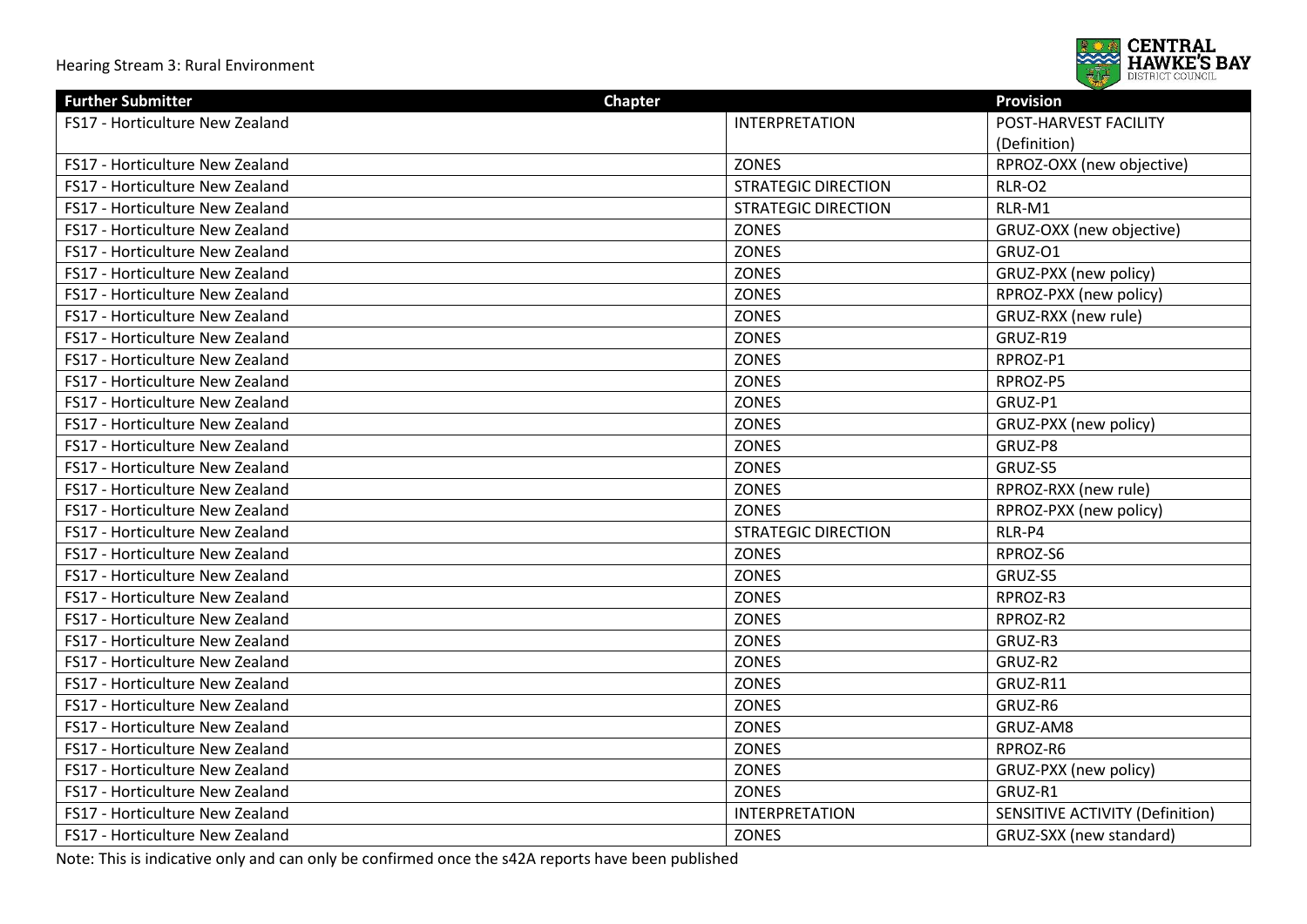

| <b>Further Submitter</b>        | <b>Chapter</b>                       | <b>Provision</b>                       |
|---------------------------------|--------------------------------------|----------------------------------------|
| FS17 - Horticulture New Zealand | <b>STRATEGIC DIRECTION</b>           | RLR-P4                                 |
| FS17 - Horticulture New Zealand | <b>ZONES</b>                         | RPROZ-RXX (new rule)                   |
| FS17 - Horticulture New Zealand | <b>ZONES</b>                         | RPROZ-P8                               |
| FS17 - Horticulture New Zealand | <b>ZONES</b>                         | RPROZ-O1                               |
| FS17 - Horticulture New Zealand | <b>ZONES</b>                         | GRUZ-R10                               |
| FS17 - Horticulture New Zealand | <b>ZONES</b>                         | RPROZ-R4                               |
| FS17 - Horticulture New Zealand | <b>ZONES</b>                         | [General]                              |
| FS17 - Horticulture New Zealand | <b>ZONES</b>                         | <b>GRUZ</b> - Introduction             |
| FS17 - Horticulture New Zealand | <b>ZONES</b>                         | RPROZ - Introduction                   |
| FS17 - Horticulture New Zealand | <b>GENERAL DISTRICT-WIDE MATTERS</b> | NOISE-S4                               |
| FS17 - Horticulture New Zealand | <b>INTERPRETATION</b>                | <b>HELICOPTER LANDING AREA</b>         |
|                                 |                                      | (Definition)                           |
| FS17 - Horticulture New Zealand | <b>ZONES</b>                         | GRUZ-S7                                |
| FS17 - Horticulture New Zealand | <b>ZONES</b>                         | RPROZ-P8                               |
| FS17 - Horticulture New Zealand | ZONES                                | RPROZ-S15                              |
| FS17 - Horticulture New Zealand | <b>ZONES</b>                         | RPROZ-S15                              |
| FS17 - Horticulture New Zealand | <b>INTERPRETATION</b>                | <b>RURAL AIRSTRIP (Definition)</b>     |
| FS17 - Horticulture New Zealand | <b>ZONES</b>                         | GRUZ-R11                               |
| FS17 - Horticulture New Zealand | <b>ZONES</b>                         | GRUZ-R5                                |
| FS17 - Horticulture New Zealand | <b>ZONES</b>                         | RPROZ-R5                               |
| FS17 - Horticulture New Zealand | <b>ZONES</b>                         | GRUZ-O3                                |
| FS17 - Horticulture New Zealand | <b>ZONES</b>                         | GRUZ-S12                               |
| FS17 - Horticulture New Zealand | <b>INTERPRETATION</b>                | Definitions                            |
| FS17 - Horticulture New Zealand | <b>INTERPRETATION</b>                | Definitions                            |
| FS17 - Horticulture New Zealand | <b>INTERPRETATION</b>                | <b>SENSITIVE ACTIVITY (Definition)</b> |
| FS17 - Horticulture New Zealand | <b>ZONES</b>                         | RPROZ-R8                               |
| FS17 - Horticulture New Zealand | <b>ZONES</b>                         | RPROZ-S7                               |
| FS17 - Horticulture New Zealand | <b>ZONES</b>                         | RPROZ-S8                               |
| FS17 - Horticulture New Zealand | <b>INTERPRETATION</b>                | INTENSIVE PRIMARY PRODUCTION           |
|                                 |                                      | (Definition)                           |
| FS17 - Horticulture New Zealand | <b>SUBDIVISION</b>                   | SUB-S1                                 |
| FS17 - Horticulture New Zealand | <b>GENERAL DISTRICT-WIDE MATTERS</b> | NOISE-S5                               |
| FS17 - Horticulture New Zealand | ZONES                                | GRUZ-P2                                |
| FS17 - Horticulture New Zealand | <b>ZONES</b>                         | GRUZ-R10                               |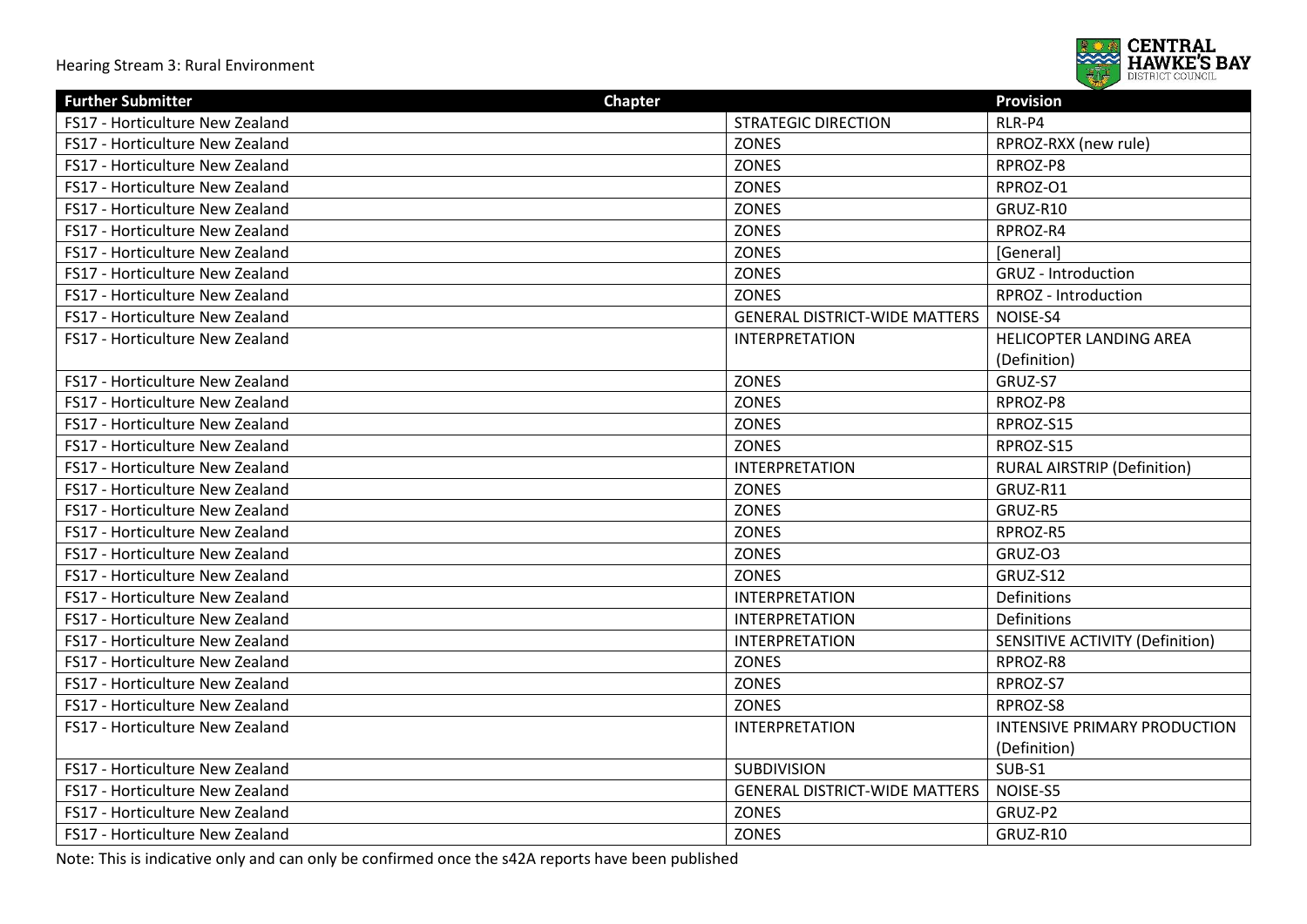

| <b>Further Submitter</b>              | <b>Chapter</b>                       | <b>Provision</b>                 |
|---------------------------------------|--------------------------------------|----------------------------------|
| FS17 - Horticulture New Zealand       | <b>GENERAL DISTRICT-WIDE MATTERS</b> | NOISE-S5                         |
| FS17 - Horticulture New Zealand       | <b>ZONES</b>                         | RPROZ-P2                         |
| FS17 - Horticulture New Zealand       | <b>GENERAL DISTRICT-WIDE MATTERS</b> | NOISE-S5                         |
| FS17 - Horticulture New Zealand       | <b>ZONES</b>                         | <b>RPROZ</b> - Principal Reasons |
| FS17 - Horticulture New Zealand       | <b>GENERAL DISTRICT-WIDE MATTERS</b> | NOISE-S5                         |
| FS17 - Horticulture New Zealand       | <b>ZONES</b>                         | GRUZ-R5                          |
| FS17 - Horticulture New Zealand       | <b>ZONES</b>                         | GRUZ-R4                          |
| FS17 - Horticulture New Zealand       | <b>ZONES</b>                         | GRUZ-I2                          |
| FS17 - Horticulture New Zealand       | <b>ZONES</b>                         | RPROZ-R11                        |
| FS17 - Horticulture New Zealand       | <b>ZONES</b>                         | RPROZ-R10                        |
| FS17 - Horticulture New Zealand       | <b>ZONES</b>                         | GRUZ-S13                         |
| FS17 - Horticulture New Zealand       | <b>ZONES</b>                         | RPROZ-S14                        |
| FS17 - Horticulture New Zealand       | <b>ZONES</b>                         | GRUZ-S6                          |
| FS17 - Horticulture New Zealand       | <b>ZONES</b>                         | GRUZ-AM2                         |
| FS17 - Horticulture New Zealand       | <b>ZONES</b>                         | RPROZ-AM2                        |
| FS17 - Horticulture New Zealand       | <b>ZONES</b>                         | RPROZ-PXX (new policy)           |
| FS17 - Horticulture New Zealand       | <b>ZONES</b>                         | RPROZ-R1                         |
| FS17 - Horticulture New Zealand       | <b>ZONES</b>                         | GRUZ-AMXX (new assessment        |
|                                       |                                      | matter)                          |
| FS17 - Horticulture New Zealand       | <b>ZONES</b>                         | RPROZ-SXX (new standard)         |
| FS17 - Horticulture New Zealand       | <b>ZONES</b>                         | RPROZ-AMXX (new assessment       |
|                                       |                                      | matter)                          |
| FS17 - Horticulture New Zealand       | <b>ZONES</b>                         | RPROZ-R11                        |
| FS17 - Horticulture New Zealand       | <b>ZONES</b>                         | GRUZ-P2                          |
| FS17 - Horticulture New Zealand       | <b>ZONES</b>                         | RPROZ-P2                         |
| FS17 - Horticulture New Zealand       | <b>ZONES</b>                         | <b>GRUZ</b> - General Rural Zone |
| FS17 - Horticulture New Zealand       | <b>ZONES</b>                         | RPROZ - Rural Production Zone    |
| FS17 - Horticulture New Zealand       | <b>ZONES</b>                         | <b>GRUZ - Rules</b>              |
| FS17 - Horticulture New Zealand       | <b>ZONES</b>                         | [General]                        |
| FS17 - Horticulture New Zealand       | <b>ZONES</b>                         | <b>RPROZ - Rules</b>             |
| FS17 - Horticulture New Zealand       | <b>ZONES</b>                         | GRUZ - Rules                     |
| FS18 - Transpower New Zealand Limited | <b>ZONES</b>                         | RPROZ-S15                        |
| FS18 - Transpower New Zealand Limited | <b>ZONES</b>                         | GRUZ-S13                         |
| FS18 - Transpower New Zealand Limited | <b>ZONES</b>                         | GRUZ-S13                         |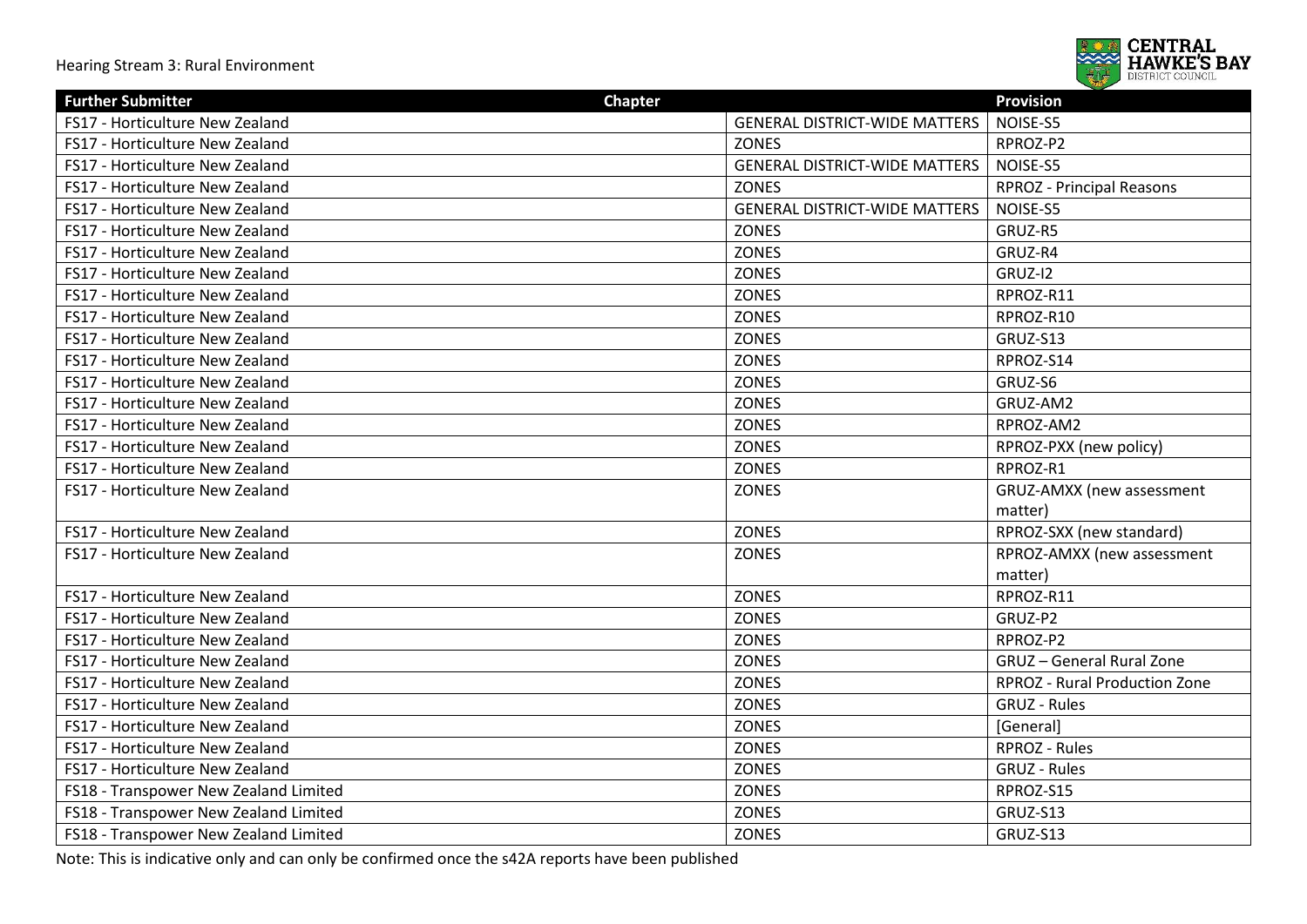

| <b>Further Submitter</b>                     | <b>Chapter</b>        | <b>Provision</b>                       |
|----------------------------------------------|-----------------------|----------------------------------------|
| FS18 - Transpower New Zealand Limited        | <b>ZONES</b>          | RPROZ-S15                              |
| FS18 - Transpower New Zealand Limited        | <b>ZONES</b>          | GRUZ-S13                               |
| FS18 - Transpower New Zealand Limited        | <b>ZONES</b>          | RPROZ-S15                              |
| FS23 - Kāinga Ora - Homes and Communities    | <b>INTERPRETATION</b> | <b>SENSITIVE ACTIVITY (Definition)</b> |
| FS23 - Kāinga Ora - Homes and Communities    | <b>ZONES</b>          | GRUZ-R8                                |
| FS23 - Kāinga Ora - Homes and Communities    | <b>ZONES</b>          | GRUZ-R14                               |
| FS23 - Kāinga Ora - Homes and Communities    | <b>ZONES</b>          | RPROZ-R12                              |
| FS23 - Kāinga Ora - Homes and Communities    | <b>ZONES</b>          | GRUZ-R5                                |
| FS23 - Kāinga Ora - Homes and Communities    | <b>ZONES</b>          | GRUZ-R10                               |
| FS23 - Kāinga Ora - Homes and Communities    | <b>ZONES</b>          | RPROZ - Rules                          |
| FS23 - Kāinga Ora - Homes and Communities    | <b>ZONES</b>          | RPROZ-R5                               |
| FS23 - Kāinga Ora - Homes and Communities    | <b>ZONES</b>          | RPROZ-R9                               |
| FS23 - Kāinga Ora - Homes and Communities    | <b>ZONES</b>          | [General]                              |
| FS23 - Kāinga Ora - Homes and Communities    | <b>ZONES</b>          | <b>GRUZ - Rules</b>                    |
| FS23 - Kāinga Ora - Homes and Communities    | <b>ZONES</b>          | GRUZ-R9                                |
| FS23 - Kāinga Ora - Homes and Communities    | <b>ZONES</b>          | RPROZ-R1                               |
| FS23 - Kāinga Ora - Homes and Communities    | <b>ZONES</b>          | RPROZ-R10                              |
| FS23 - Kāinga Ora - Homes and Communities    | <b>ZONES</b>          | <b>GRUZ</b> - General Rural Zone       |
| FS23 - Kāinga Ora - Homes and Communities    | <b>ZONES</b>          | GRUZ-R2                                |
| FS23 - Kāinga Ora - Homes and Communities    | <b>ZONES</b>          | GRUZ-R6                                |
| FS23 - Kāinga Ora - Homes and Communities    | <b>ZONES</b>          | GRUZ-R11                               |
| FS23 - Kāinga Ora - Homes and Communities    | <b>ZONES</b>          | RPROZ-R3                               |
| FS23 - Kāinga Ora - Homes and Communities    | <b>ZONES</b>          | RPROZ-S15                              |
| FS23 - Kāinga Ora - Homes and Communities    | <b>ZONES</b>          | GRUZ-R1                                |
| FS23 - Kāinga Ora - Homes and Communities    | <b>ZONES</b>          | <b>RPROZ - Rural Production Zone</b>   |
| FS23 - Kāinga Ora - Homes and Communities    | <b>ZONES</b>          | RPROZ-R11                              |
| FS23 - Kāinga Ora - Homes and Communities    | <b>ZONES</b>          | GRUZ-R3                                |
| FS23 - Kāinga Ora - Homes and Communities    | <b>ZONES</b>          | GRUZ-R7                                |
| FS23 - Kāinga Ora - Homes and Communities    | <b>ZONES</b>          | GRUZ-R12                               |
| FS23 - Kāinga Ora - Homes and Communities    | <b>ZONES</b>          | RPROZ-P2                               |
| FS23 - Kāinga Ora - Homes and Communities    | <b>ZONES</b>          | RPROZ-R2                               |
| FS23 - Kāinga Ora - Homes and Communities    | <b>ZONES</b>          | RPROZ-R6                               |
| FS24 - New Zealand Motor Caravan Association | <b>INTERPRETATION</b> | <b>SENSITIVE ACTIVITY (Definition)</b> |
| FS24 - New Zealand Motor Caravan Association | <b>ZONES</b>          | GRUZ-R16                               |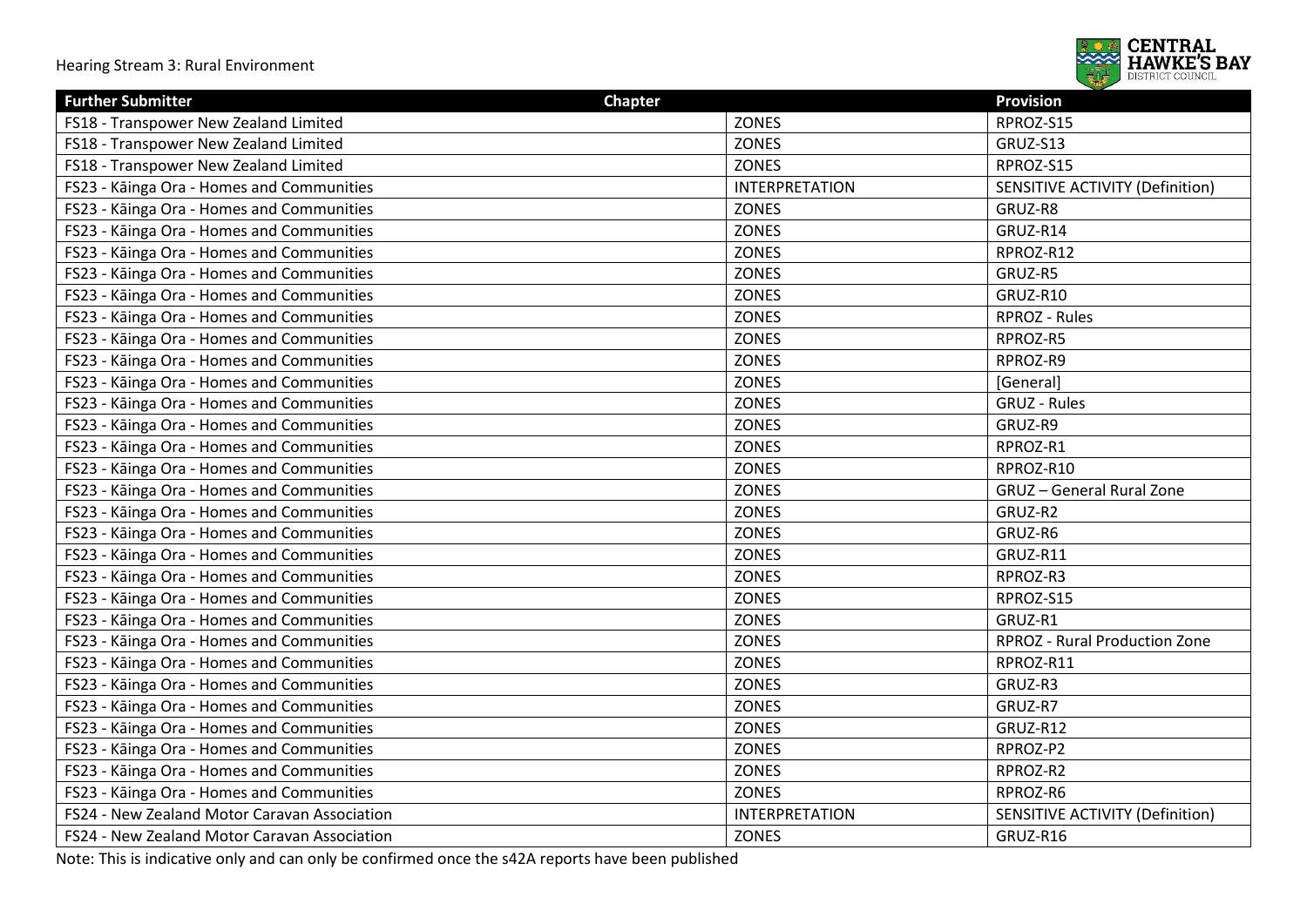

| <b>Further Submitter</b>                     | <b>Chapter</b>        | <b>Provision</b>                       |
|----------------------------------------------|-----------------------|----------------------------------------|
| FS24 - New Zealand Motor Caravan Association | <b>INTERPRETATION</b> | <b>SENSITIVE ACTIVITY (Definition)</b> |
| FS24 - New Zealand Motor Caravan Association | <b>ZONES</b>          | RPROZ-R16                              |
| FS24 - New Zealand Motor Caravan Association | <b>INTERPRETATION</b> | <b>SENSITIVE ACTIVITY (Definition)</b> |
| FS25 - Federated Farmers of New Zealand      | <b>ZONES</b>          | RPROZ-R3                               |
| FS25 - Federated Farmers of New Zealand      | <b>ZONES</b>          | RPROZ-R2                               |
| FS25 - Federated Farmers of New Zealand      | <b>ZONES</b>          | GRUZ-R3                                |
| FS25 - Federated Farmers of New Zealand      | <b>ZONES</b>          | GRUZ-R2                                |
| FS25 - Federated Farmers of New Zealand      | <b>ZONES</b>          | GRUZ-R10                               |
| FS25 - Federated Farmers of New Zealand      | <b>ZONES</b>          | RPROZ-R14                              |
| FS25 - Federated Farmers of New Zealand      | <b>ZONES</b>          | RPROZ-R8                               |
| FS25 - Federated Farmers of New Zealand      | <b>ZONES</b>          | RPROZ-R9                               |
| FS25 - Federated Farmers of New Zealand      | <b>ZONES</b>          | RPROZ-R6                               |
| FS25 - Federated Farmers of New Zealand      | <b>ZONES</b>          | GRUZ-R1                                |
| FS25 - Federated Farmers of New Zealand      | <b>ZONES</b>          | GRUZ-PXX (new policy)                  |
| FS25 - Federated Farmers of New Zealand      | <b>ZONES</b>          | RPROZ-R11                              |
| FS25 - Federated Farmers of New Zealand      | <b>ZONES</b>          | RPROZ-R10                              |
| FS25 - Federated Farmers of New Zealand      | <b>ZONES</b>          | RPROZ-R12                              |
| FS25 - Federated Farmers of New Zealand      | <b>ZONES</b>          | RPROZ-R5                               |
| FS25 - Federated Farmers of New Zealand      | <b>ZONES</b>          | RPROZ-R5                               |
| FS25 - Federated Farmers of New Zealand      | <b>ZONES</b>          | RPROZ-R1                               |
| FS25 - Federated Farmers of New Zealand      | <b>ZONES</b>          | RPROZ-PXX (new policy)                 |
| FS25 - Federated Farmers of New Zealand      | <b>ZONES</b>          | GRUZ-AMXX (new assessment              |
|                                              |                       | matter)                                |
| FS25 - Federated Farmers of New Zealand      | <b>ZONES</b>          | RPROZ-AMXX (new assessment             |
|                                              |                       | matter)                                |
| FS25 - Federated Farmers of New Zealand      | <b>ZONES</b>          | GRUZ-R5                                |
| FS25 - Federated Farmers of New Zealand      | <b>ZONES</b>          | GRUZ-R3                                |
| FS25 - Federated Farmers of New Zealand      | <b>ZONES</b>          | RPROZ-R3                               |
| FS25 - Federated Farmers of New Zealand      | <b>ZONES</b>          | RPROZ-R7                               |
| FS25 - Federated Farmers of New Zealand      | <b>ZONES</b>          | RPROZ-R11                              |
| FS25 - Federated Farmers of New Zealand      | <b>ZONES</b>          | RPROZ-R12                              |
| FS25 - Federated Farmers of New Zealand      | ZONES                 | GRUZ-R1                                |
| FS25 - Federated Farmers of New Zealand      | <b>ZONES</b>          | GRUZ-S13                               |
| FS25 - Federated Farmers of New Zealand      | <b>ZONES</b>          | RPROZ-R5                               |